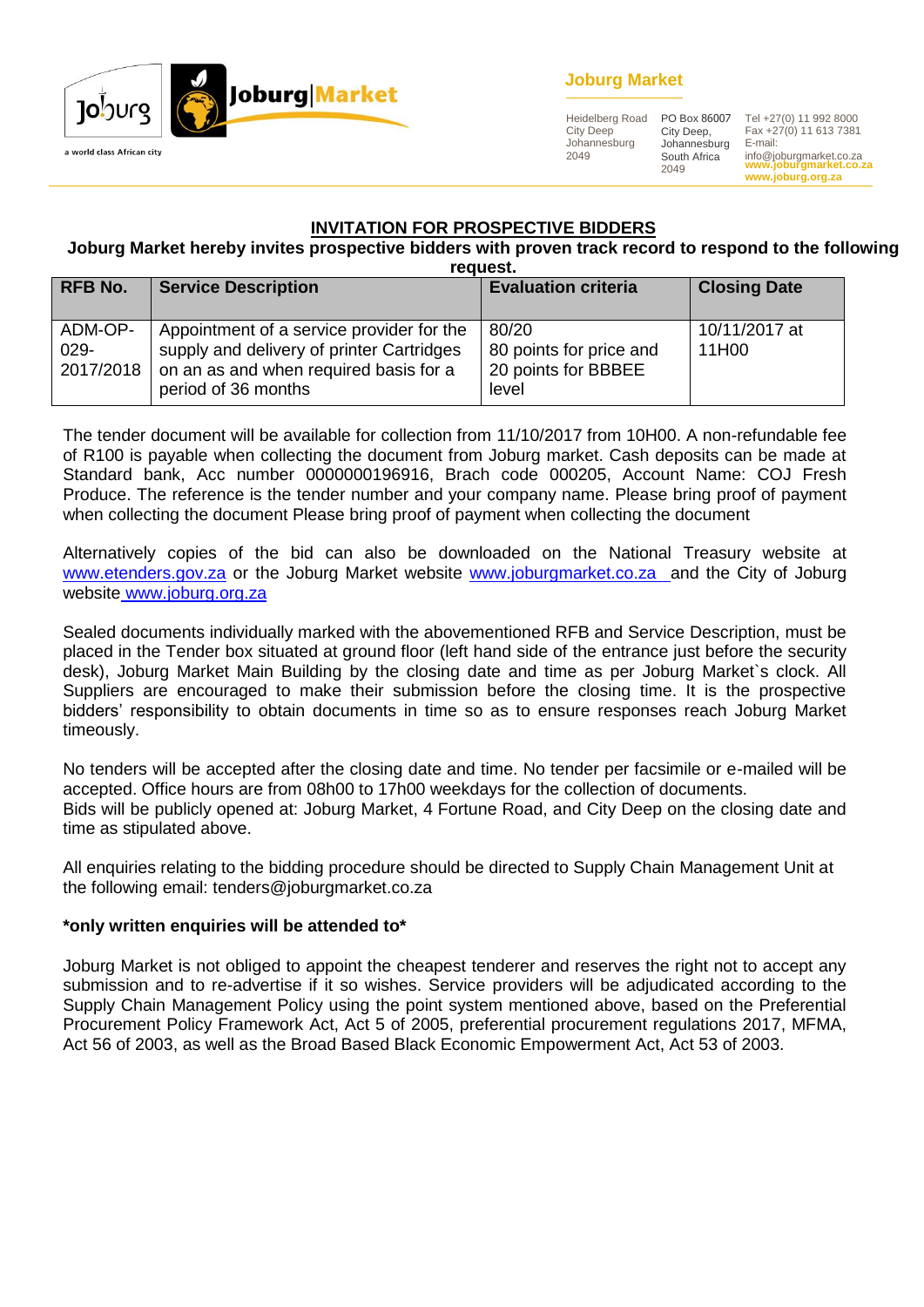#### **IMPORTANT NOTICE**

- 1. Bidders are reminded that for any and all alterations in the bid document must be initialled / signed in full by the bidder's authorised signatory and or provide an accompanying letter on the bidder's official letterhead will indicate such alterations.
- 2. This bid, correctly endorsed, is to be addressed to the Supply Chain Management and must be deposited into the tender/ bid box at the Ground Floor: Main Entrance, Joburg Market, 04 Fortune Street, City Deep, at the time and date shown herein. Under no circumstance will late tenders be accepted.
- 3. Failure to attend the compulsory briefing session (if applicable to the bid l) will result in disqualification of the bid.
- 4. Failure to submit samples, if requested will result in disqualification of the bid.
- 5. The bid document is to be completed in ink and in full. It is not to be re-typed at all.
- 6. The bid document is to be submitted in full in the same order as issued, with all the sections attached.
- 7. In bid where Consortiums and Joint Ventures are involved, an agreement endorsed with signatures of all parties involved, must be submitted.
- 8. Micro Exempted Enterprises (EME's) are required to submit a certificate issued by an Auditor Or Accounting Officer on a letter head with a practise number and contact number clearly Specified on the face of the certificate

# **FAILURE TO COMPLY WITH THE ABOVE REQUIREMENTS MAY DISQUALIFY THE BID**

**Cell : …………………………………………… E-Mail:………………………………………………**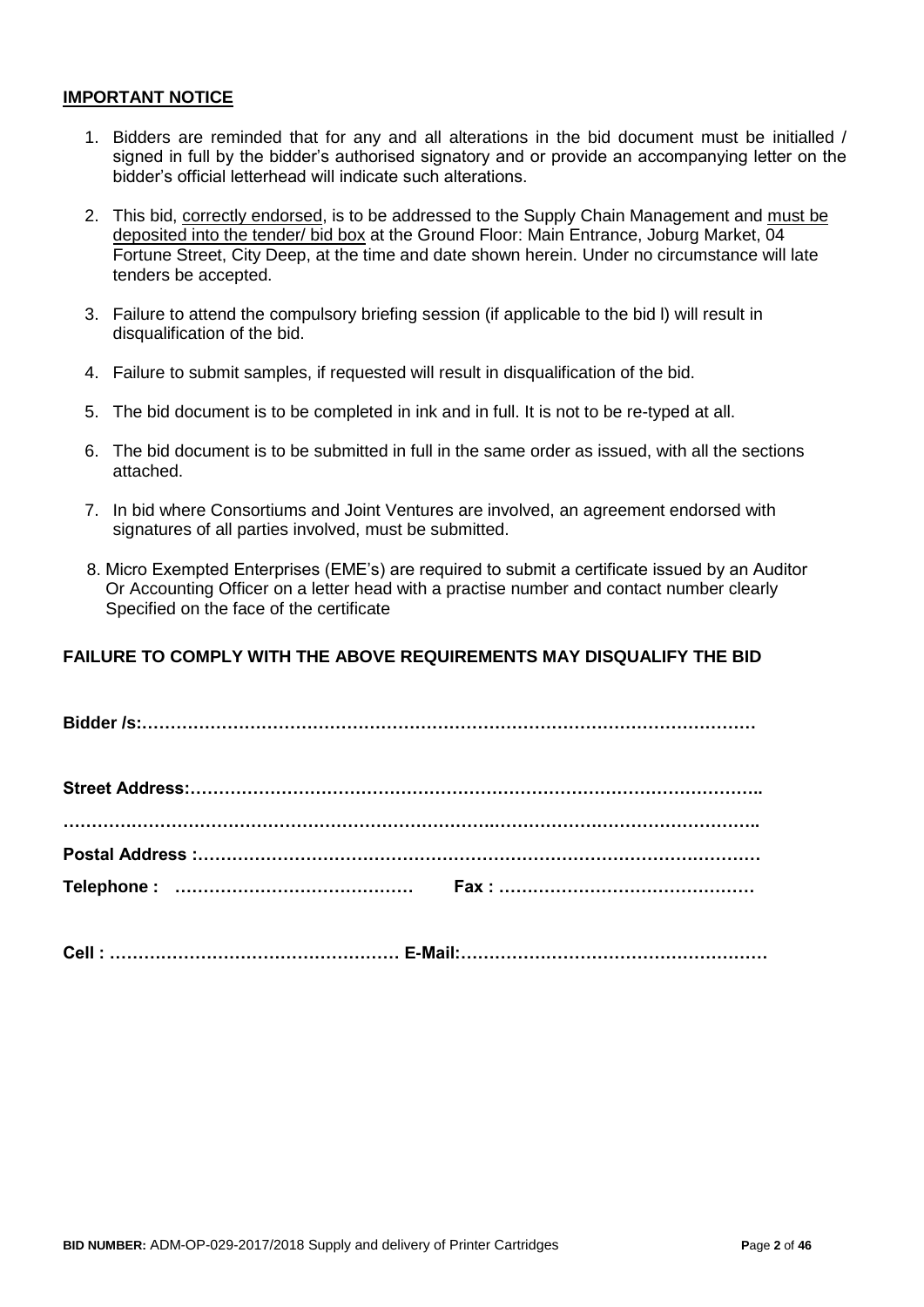# **INDEX**

| No. | <b>TABLE OF CONTENTS</b>                            | <b>SOURCE DOCUMENT</b> |
|-----|-----------------------------------------------------|------------------------|
| 1.  | <b>INVITATION TO BID</b>                            | MBD <sub>1</sub>       |
| 2.  | <b>TAX CLEARANCE CERTIFICATE REQUIREMENTS</b>       | MBD <sub>2</sub>       |
| 3.  | <b>DECLARATION OF INTEREST</b>                      | MBD <sub>4</sub>       |
| 4.  | <b>PREFERENCE POINTS CLAIMS</b>                     | <b>MBD 6.1</b>         |
| 5.  | <b>DECLARATION OF BIDDERS PAST SCM PRACTICE</b>     | <b>MBD8</b>            |
| 6.  | <b>CERTIFICATE OF INDEPENDENT BID DETERMINATION</b> | MBD <sub>9</sub>       |
| 7.  | <b>GENERAL CONDITIONS OF CONTRACT</b>               |                        |
|     | <b>TERMS OF REFERENCE</b>                           |                        |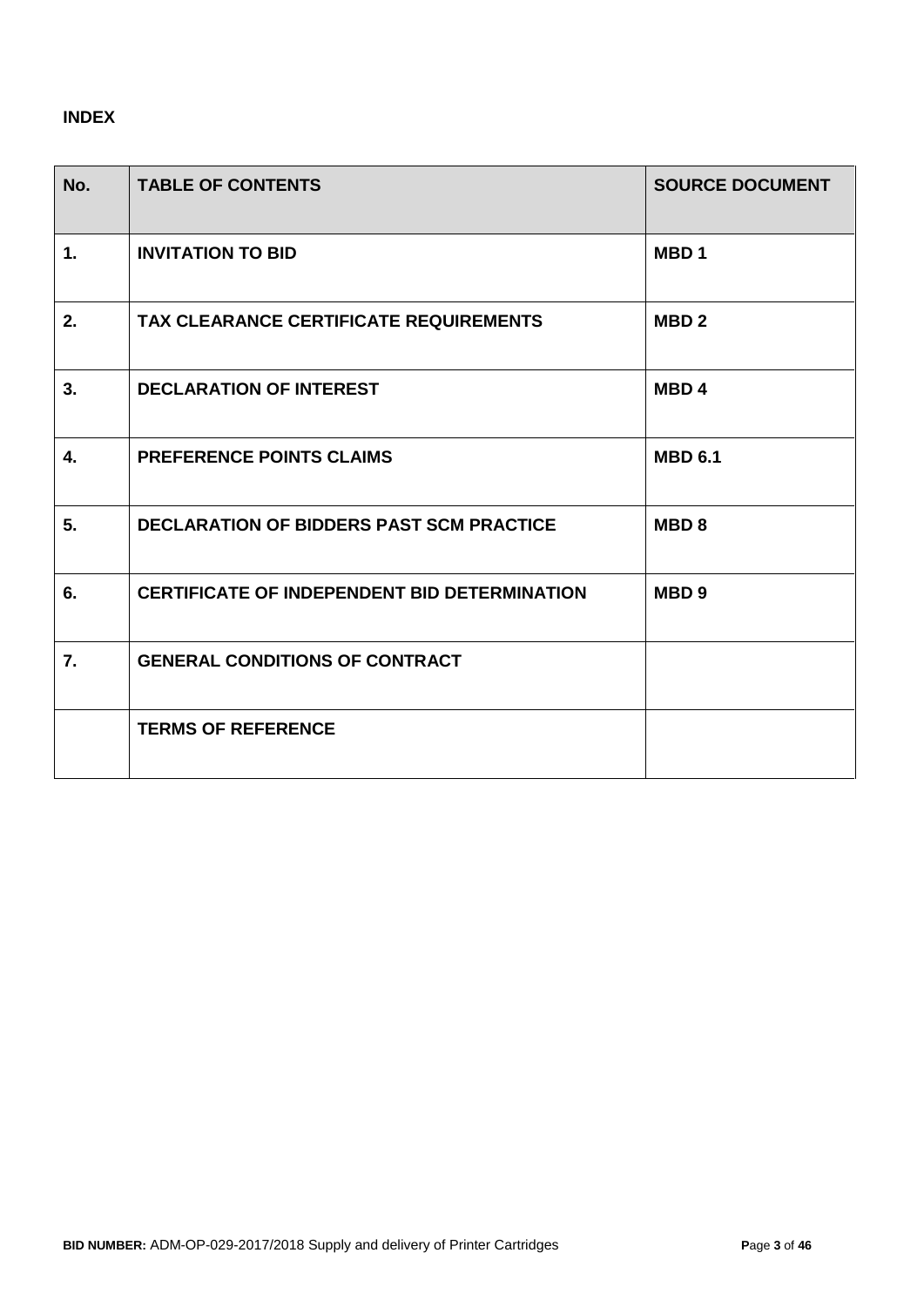# **BID DOCUMENTS CHECK LIST:**

**A completed and signed BID document must be submitted in a sealed envelope. The BID document must be submitted as issued with attachments on a separate file with dividers between every attachment. The dividers must be in the form and numbered according to the numbering stated below. That is:**

| <b>Item</b>     | <b>Description</b>                                                                                                                                                                                                                  | Submitted -         |
|-----------------|-------------------------------------------------------------------------------------------------------------------------------------------------------------------------------------------------------------------------------------|---------------------|
|                 |                                                                                                                                                                                                                                     | <b>Indicate YES</b> |
|                 |                                                                                                                                                                                                                                     | or NO               |
| $\mathbf{1}$    | Completed Registration on the National Treasury Central Supplier Database                                                                                                                                                           |                     |
| $\overline{2}$  | Completed and signed MBD 1,4,6.1, 8, 9,                                                                                                                                                                                             |                     |
| <b>NB</b>       | Failure to fully complete all sections will lead to a disqualification of the bid.                                                                                                                                                  |                     |
| 3               | General Condition of Contract (GCC) to be signed                                                                                                                                                                                    |                     |
| $\overline{4}$  | Rates and taxes account not older than three months or lease agreement                                                                                                                                                              |                     |
| 5               | ID copies of shareholders / directors and share certificates; certification not older<br>than three months                                                                                                                          |                     |
| 6               | Signed JV agreement for Joint Venture companies. Separate National Treasury<br>Central Supplier Database registration and consolidated BBBEE certificate(where<br>applicable)                                                       |                     |
| $\overline{7}$  | Initial / sign for all alterations in the tender document                                                                                                                                                                           |                     |
| 8               | Registration with CIDB (where applicable)                                                                                                                                                                                           |                     |
| 9               | Submission of tender documents; thereof including all returnable                                                                                                                                                                    |                     |
| 10 <sup>1</sup> | B-BBEE Status Level of Contribution certificate OR SWORN AFFIDAVIT - B-BBEE<br><b>EXEMPTED MICRO ENTERPRISE</b> OR an Accounting Officer as contemplated in the<br>Close Corporation Act (CCA) in order to claim preference points. |                     |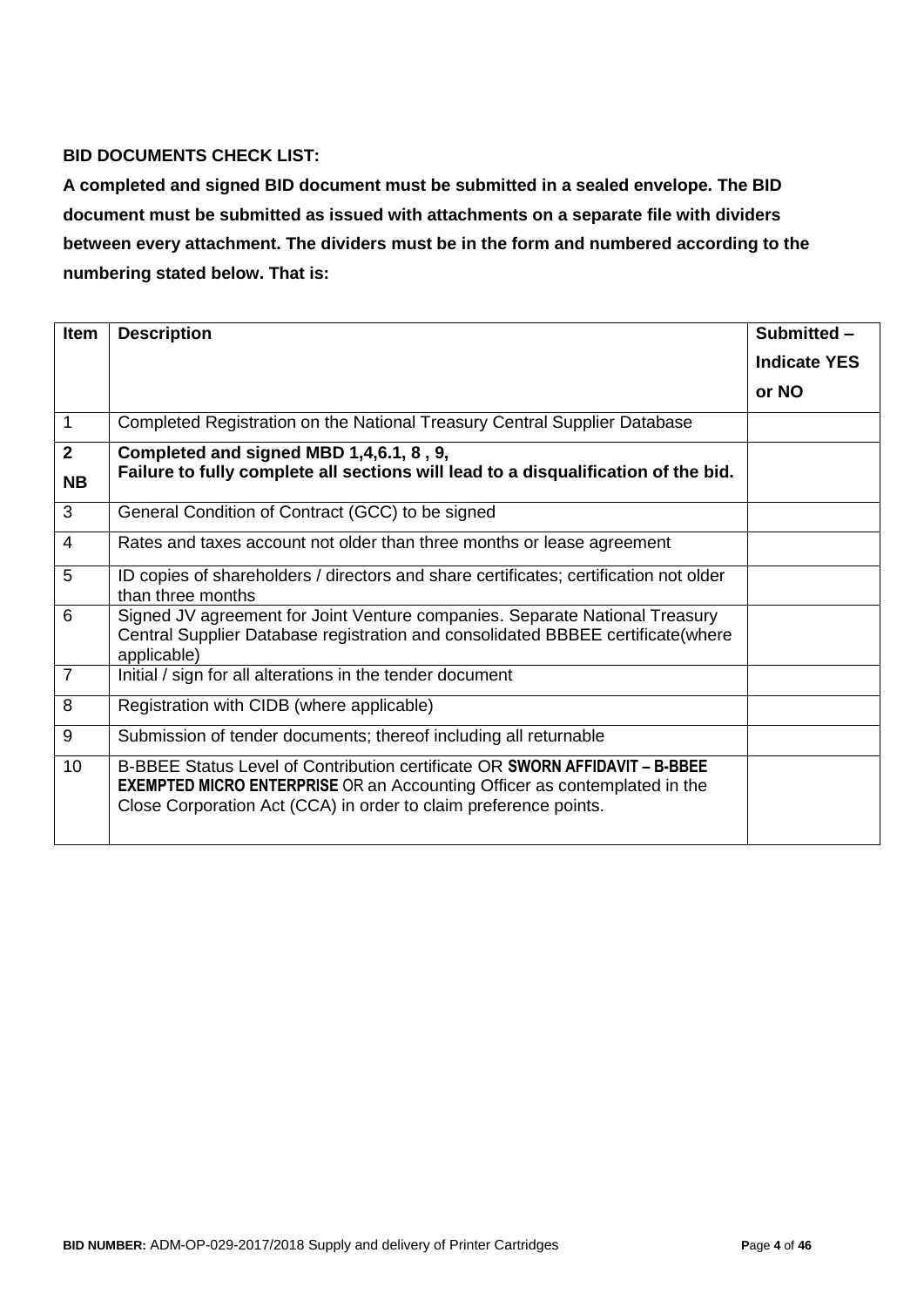#### **REQUEST FOR BID**

YOU ARE HEREBY INVITED TO BID FOR THE FOLLOWING REQUIREMENTS OF THE JOBURG MARKET

#### **RFB NUMBER: ADM-OP-029-2017/2018**

#### Briefing session: No Briefing Closing Date: 10/11/2017 Closing Time: 11h00

#### **DESCRIPTION:**

**Appointment of a service provider/s for the supply and delivery of Printer Cartridges on an as and when required basis for a period of 36 months** 

BID DOCUMENTS MAY BE POSTED TO:

**Attention: Head of Supply Chain Management PO BOX 86007 City Deep Johannesburg 2049**

#### **OR**

**DEPOSITED IN THE BID BOX SITUATED AT GROUND FLOOR** (left hand side of the entrance just before the security desk), **Joburg Market Main Building by the closing date and time as per Joburg Market`s clock. All Suppliers are encouraged to make their submission before the closing time.**

**4 Fortune Road City Deep Johannesburg** 

**Bidders should ensure that bids are delivered timeously to the correct address. If the bid is late, it will not be accepted for consideration.**

The bid box is open 24 hours a day, 7 days a week.

**ALL BIDS MUST BE SUBMITTED ON THE OFFICIAL FORMS (NOT TO BE RE-TYPED or TAMPERED WITH)**

**THIS BID IS SUBJECT TO THE PREFERENTIAL PROCUREMENT POLICY FRAMEWORK ACT AND THE PREFERENTIAL PROCUREMENT REGULATIONS, 2011, THE GENERAL CONDITIONS OF CONTRACT (GCC) AND, IF APPLICABLE, ANY OTHER SPECIAL CONDITIONS OF CONTRACT**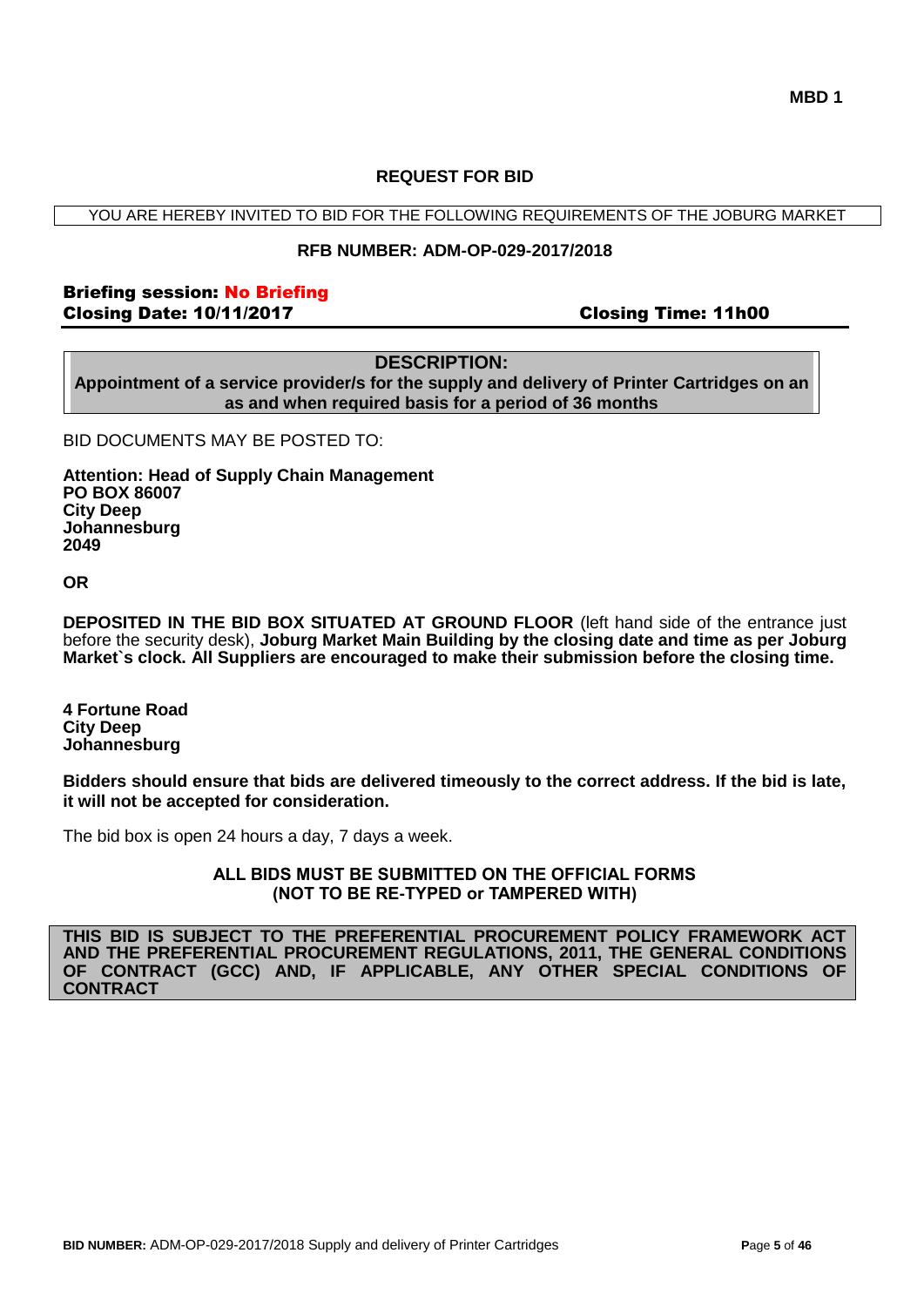### THE FOLLOWING PARTICULARS MUST BE FURNISHED **(FAILURE TO DO SO MAY RESULT IN YOUR BID BEING DISQUALIFIED)**

| NAME OF BIDDING ENTITY                                                                                                      |                      |            |           |     |  |
|-----------------------------------------------------------------------------------------------------------------------------|----------------------|------------|-----------|-----|--|
|                                                                                                                             |                      |            |           |     |  |
| <b>POSTAL ADDRESS</b>                                                                                                       |                      |            |           |     |  |
| <b>STREET ADDRESS</b>                                                                                                       |                      |            |           |     |  |
| <b>TELEPHONE NUMBER</b>                                                                                                     |                      |            |           |     |  |
| <b>CELLPHONE NUMBER</b>                                                                                                     |                      |            |           |     |  |
| <b>FACSIMILE NUMBER</b>                                                                                                     |                      |            |           |     |  |
| <b>E-MAIL ADDRESS</b>                                                                                                       |                      |            |           |     |  |
| <b>VAT REGISTRATION NUMBER</b>                                                                                              |                      |            |           |     |  |
| HAS AN ORIGINAL VAT CERTIFICATE BEEN ATTACHED? Please tick appropriate box                                                  |                      |            |           |     |  |
|                                                                                                                             |                      | <b>YES</b> | <b>NO</b> | N/A |  |
|                                                                                                                             |                      |            |           |     |  |
| ARE YOU THE ACCREDITED REPRESENTATIVE IN SOUTH AFRICA FOR THE GOODS/SERVICES<br>OFFERED BY YOU? Please tick appropriate box | IF YES ENCLOSE PROOF |            |           |     |  |
|                                                                                                                             |                      | <b>YES</b> | <b>NO</b> | N/A |  |
| CENTRAL SUPPIER DATABASE NUMBER                                                                                             |                      |            |           |     |  |
| <b>SIGNATURE OF BIDDER</b>                                                                                                  |                      |            |           |     |  |
| <b>DATE</b>                                                                                                                 |                      |            |           |     |  |
|                                                                                                                             |                      |            |           |     |  |
|                                                                                                                             |                      |            |           |     |  |
|                                                                                                                             |                      |            |           |     |  |
| ALL QUERIES REGARDING THE BIDDING PROCEDURE MAY BE DIRECTED TO THE SUPPLY                                                   |                      |            |           |     |  |
| <b>CHAIN MANAGEMENT DEPARTMENT:</b>                                                                                         |                      |            |           |     |  |

[tenders@joburgmarket.co.za](mailto:tenders@joburgmarket.co.za)

**\*only written enquiries will be attended to.**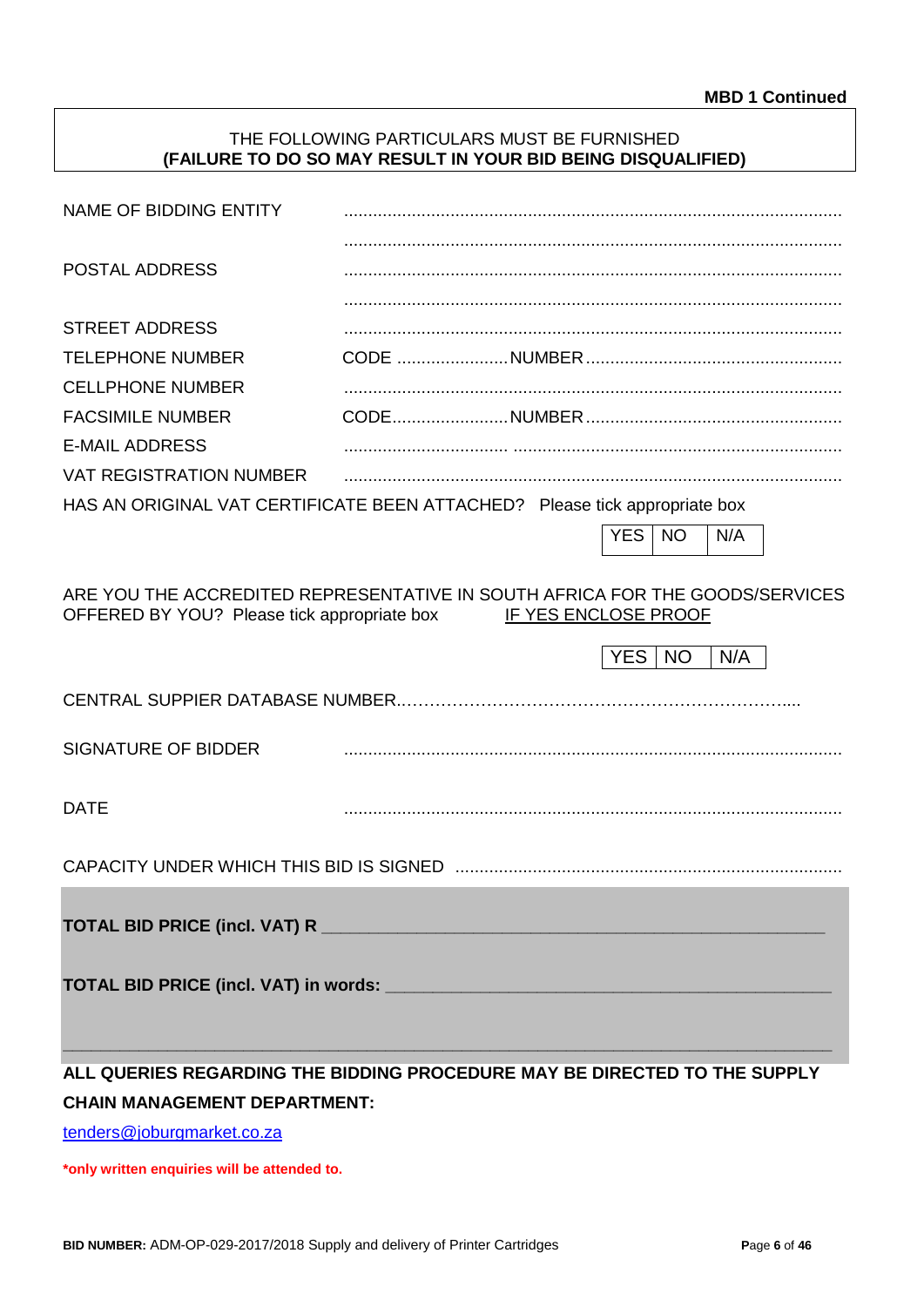# **TAX CLEARANCE CERTIFICATE REQUIREMENTS**

**It is a condition of bid that the taxes of the successful bidder must be in order, or that satisfactory arrangements have been made with South African Revenue Service (SARS) to meet the bidder's tax obligations.**

- 1. In order to meet this requirement bidders are required to submit the valid Tax Clearance Certificate
- 2. SARS will then furnish the bidder with a Tax Clearance Certificate that will be valid for a period of 1 (one) year from the date of approval.
- 3. The valid Tax Clearance Certificate must be submitted together with the bid. Failure to submit the valid Tax Clearance Certificate will result in the invalidation of the bid.
- 4. In bids where Consortia / Joint Ventures / Sub-contractors are involved, each party must submit a separate Tax Clearance Certificate.
- 5. Copies of the TCC 001 "Application for a Tax Clearance Certificate" form are available from any SARS branch office nationally or on the website [www.sars.gov.za.](http://www.sars.gov.za/)
- 6. Applications for the Tax Clearance Certificates may also be made via eFiling. In order to use this provision, taxpayers will need to register with SARS as eFilers through the website [www.sars.gov.za.](http://www.sars.gov.za/)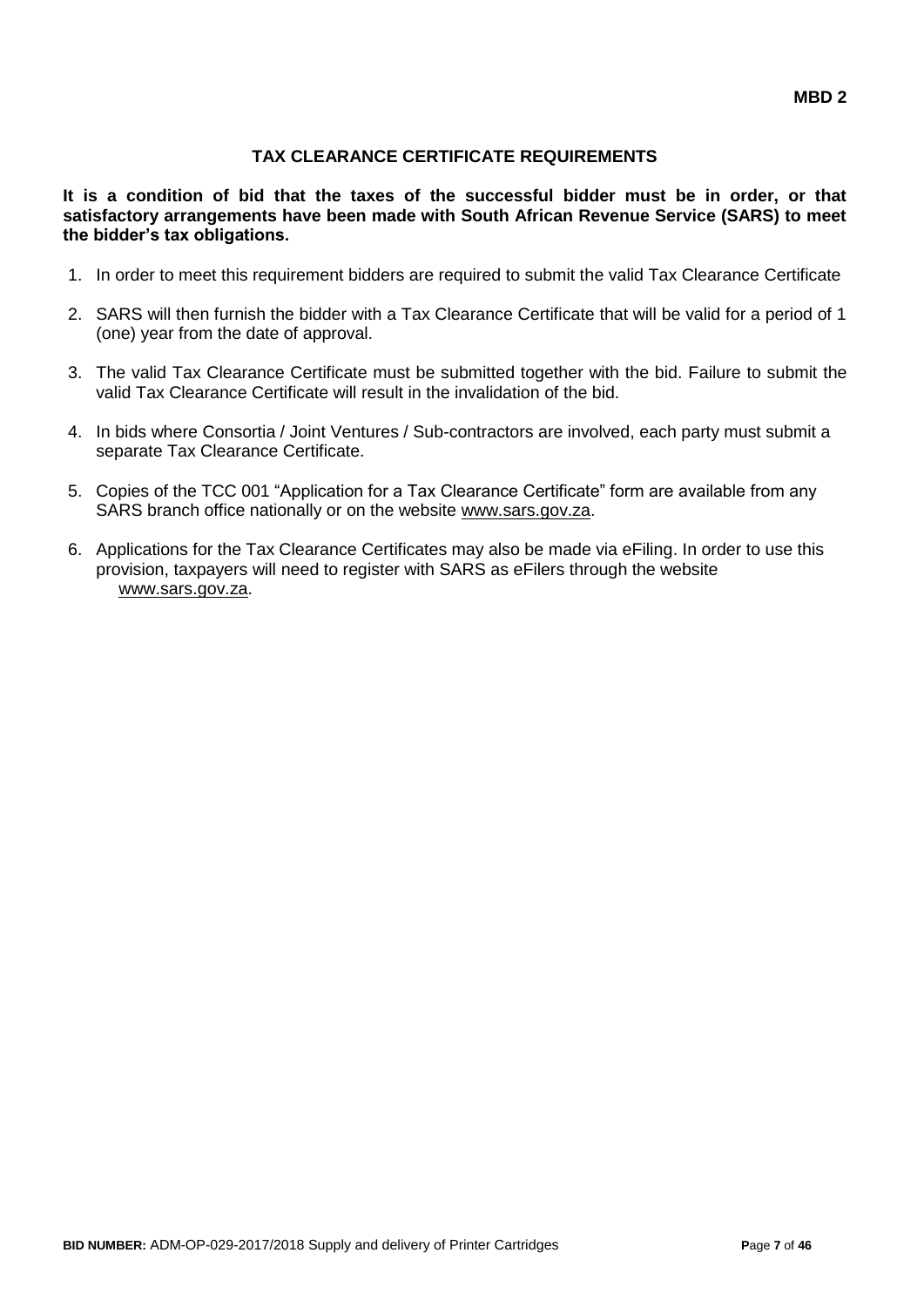### **DECLARATION OF INTEREST**

- 1. No bid will be accepted from persons in the service of the state<sup>1</sup>.
- 2. Any person, having a kinship with persons in the service of the state, including a blood relationship, may make an offer or offers in terms of this invitation to bid. In view of possible allegations of favouritism, should the resulting bid, or part thereof, be awarded to persons connected with or related to persons in service of the state, it is required that the bidder or their authorised representative declare their position in relation to the evaluating/adjudicating authority.
- 3. In order to give effect to the above, the following questionnaire must be completed and submitted with the bid.

| 3.3. Position occupied in the Company (director, trustee, hareholder <sup>2</sup> ): |
|--------------------------------------------------------------------------------------|
|                                                                                      |
|                                                                                      |
|                                                                                      |
|                                                                                      |

3.7. The names of all directors / trustees / shareholders members, their individual identity numbers and state employee numbers must be indicated in paragraph 4 below.

3.8. Are you presently in the service of the state?

3.8.1. If yes, furnish particulars. ….…………………………………………………  $1$ MSCM Regulations: "in the service of the state" means to be  $-$ 

- (a) a member of –
- (i) any municipal council;
- (ii) any provincial legislature; or
- (iii) the national Assembly or the national Council of provinces;
- (b) a member of the board of directors of any municipal entity;
- (c) an official of any municipality or municipal entity;

(d) an employee of any national or provincial department, national or provincial public entity or constitutional institution within the meaning of the Public Finance Management Act, 1999 (Act No.1 of 1999);

- (e) a member of the accounting authority of any national or provincial public entity; or
- (f) an employee of Parliament or a provincial legislature.

² Shareholder" means a person who owns shares in the company and is actively involved in the management of the company or business and exercises control over the company.

3.9 Have you been in the service of the state for the past twelve months?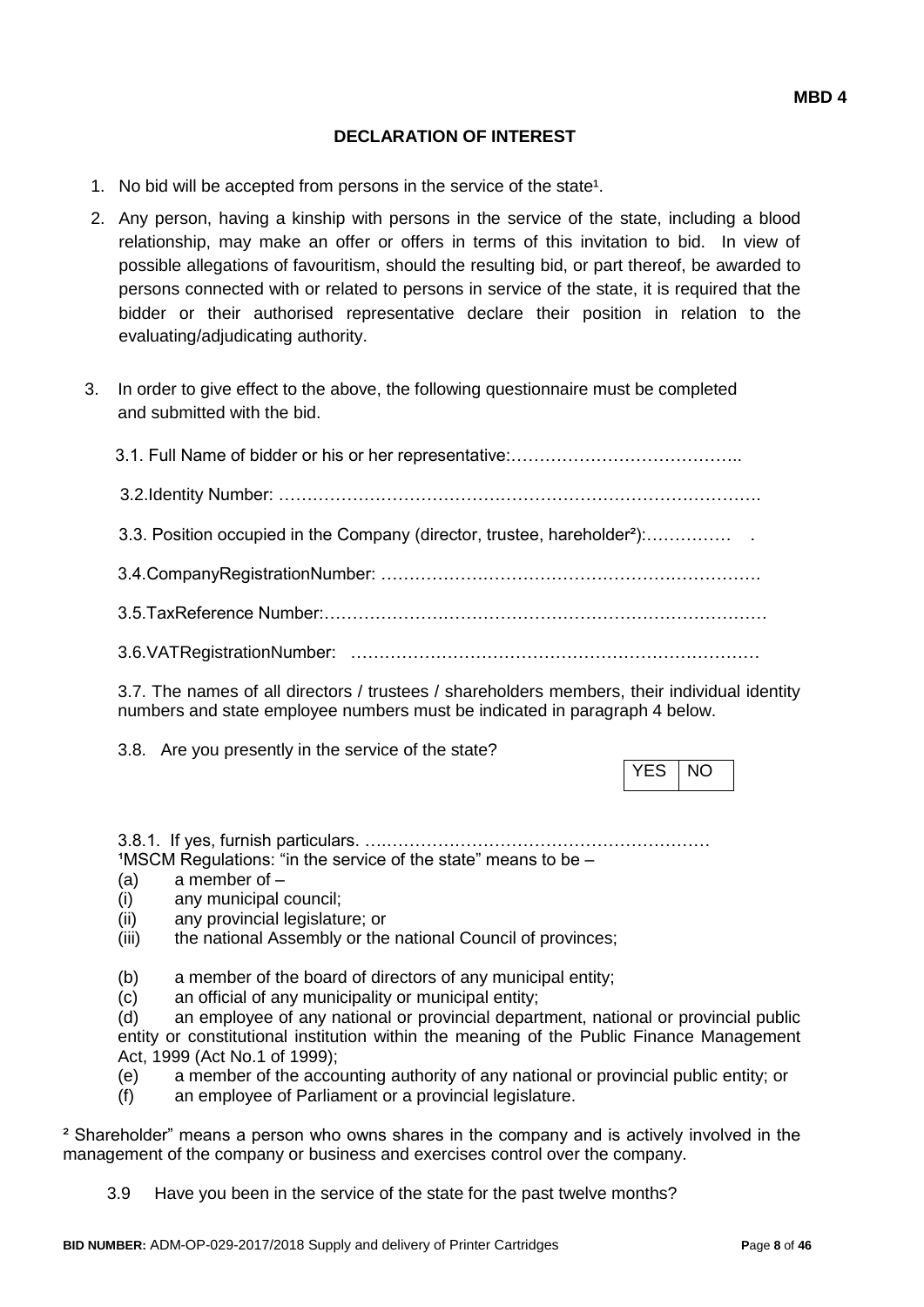|      |                                                                                                                                                                                                                                        | YES        | NO        |
|------|----------------------------------------------------------------------------------------------------------------------------------------------------------------------------------------------------------------------------------------|------------|-----------|
|      |                                                                                                                                                                                                                                        |            |           |
| 3.10 | Do you have any relationship (family, friend, other) with persons in the service<br>of the state and who may be involved with the evaluation and or adjudication of<br>this bid?                                                       | <b>YES</b> | <b>NO</b> |
|      | 3.10.1. If yes, furnish particulars.                                                                                                                                                                                                   |            |           |
| 3.11 | Are you, aware of any relationship (family, friend, other) between any other<br>bidder and any persons in the service of the state who may be involved with the<br>evaluation and or adjudication of this bid?                         |            |           |
|      |                                                                                                                                                                                                                                        | <b>YES</b> | <b>NO</b> |
|      | 3.11.1. If yes, furnish particulars                                                                                                                                                                                                    |            |           |
|      | 3.12 Are any of the company's directors, trustees, managers, principle shareholders<br>or stakeholders in service of the state?                                                                                                        | <b>YES</b> | <b>NO</b> |
|      |                                                                                                                                                                                                                                        |            |           |
|      | 3.13 Are any spouse, child or parent of the company's directors trustees, managers,<br>principle shareholders or stakeholders in service of the state?                                                                                 | <b>YES</b> | <b>NO</b> |
|      | 3.14 Do you or any of the directors, trustees, managers, principle shareholders, or<br>stakeholders of this company have any interest in any other related companies<br>or business whether or not they are bidding for this contract. | <b>YES</b> | NO.       |
|      |                                                                                                                                                                                                                                        |            |           |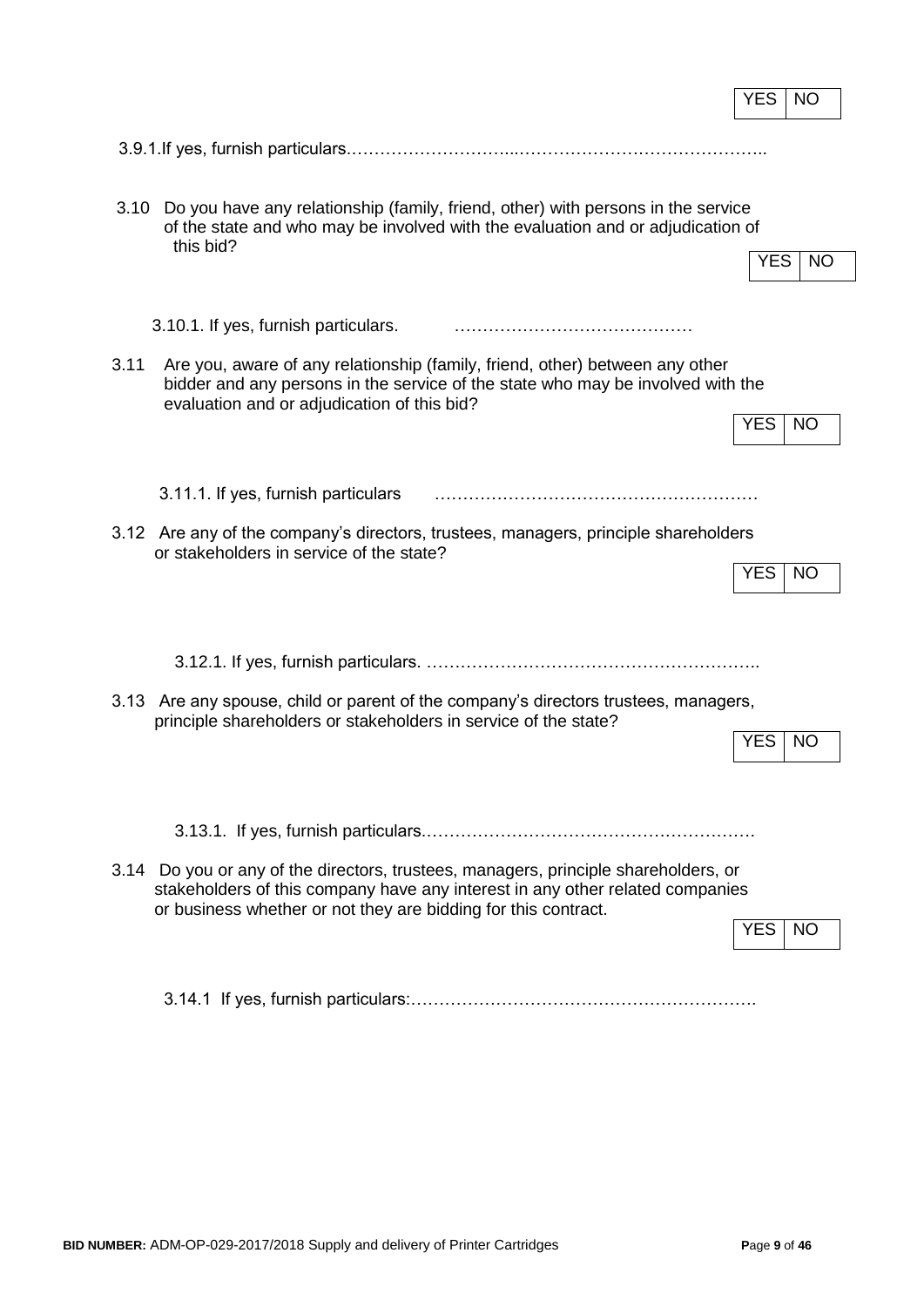### 4. **Full details of directors / trustees / members / shareholders**

| <b>Full Name</b> | <b>Identity Number</b> | <b>State Employee Number</b> |
|------------------|------------------------|------------------------------|
|                  |                        |                              |
|                  |                        |                              |
|                  |                        |                              |

**Signature Date** 

 **……………………………. …………………………………**

 **…………………………..... …………………………………… Capacity Capacity Name of Bidder**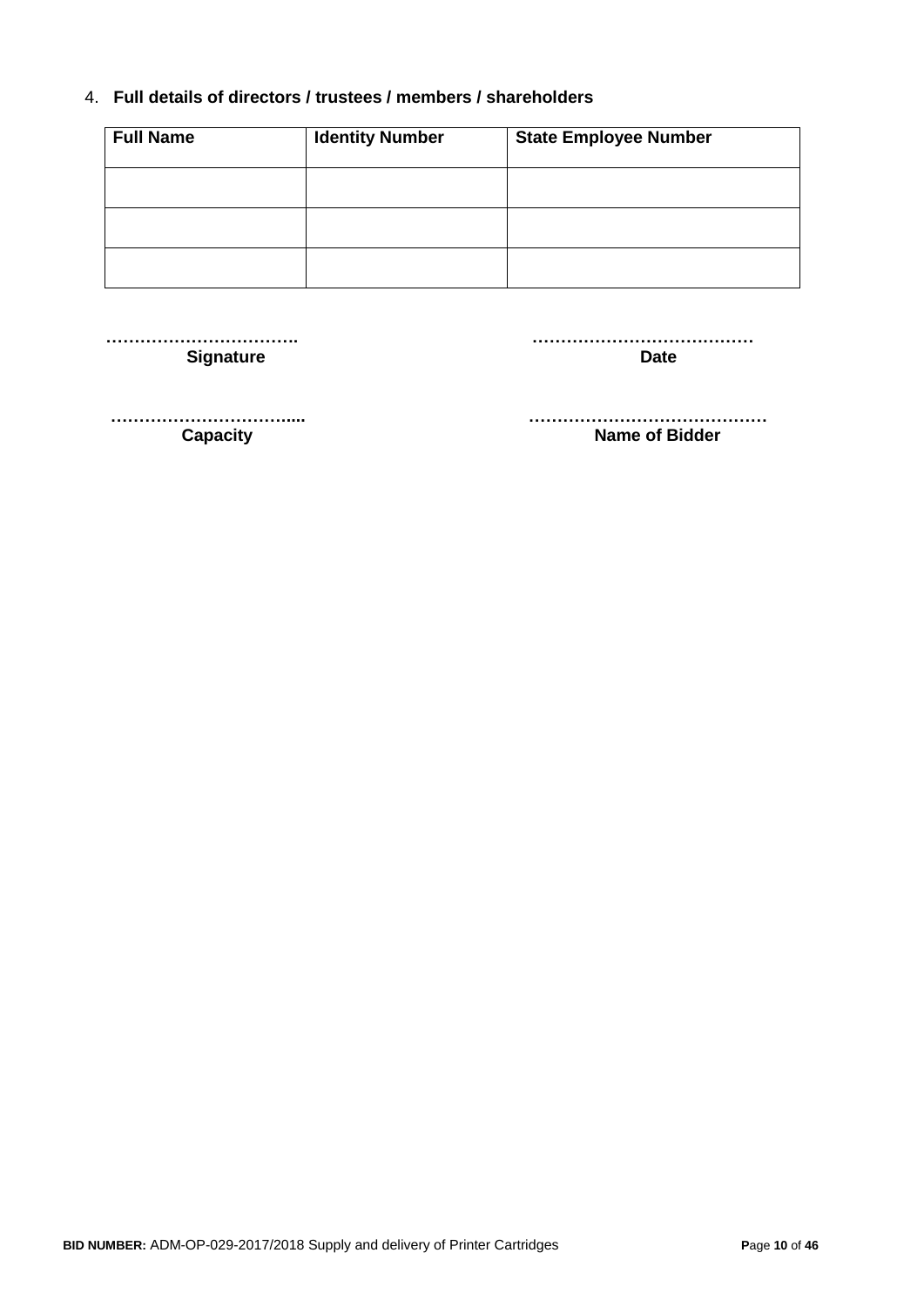#### **PREFERENCE POINTS CLAIM FORM IN TERMS OF THE PREFERENTIAL PROCUREMENT REGULATIONS 2017**

This preference form must form part of all bids invited. It contains general information and serves as a claim form for preference points for Broad-Based Black Economic Empowerment (B-BBEE) Status Level of Contribution

#### **NB: BEFORE COMPLETING THIS FORM, BIDDERS MUST STUDY THE GENERAL CONDITIONS, DEFINITIONS AND DIRECTIVES APPLICABLE IN RESPECT OF B-BBEE, AS PRESCRIBED IN THE PREFERENTIAL PROCUREMENT REGULATIONS, 2017.**

#### **1. GENERAL CONDITIONS**

- 1.1 The following preference point systems are applicable to all bids:
	- the 80/20 system for requirements with a Rand value of up to R50 000 000 (all applicable taxes included); and
	- the 90/10 system for requirements with a Rand value above R50 000 000 (all applicable taxes included).
- 1.2 The value of this bid is estimated to not exceed R50 000 000 (all applicable taxes included) and therefore the 80/20 preference point system shall be applicable;
- 1.3 Points for this bid shall be awarded for:
	- (a) Price; and
	- (b) B-BBEE Status Level of Contributor.
- 1.4 The maximum points for this bid are allocated as follows:

|                                                      | <b>POINTS</b> |
|------------------------------------------------------|---------------|
| <b>PRICE</b>                                         | 80            |
| <b>B-BBEE STATUS LEVEL OF CONTRIBUTOR</b>            | 20            |
| Total points for Price and B-BBEE must not<br>exceed | 100           |

- 1.5 Failure on the part of a bidder to submit proof of B-BBEE Status level of contributor together with the bid, will be interpreted to mean that preference points for B-BBEE status level of contribution are not claimed.
- 1.6 The purchaser reserves the right to require of a bidder, either before a bid is adjudicated or at any time subsequently, to substantiate any claim in regard to preferences, in any manner required by the purchaser.

#### **2. DEFINITIONS**

- (a) **"B-BBEE"** means broad-based black economic empowerment as defined in section 1 of the Broad-Based Black Economic Empowerment Act;
- (b) "**B-BBEE status level of contributor"** means the B-BBEE status of an entity in terms of a code of good practice on black economic empowerment, issued in terms of section 9(1) of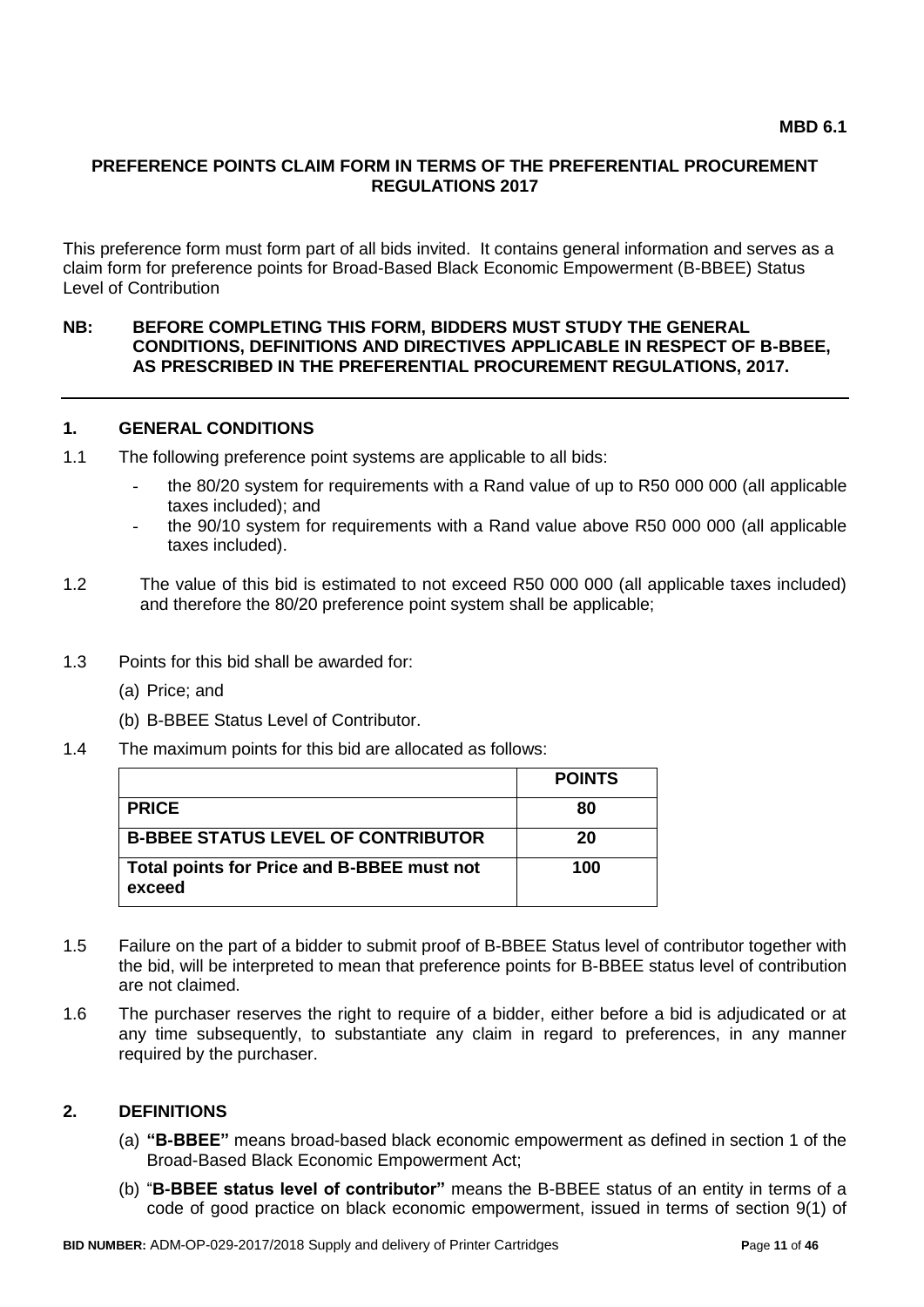the Broad-Based Black Economic Empowerment Act;

- (c) **"bid"** means a written offer in a prescribed or stipulated form in response to an invitation by an organ of state for the provision of goods or services, through price quotations, advertised competitive bidding processes or proposals;
- (d) **"Broad-Based Black Economic Empowerment Act"** means the Broad-Based Black Economic Empowerment Act, 2003 (Act No. 53 of 2003);
- **(e) "EME"** means an Exempted Micro Enterprise in terms of a code of good practice on black economic empowerment issued in terms of section 9 (1) of the Broad-Based Black Economic Empowerment Act;
- (f) **"functionality"** means the ability of a tenderer to provide goods or services in accordance with specifications as set out in the tender documents.
- (g) **"prices"** includes all applicable taxes less all unconditional discounts;
- (h) **"proof of B-BBEE status level of contributor"** means:
	- **1)** B-BBEE Status level certificate issued by an authorized body or person;
	- **2)** A sworn affidavit as prescribed by the B-BBEE Codes of Good Practice;
	- **3)** Any other requirement prescribed in terms of the B-BBEE Act;
- (i) **"QSE"** means a qualifying small business enterprise in terms of a code of good practice on black economic empowerment issued in terms of section 9 (1) of the Broad-Based Black Economic Empowerment Act;
- *(j)* **"rand value"** means the total estimated value of a contract in Rand, calculated at the time of bid invitation, and includes all applicable taxes;

### **3. POINTS AWARDED FOR PRICE**

### **3.1 THE 80/20 OR 90/10 PREFERENCE POINT SYSTEMS**

A maximum of 80 or 90 points is allocated for price on the following basis:<br>**80/20** or **90/10 80/20 or 90/10**

$$
Ps = 80\left(1 - \frac{Pt - P \min P}{ \min}\right) \qquad \text{or} \qquad \qquad Ps = 90\left(1 - \frac{Pt - P \min P}{ \min}\right)
$$

**Where** 

- Ps = Points scored for price of bid under consideration
- $Pt =$  Price of bid under consideration

Pmin = Price of lowest acceptable bid

### **4. POINTS AWARDED FOR B-BBEE STATUS LEVEL OF CONTRIBUTOR**

4.1 In terms of Regulation 6 (2) and 7 (2) of the Preferential Procurement Regulations, preference points must be awarded to a bidder for attaining the B-BBEE status level of contribution in accordance with the table below:

| <b>B-BBEE Status Level of</b><br><b>Contributor</b> | <b>Number of points</b><br>(90/10 svstem) | <b>Number of points</b><br>(80/20 system) |
|-----------------------------------------------------|-------------------------------------------|-------------------------------------------|
|                                                     |                                           | 20                                        |
|                                                     |                                           |                                           |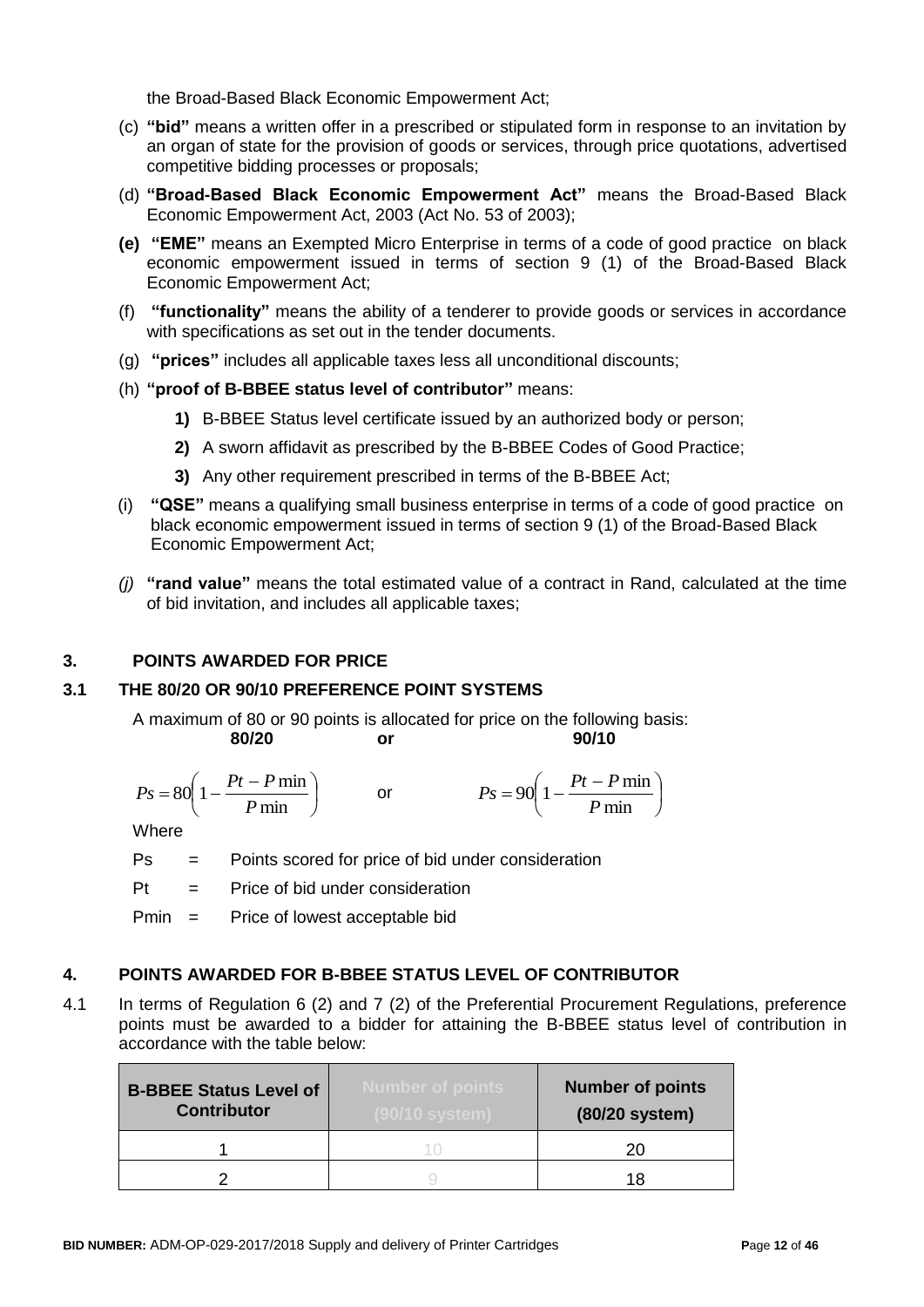|                              | 14 |
|------------------------------|----|
|                              | 12 |
|                              |    |
| հ                            |    |
|                              |    |
|                              |    |
| Non-compliant<br>contributor |    |

#### **5. BID DECLARATION**

5.1 Bidders who claim points in respect of B-BBEE Status Level of Contribution must complete the following:

### **6. B-BBEE STATUS LEVEL OF CONTRIBUTOR CLAIMED IN TERMS OF PARAGRAPHS 1.4 AND 4.1**

6.1 B-BBEE Status Level of Contributor: . = ………(maximum of 20 points)

(Points claimed in respect of paragraph 7.1 must be in accordance with the table reflected in paragraph 4.1 and must be substantiated by relevant proof of B-BBEE status level of contributor.

### **7. SUB-CONTRACTING**

7.1 Will any portion of the contract be sub-contracted?

(*Tick applicable box*)



- 7.1.1 If yes, indicate:
	- i) What percentage of the contract will be subcontracted............…………….…………%
	- ii) The name of the sub-contractor…………………………………………………………..
	- iii) The B-BBEE status level of the sub-contractor......................................……………..
	- iv) Whether the sub-contractor is an EME or QSE
		- *(Tick applicable box*) YES NO
	- v) Specify, by ticking the appropriate box, if subcontracting with an enterprise in terms of Preferential Procurement Regulations,2017:

| Designated Group: An EME or QSE which is at last 51% owned by:    |   | <b>QSE</b> |
|-------------------------------------------------------------------|---|------------|
|                                                                   | V | $\sqrt{ }$ |
| Black people                                                      |   |            |
| Black people who are youth                                        |   |            |
| Black people who are women                                        |   |            |
| Black people with disabilities                                    |   |            |
| Black people living in rural or underdeveloped areas or townships |   |            |
| Cooperative owned by black people                                 |   |            |
| Black people who are military veterans                            |   |            |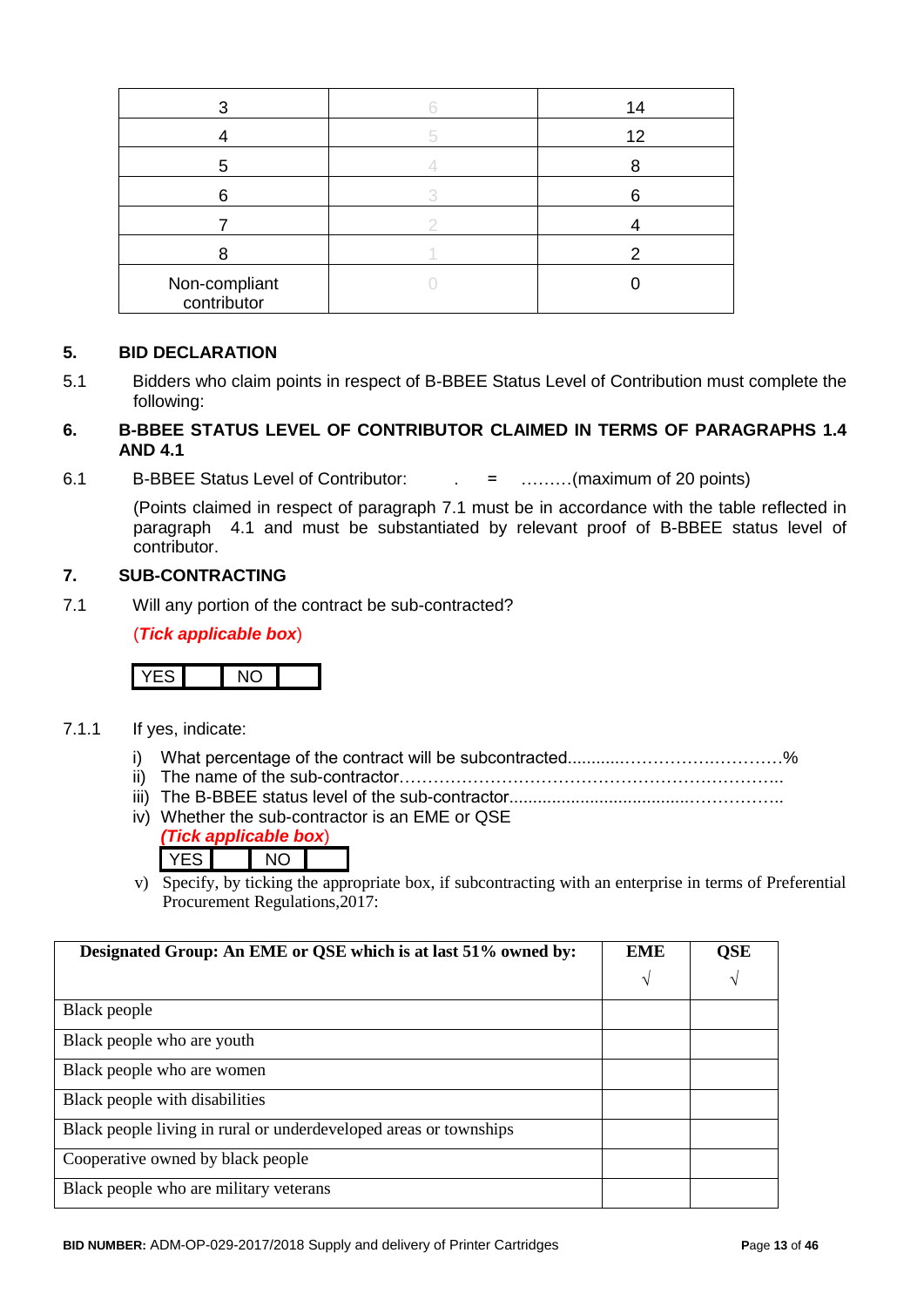| <b>OR</b>                                            |  |  |  |
|------------------------------------------------------|--|--|--|
| Any EME                                              |  |  |  |
| Any QSE                                              |  |  |  |
| <b>DECLARATION WITH REGARD TO COMPANY/FIRM</b><br>8. |  |  |  |

| 8.1 |  |
|-----|--|
| 8.2 |  |
| 8.3 |  |

#### 8.4 TYPE OF COMPANY/ FIRM

- □ Partnership/Joint Venture / Consortium
- □ One person business/sole propriety
- □ Close corporation
- **Company**
- (Pty) Limited

#### [TICK APPLICABLE BOX]

# 8.5 DESCRIBE PRINCIPAL BUSINESS ACTIVITIES

…………………………………………………………………………………………………………… …………………………………………………………………………………………………………… ……………………………………………………………………………………………………………

 $\mathcal{L}^{(n)}$ 

### 8.6 COMPANY CLASSIFICATION

- Manufacturer
- **Supplier**
- D Professional service provider
- $\Box$  Other service providers, e.g. transporter, etc.

[*TICK APPLICABLE BOX*]

## **8.7 MUNICIPAL INFORMATION**

**Municipality where business is situated: ….………………………………………………. Registered Account Number: …………………………. Stand Number**:……………………………………………….

- 8.8 Total number of years the company/firm has been in business:……………………………
- 8.9 I/we, the undersigned, who is / are duly authorised to do so on behalf of the company/firm, certify that the points claimed, based on the B-BBE status level of contributor indicated in paragraphs 1.4 and 6.1 of the foregoing certificate, qualifies the company/ firm for the preference(s) shown and I / we acknowledge that:
	- i) The information furnished is true and correct;
	- ii) The preference points claimed are in accordance with the General Conditions as indicated in paragraph 1 of this form;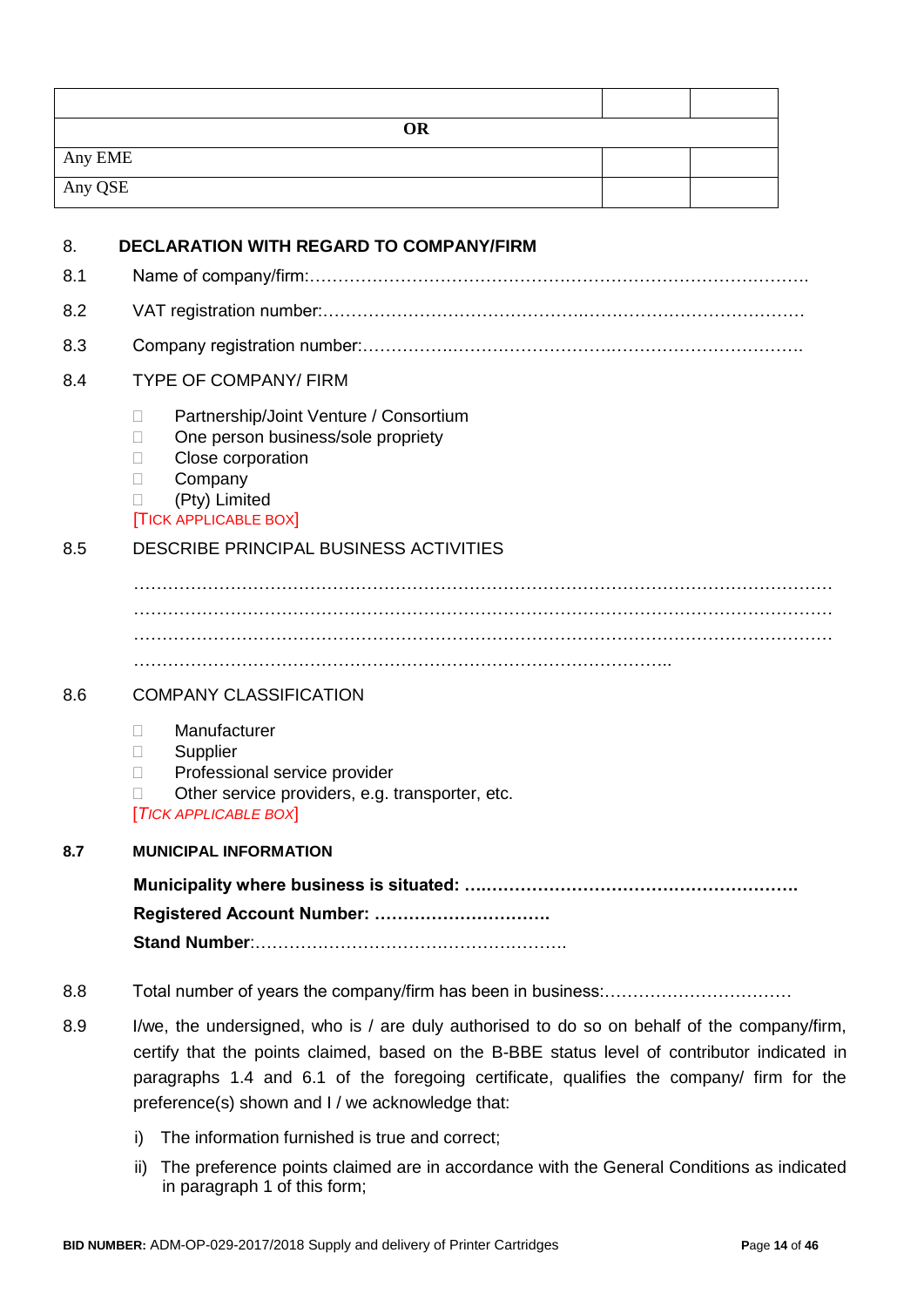- iii) In the event of a contract being awarded as a result of points claimed as shown in paragraphs 1.4 and 6.1, the contractor may be required to furnish documentary proof to the satisfaction of the purchaser that the claims are correct;
- iv) If the B-BBEE status level of contributor has been claimed or obtained on a fraudulent basis or any of the conditions of contract have not been fulfilled, the purchaser may, in addition to any other remedy it may have –
	- (a) disqualify the person from the bidding process;
	- (b) recover costs, losses or damages it has incurred or suffered as a result of that person's conduct;
	- (c) cancel the contract and claim any damages which it has suffered as a result of having to make less favourable arrangements due to such cancellation;
	- (d) recommend that the bidder or contractor, its shareholders and directors, or only the shareholders and directors who acted on a fraudulent basis, be restricted by the National Treasury from obtaining business from any organ of state for a period not exceeding 10 years, after the *audi alteram partem* (hear the other side) rule has been applied; and
	- (e) forward the matter for criminal prosecution.

| <b>WITNESSES</b> |                         | SIGNATURE(S) OF BIDDERS(S) |
|------------------|-------------------------|----------------------------|
|                  | DATE:<br><b>ADDRESS</b> |                            |
|                  |                         |                            |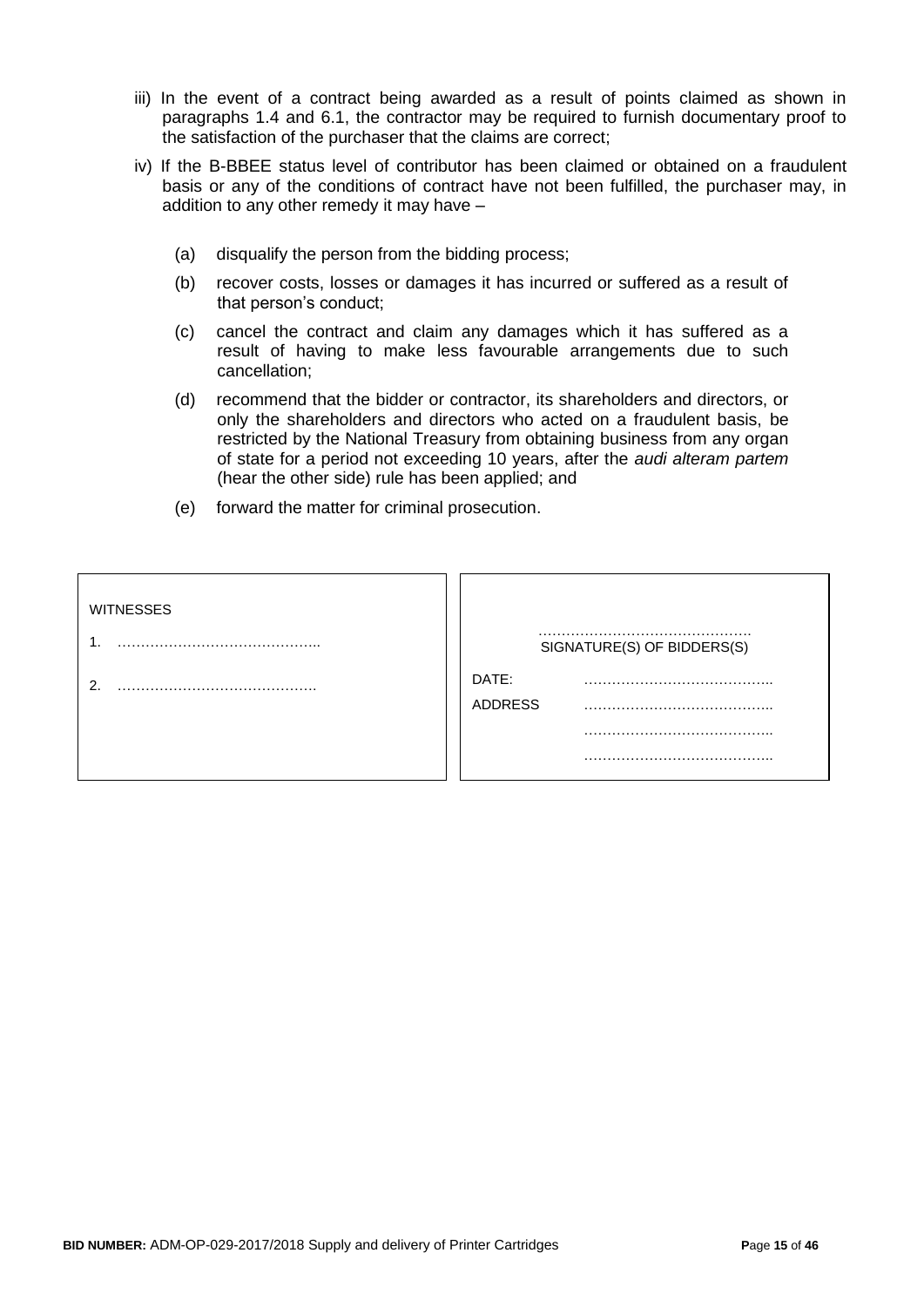# **9. AUTHORITY FOR SIGNATORY**

Signatories for close corporations and companies shall confirm their authority **by singing or attaching to this form** a duly signed and dated copy of the relevant resolution of their members or their board of directors, as the case may be.

|     | " By resolution of the board of directors passed on ____________________________                                                                                                      | 20                                                                                          |
|-----|---------------------------------------------------------------------------------------------------------------------------------------------------------------------------------------|---------------------------------------------------------------------------------------------|
|     |                                                                                                                                                                                       |                                                                                             |
|     |                                                                                                                                                                                       |                                                                                             |
|     | No <sub>__________________________________</sub> and any Contract, which may arise there from on behalf of                                                                            |                                                                                             |
|     | ,我们也不能在这里的人,我们也不能在这里的人,我们也不能在这里的人,我们也不能在这里的人,我们也不能在这里的人,我们也不能在这里的人,我们也不能在这里的人,我们也                                                                                                     |                                                                                             |
|     |                                                                                                                                                                                       |                                                                                             |
|     |                                                                                                                                                                                       |                                                                                             |
|     |                                                                                                                                                                                       |                                                                                             |
|     | As witnesses:                                                                                                                                                                         |                                                                                             |
|     |                                                                                                                                                                                       |                                                                                             |
|     |                                                                                                                                                                                       |                                                                                             |
| 11. | I/we, the undersigned, who warrants that he/she is duly authorised to do so on behalf of<br>8 of the foregoing certificate, qualifies the firm for the preference(s) shown and I / we | the firm certify that points claimed, based on the equity ownership, indicated in paragraph |

- acknowledge that:
- (i) The information furnished is true and correct.
- (ii) The Equity ownership claimed is in accordance with the General Conditions as indicated in paragraph 1 of this form.
	- In the event of a contract being awarded as a result of points claimed as shown in paragraph 8, the contractor may be required to furnish documentary proof to the
	- satisfaction of the purchaser that the claims are correct.
- (iv) If the claims are found to be incorrect, the purchaser may, in addition to any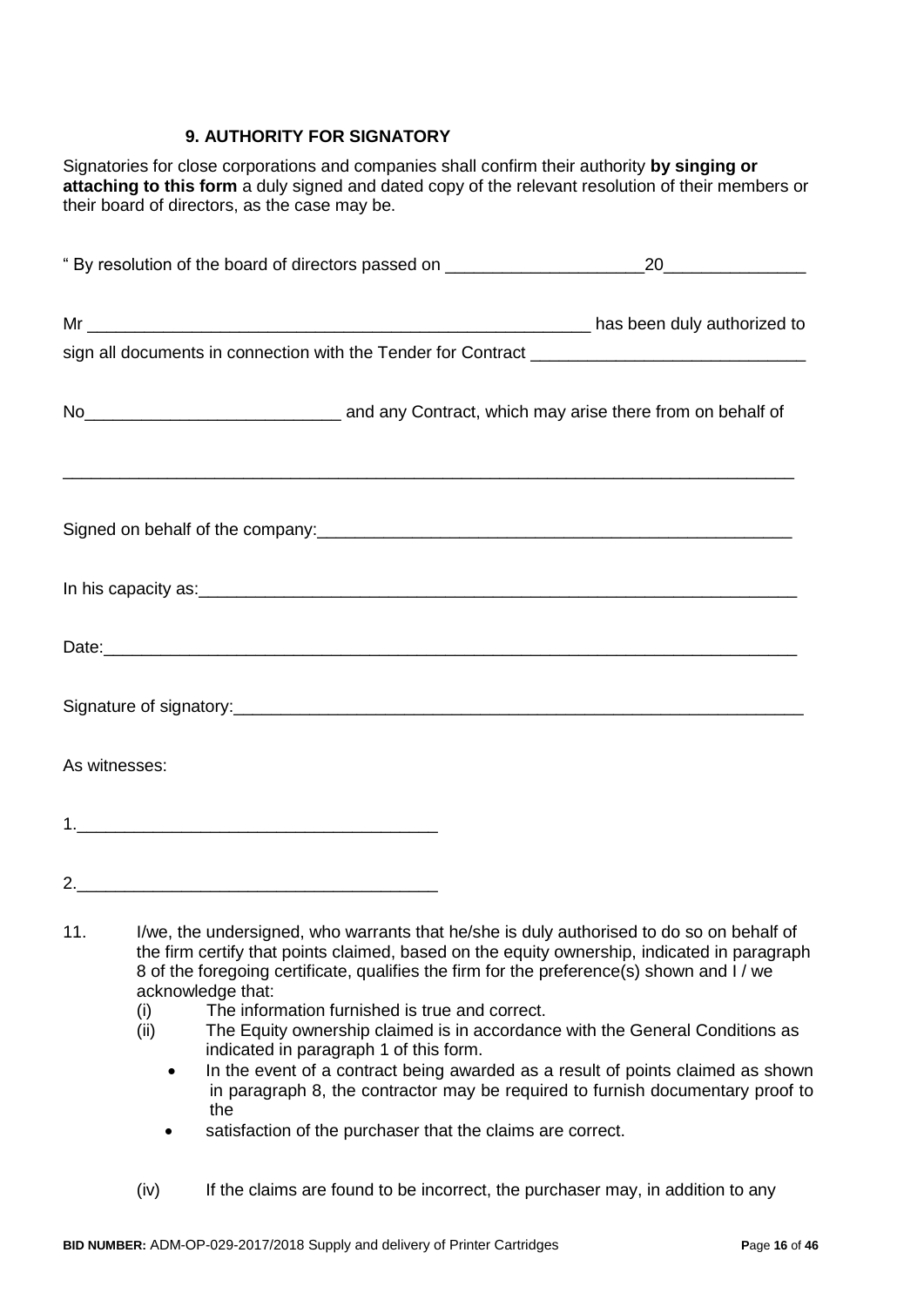other remedy it may have -

- (a) recover costs, losses or damages it has incurred or suffered as a result of that person's conduct; and
- (b) cancel the contract and claim any damages which it has suffered as a result of having to make less favourable arrangements due to such cancellation

### **WITNESSES:**

1. \_\_\_\_\_\_\_\_\_\_\_\_\_\_\_\_\_\_\_\_\_\_\_\_\_\_\_\_

2. \_\_\_\_\_\_\_\_\_\_\_\_\_\_\_\_\_\_\_\_\_\_\_\_\_\_\_\_

**SIGNATURE (S) OF BIDDER (S)**

\_\_\_\_\_\_\_\_\_\_\_\_\_\_\_\_\_\_\_\_\_\_\_\_\_\_\_\_\_\_\_\_\_\_\_

\_\_\_\_\_\_\_\_\_\_\_\_\_\_\_\_\_\_\_\_\_\_\_\_\_\_\_\_\_\_\_\_\_\_\_

**DATE: \_\_\_\_\_\_\_\_\_\_\_\_\_\_\_\_\_\_\_\_\_\_\_\_\_\_\_\_\_**

**ADDRESS: \_\_\_\_\_\_\_\_\_\_\_\_\_\_\_\_\_\_\_\_\_\_\_\_\_**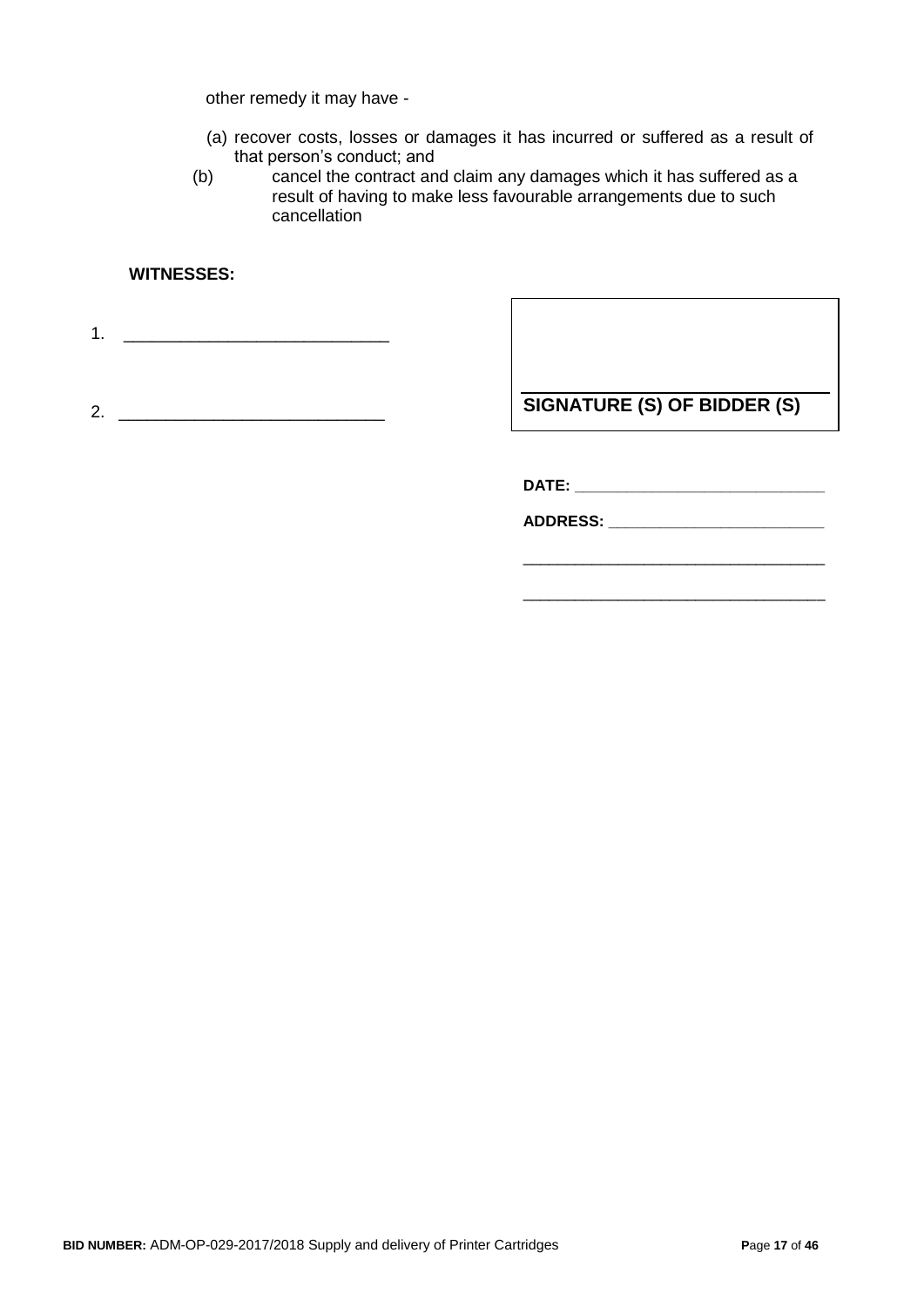### **DECLARATION OF BIDDER'S PAST SUPPLY CHAIN MANAGEMENT PRACTICES**

- 1 This Municipal Bidding Document must form part of all bids invited.
- 2 It serves as a declaration to be used by municipalities and municipal entities in ensuring that when goods and services are being procured, all reasonable steps are taken to combat the abuse of the supply chain management system.
- 3 The bid of any bidder may be rejected if that bidder, or any of its directors have:
	- a. abused the municipality's / municipal entity's supply chain management system or committed any improper conduct in relation to such system;
	- b. been convicted for fraud or corruption during the past five years;
	- c. willfully neglected, reneged on or failed to comply with any government, municipal or other public sector contract during the past five years; or
	- d. been listed in the Register for Tender Defaulters in terms of section 29 of the Prevention and Combating of Corrupt Activities Act (No 12 of 2004).

#### **4 In order to give effect to the above, the following questionnaire must be completed and submitted with the bid.**

| Item                | Question                                                                                                                                                                                                                                                                                                                                                                                                                                                                                                                                                | Yes               | <b>No</b> |
|---------------------|---------------------------------------------------------------------------------------------------------------------------------------------------------------------------------------------------------------------------------------------------------------------------------------------------------------------------------------------------------------------------------------------------------------------------------------------------------------------------------------------------------------------------------------------------------|-------------------|-----------|
| 4.1                 | Is the bidder or any of its directors listed on the National Treasury's<br>$\bullet$                                                                                                                                                                                                                                                                                                                                                                                                                                                                    | Yes               | No.       |
|                     | Database of Restricted Suppliers as companies or persons prohibited                                                                                                                                                                                                                                                                                                                                                                                                                                                                                     |                   |           |
|                     | from doing business with the public sector?                                                                                                                                                                                                                                                                                                                                                                                                                                                                                                             |                   |           |
|                     |                                                                                                                                                                                                                                                                                                                                                                                                                                                                                                                                                         |                   |           |
|                     | (Companies or persons who are listed on this Database                                                                                                                                                                                                                                                                                                                                                                                                                                                                                                   |                   |           |
|                     | were informed in writing of this restriction by the Accounting                                                                                                                                                                                                                                                                                                                                                                                                                                                                                          |                   |           |
|                     | Officer/Authority of the institution that imposed the restriction                                                                                                                                                                                                                                                                                                                                                                                                                                                                                       |                   |           |
|                     | after the audi alteram partem rule was applied). The Database                                                                                                                                                                                                                                                                                                                                                                                                                                                                                           |                   |           |
|                     | of Restricted Suppliers now resides on the National                                                                                                                                                                                                                                                                                                                                                                                                                                                                                                     |                   |           |
|                     | Treasury's website(www.treasury.gov.za) and<br>can<br>be                                                                                                                                                                                                                                                                                                                                                                                                                                                                                                |                   |           |
|                     | accessed by clicking on its link at the bottom of the home                                                                                                                                                                                                                                                                                                                                                                                                                                                                                              |                   |           |
|                     | page.                                                                                                                                                                                                                                                                                                                                                                                                                                                                                                                                                   |                   |           |
| 4.1.1               | If so, furnish particulars:                                                                                                                                                                                                                                                                                                                                                                                                                                                                                                                             |                   |           |
|                     |                                                                                                                                                                                                                                                                                                                                                                                                                                                                                                                                                         |                   |           |
|                     |                                                                                                                                                                                                                                                                                                                                                                                                                                                                                                                                                         |                   |           |
|                     |                                                                                                                                                                                                                                                                                                                                                                                                                                                                                                                                                         |                   | No        |
|                     |                                                                                                                                                                                                                                                                                                                                                                                                                                                                                                                                                         |                   |           |
|                     |                                                                                                                                                                                                                                                                                                                                                                                                                                                                                                                                                         |                   |           |
|                     |                                                                                                                                                                                                                                                                                                                                                                                                                                                                                                                                                         |                   |           |
|                     |                                                                                                                                                                                                                                                                                                                                                                                                                                                                                                                                                         |                   |           |
|                     |                                                                                                                                                                                                                                                                                                                                                                                                                                                                                                                                                         |                   |           |
|                     |                                                                                                                                                                                                                                                                                                                                                                                                                                                                                                                                                         |                   |           |
|                     |                                                                                                                                                                                                                                                                                                                                                                                                                                                                                                                                                         |                   |           |
|                     |                                                                                                                                                                                                                                                                                                                                                                                                                                                                                                                                                         |                   |           |
|                     |                                                                                                                                                                                                                                                                                                                                                                                                                                                                                                                                                         |                   |           |
|                     |                                                                                                                                                                                                                                                                                                                                                                                                                                                                                                                                                         |                   | No        |
|                     |                                                                                                                                                                                                                                                                                                                                                                                                                                                                                                                                                         |                   |           |
|                     | or corruption during the past five years?                                                                                                                                                                                                                                                                                                                                                                                                                                                                                                               |                   |           |
| 4.2<br>4.2.1<br>4.3 | Is the bidder or any of its directors listed on the Register for Tender<br>Defaulters in terms of section 29 of the Prevention and Combating of<br>Corrupt Activities Act (No 12 of 2004)? The Register for Tender<br>Defaulters can be accessed on the National Treasury's<br>websitewww.treasury.gov.za) by clicking on its link at the bottom<br>of the home page.<br>If so, furnish particulars:<br>Was the bidder or any of its directors convicted by a court of law<br>(including a court of law outside the Republic of South Africa) for fraud | Yes<br><b>Yes</b> |           |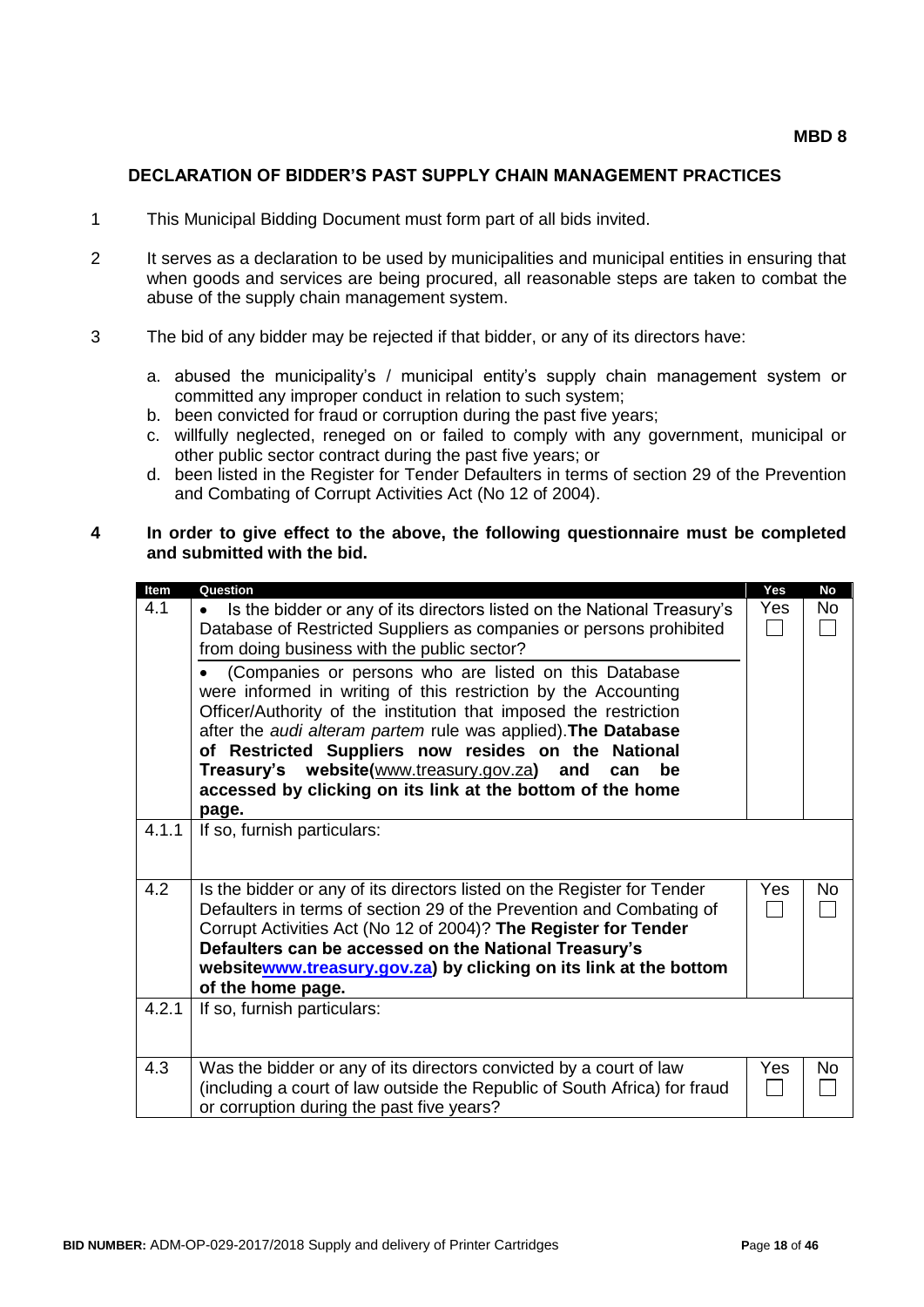| Item  | Question                                                                                                                                                                                                                                        | Yes |
|-------|-------------------------------------------------------------------------------------------------------------------------------------------------------------------------------------------------------------------------------------------------|-----|
| 4.4   | Does the bidder or any of its directors owe any municipal rates and<br>taxes or municipal charges to the municipality / municipal entity, or to<br>any other municipality / municipal entity, that is in arrears for more<br>than three months? | Yes |
| 4.4.1 | If so, furnish particulars:                                                                                                                                                                                                                     |     |
| 4.5   | Was any contract between the bidder and the municipality / municipal<br>entity or any other organ of state terminated during the past five years<br>on account of failure to perform on or comply with the contract?                            | Yes |
| 4.7.1 | If so, furnish particulars:                                                                                                                                                                                                                     |     |
|       | <b>CERTIFICATION</b>                                                                                                                                                                                                                            |     |
|       | I, THE UNDERSIGNED (FULL NAME)                                                                                                                                                                                                                  |     |

**I ACCEPT THAT, IN ADDITION TO CANCELLATION OF A CONTRACT, ACTION MAY BE TAKEN AGAINST ME SHOULD THIS DECLARATION PROVE TO BE FALSE.**

**\_\_\_\_\_\_\_\_\_\_\_\_\_\_\_\_\_\_\_\_\_\_\_\_\_\_\_\_\_\_ \_\_\_\_\_\_\_\_\_\_\_\_\_\_\_\_\_\_\_\_\_\_\_\_\_**

**Signature Date** 

**\_\_\_\_\_\_\_\_\_\_\_\_\_\_\_\_\_\_\_\_\_\_\_\_\_\_\_\_\_\_ \_\_\_\_\_\_\_\_\_\_\_\_\_\_\_\_\_\_\_\_\_\_\_\_\_ Position Name of Bidder** 

4.3.1 If so, furnish particulars: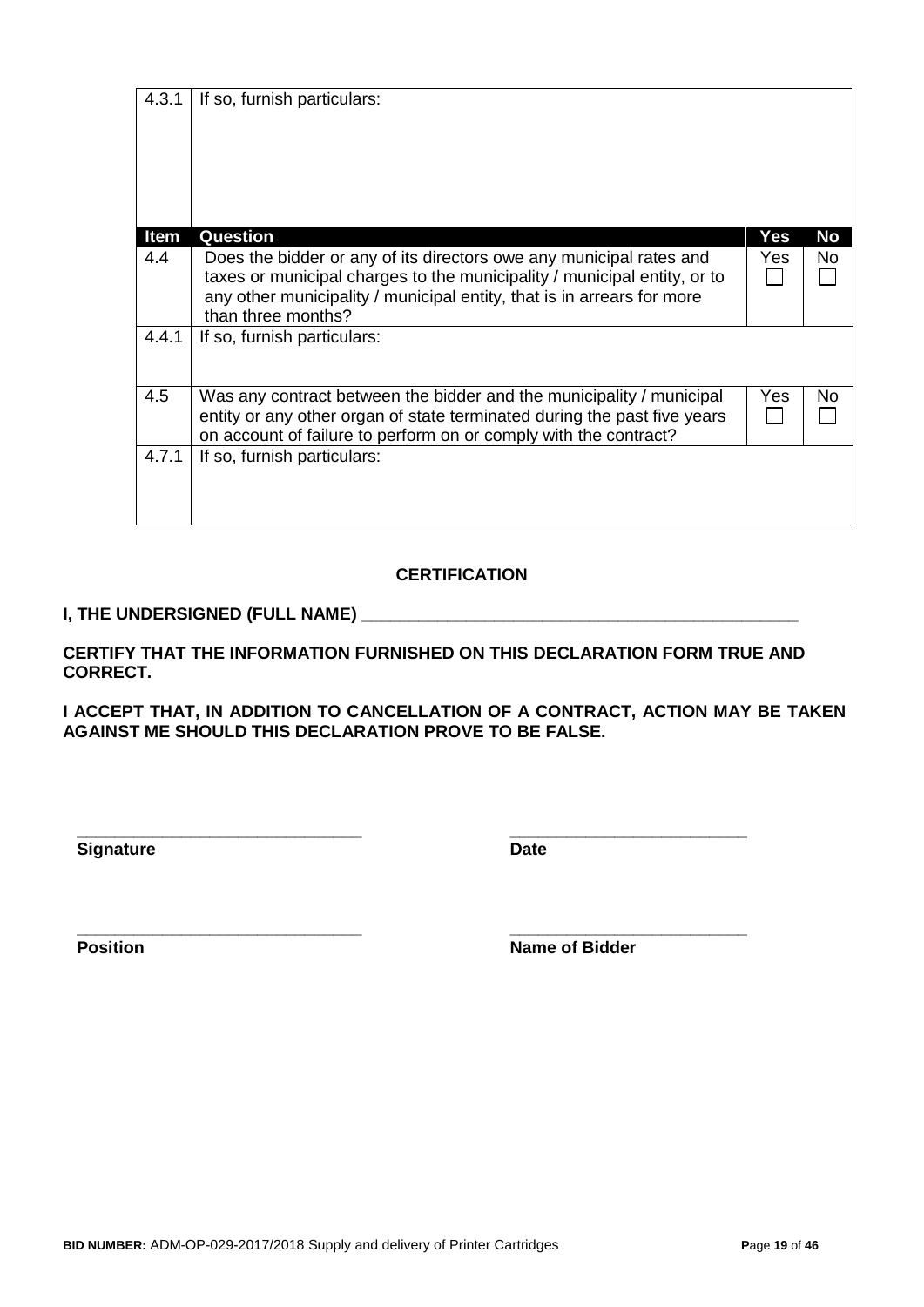## **CERTIFICATE OF INDEPENDENT BID DETERMINATION**

- 1 This Municipal Bidding Document (MBD) must form part of all bids<sup>1</sup> invited.
- 2 Section 4 (1) (b) (iii) of the Competition Act No. 89 of 1998, as amended, prohibits an agreement between, or concerted practice by, firms, or a decision by an association of firms, if it is between parties in a horizontal relationship and if it involves collusive bidding (or bid rigging).² Collusive bidding is a *pe se* prohibition meaning that it cannot be justified under any grounds.
- 3 Municipal Supply Regulation 38 (1) prescribes that a supply chain management policy must provide measures for the combating of abuse of the supply chain management system, and must enable the accounting officer, among others, to:
	- a. take all reasonable steps to prevent such abuse;
	- b. reject the bid of any bidder if that bidder or any of its directors has abused the supply chain management system of the municipality or municipal entity or has committed any improper conduct in relation to such system; and
	- c. cancel a contract awarded to a person if the person committed any corrupt or fraudulent act during the bidding process or the execution of the contract.
- 4 This MBD serves as a certificate of declaration that would be used by institutions to ensure that, when bids are considered, reasonable steps are taken to prevent any form of bid-rigging.
- 5 In order to give effect to the above, the attached Certificate of Bid Determination (MBD 9) must be completed and submitted with the bid:

**¹ Includes price quotations, advertised competitive bids, limited bids and proposals.**

**² Bid rigging (or collusive bidding) occurs when businesses, that would otherwise be expected to compete, secretly conspire to raise prices or lower the quality of goods and / or services for purchasers who wish to acquire goods and / or services through a bidding process. Bid rigging is, therefore, an agreement between competitors not to compete.**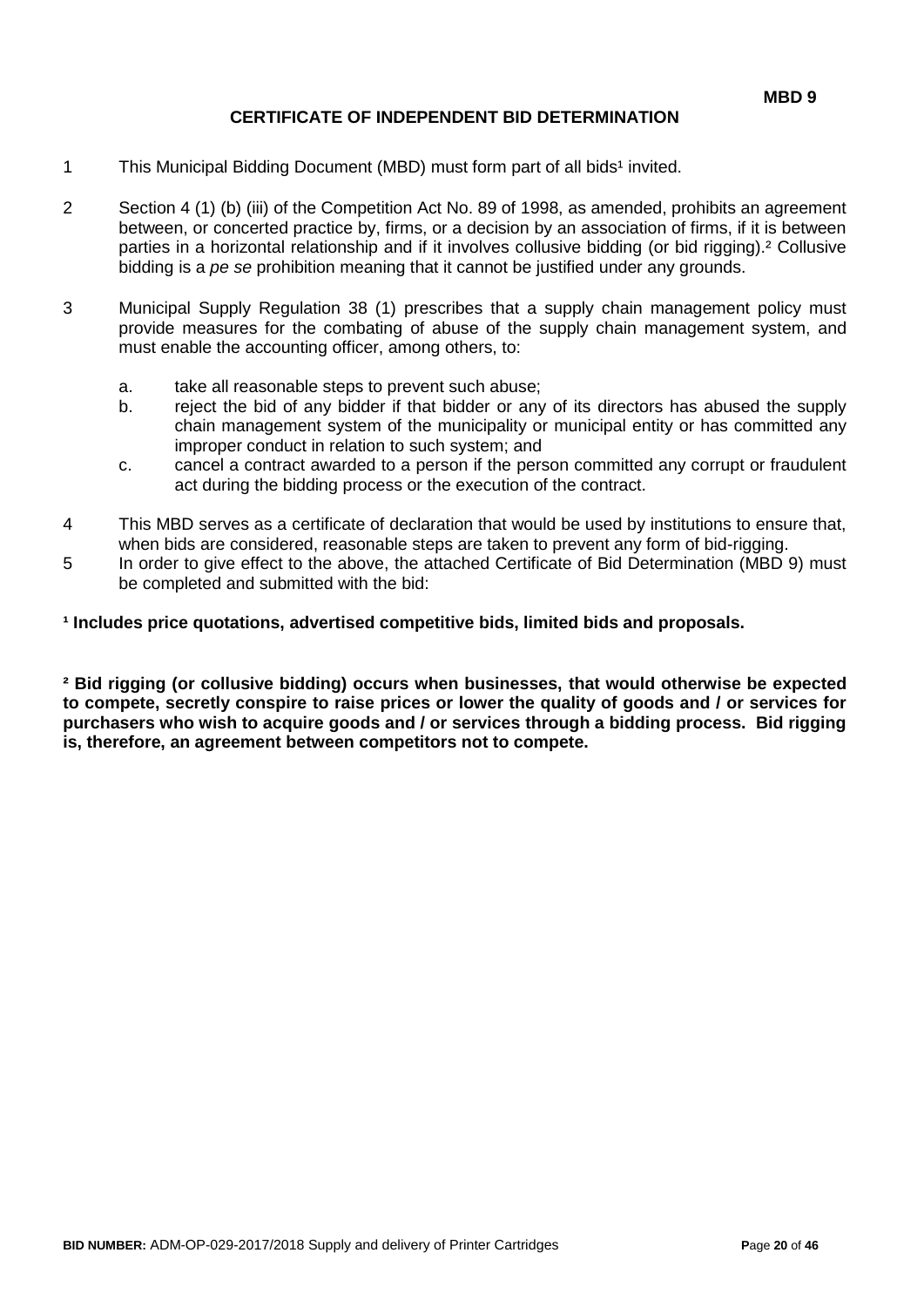# **CERTIFICATE OF INDEPENDENT BID DETERMINATION**

I, the undersigned, in submitting the accompanying bid:

(Bid Number and Description)

\_\_\_\_\_\_\_\_\_\_\_\_\_\_\_\_\_\_\_\_\_\_\_\_\_\_\_\_\_\_\_\_\_\_\_\_\_\_\_\_\_\_\_\_\_\_\_\_\_\_\_\_\_\_\_\_\_\_\_\_\_\_\_\_\_\_\_\_\_\_\_\_\_\_\_\_\_\_

\_\_\_\_\_\_\_\_\_\_\_\_\_\_\_\_\_\_\_\_\_\_\_\_\_\_\_\_\_\_\_\_\_\_\_\_\_\_\_\_\_\_\_\_\_\_\_\_\_\_\_\_\_\_\_\_\_\_\_\_\_\_\_\_\_\_\_\_\_\_\_\_\_\_\_\_\_\_

in response to the invitation for the bid made by:

(Name of Municipality / Municipal Entity)

do hereby make the following statements that I certify to be true and complete in every respect:

I certify, on behalf of: the same of the same of the same of the same of the same of the same of the same of the same of the same of the same of the same of the same of the same of the same of the same of the same of the s

(Name of Bidder)

- 1. I have read and I understand the contents of this Certificate;
- 2. I understand that the accompanying bid will be disqualified if this Certificate is found not to be true and complete in every respect;
- 3. I am authorized by the bidder to sign this Certificate, and to submit the accompanying bid, on behalf of the bidder;
- 4. Each person whose signature appears on the accompanying bid has been authorized by the bidder to determine the terms of, and to sign, the bid, on behalf of the bidder;
- 5. For the purposes of this Certificate and the accompanying bid, I understand that the word "competitor" shall include any individual or organization, other than the bidder, whether or not affiliated with the bidder, who:
	- (a) has been requested to submit a bid in response to this bid invitation;
	- (b) could potentially submit a bid in response to this bid invitation, based on their qualifications, abilities or experience; and
	- (c) provides the same goods and services as the bidder and/or is in the same line of business as the bidder
- 6. The bidder has arrived at the accompanying bid independently from, and without consultation, communication, agreement or arrangement with any competitor. However communication between partners in a joint venture or consortium<sup>3</sup> will not be construed as collusive bidding.
- 7. In particular, without limiting the generality of paragraphs 6 above, there has been no consultation, communication, agreement or arrangement with any competitor regarding:
	- (a) prices;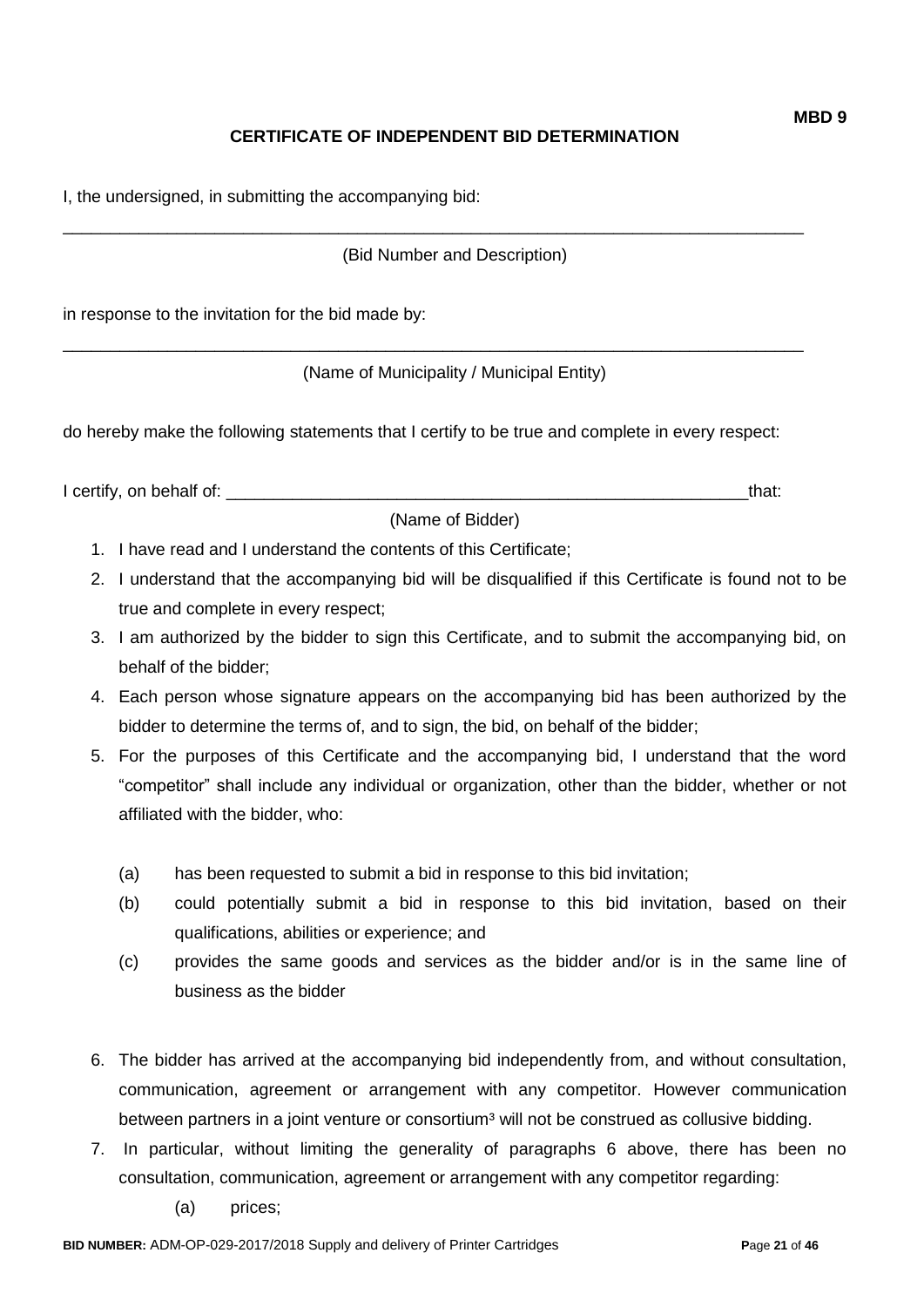- (b) geographical area where product or service will be rendered (market allocation)
- (c) methods, factors or formulas used to calculate prices;
- (d) the intention or decision to submit or not to submit, a bid;
- (e) the submission of a bid which does not meet the specifications and conditions of the bid; or
- (f) bidding with the intention not to win the bid.
- 8. In addition, there have been no consultations, communications, agreements or arrangements with any competitor regarding the quality, quantity, specifications and conditions or delivery particulars of the products or services to which this bid invitation relates.
- 9. The terms of the accompanying bid have not been, and will not be, disclosed by the bidder, directly or indirectly, to any competitor, prior to the date and time of the official bid opening or of the awarding of the contract.

#### **³ Joint venture or Consortium means an association of persons for the purpose of combining their expertise, property, capital, efforts, skill and knowledge in an activity for the execution of a contract.**

10. I am aware that, in addition and without prejudice to any other remedy provided to combat any restrictive practices related to bids and contracts, bids that are suspicious will be reported to the Competition Commission for investigation and possible imposition of administrative penalties in terms of section 59 of the Competition Act No 89 of 1998 and or may be reported to the National Prosecuting Authority (NPA) for criminal investigation and or may be restricted from conducting business with the public sector for a period not exceeding ten (10) years in terms of the Prevention and Combating of Corrupt Activities Act No 12 of 2004 or any other applicable legislation.

\_\_\_\_\_\_\_\_\_\_\_\_\_\_\_\_\_\_\_\_\_\_\_\_\_\_\_\_\_\_\_\_\_\_\_\_\_\_\_ \_\_\_\_\_\_\_\_\_\_\_\_\_\_\_\_\_\_\_\_\_\_\_

**Signature Date**

\_\_\_\_\_\_\_\_\_\_\_\_\_\_\_\_\_\_\_\_\_\_\_\_\_\_\_\_\_\_\_\_\_\_\_\_\_\_\_ \_\_\_\_\_\_\_\_\_\_\_\_\_\_\_\_\_\_\_\_\_\_\_ **Position Position Name of Bidder**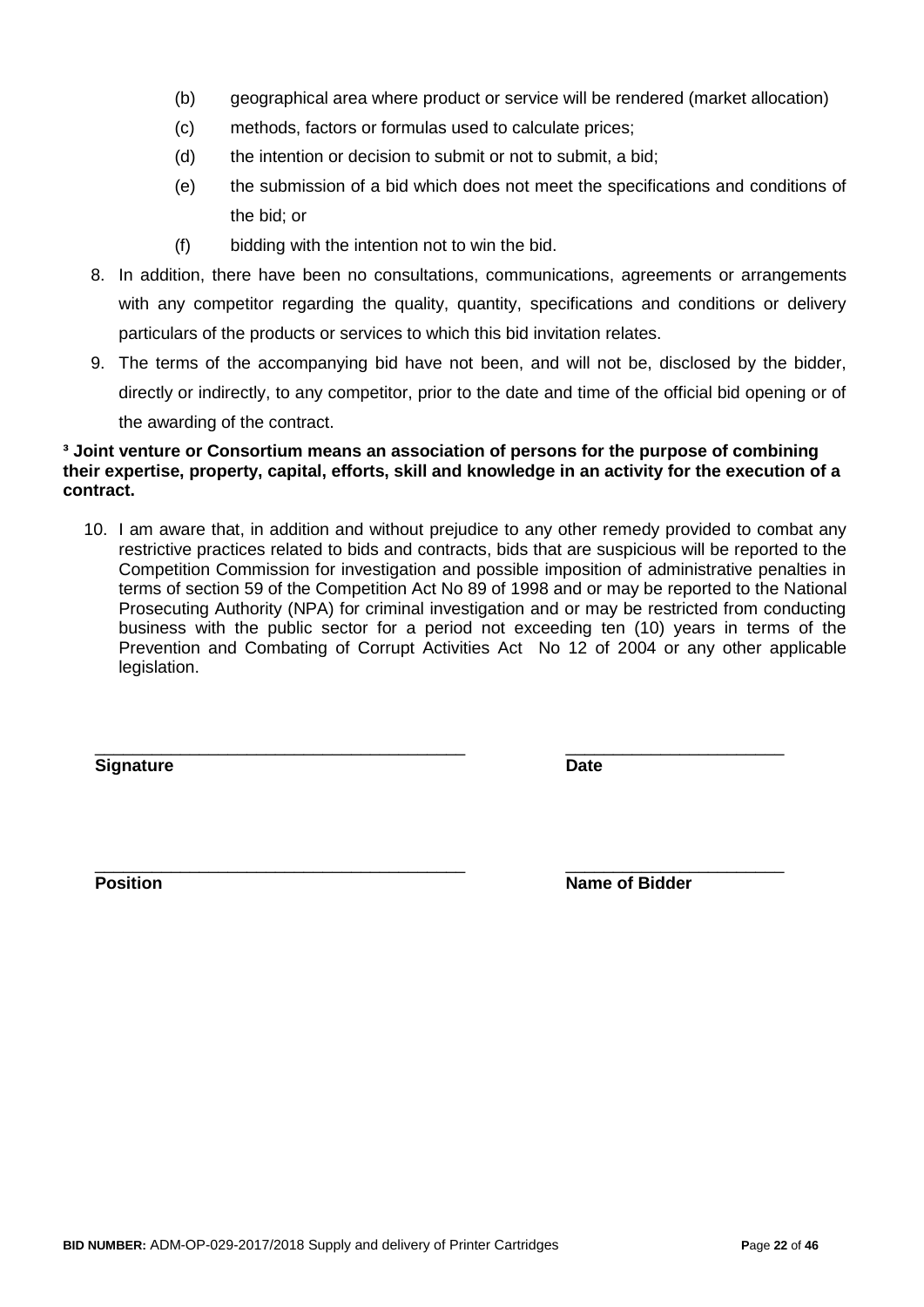# **GENERAL CONDITIONS OF CONTRACT**

| 1.         |  |
|------------|--|
|            |  |
| 2.<br>3.   |  |
|            |  |
| 4.<br>5.   |  |
| 6.         |  |
| 7.         |  |
|            |  |
| 8.         |  |
| 9.         |  |
|            |  |
| 10.        |  |
|            |  |
|            |  |
|            |  |
| 11.        |  |
| 12.        |  |
| 13.        |  |
| 14.        |  |
| 15.        |  |
| 16.        |  |
| 17.        |  |
| 18.        |  |
| 19.        |  |
| 20.        |  |
| 21.<br>22. |  |
| 23.        |  |
|            |  |
|            |  |
|            |  |
|            |  |
| 24.        |  |
| 25.        |  |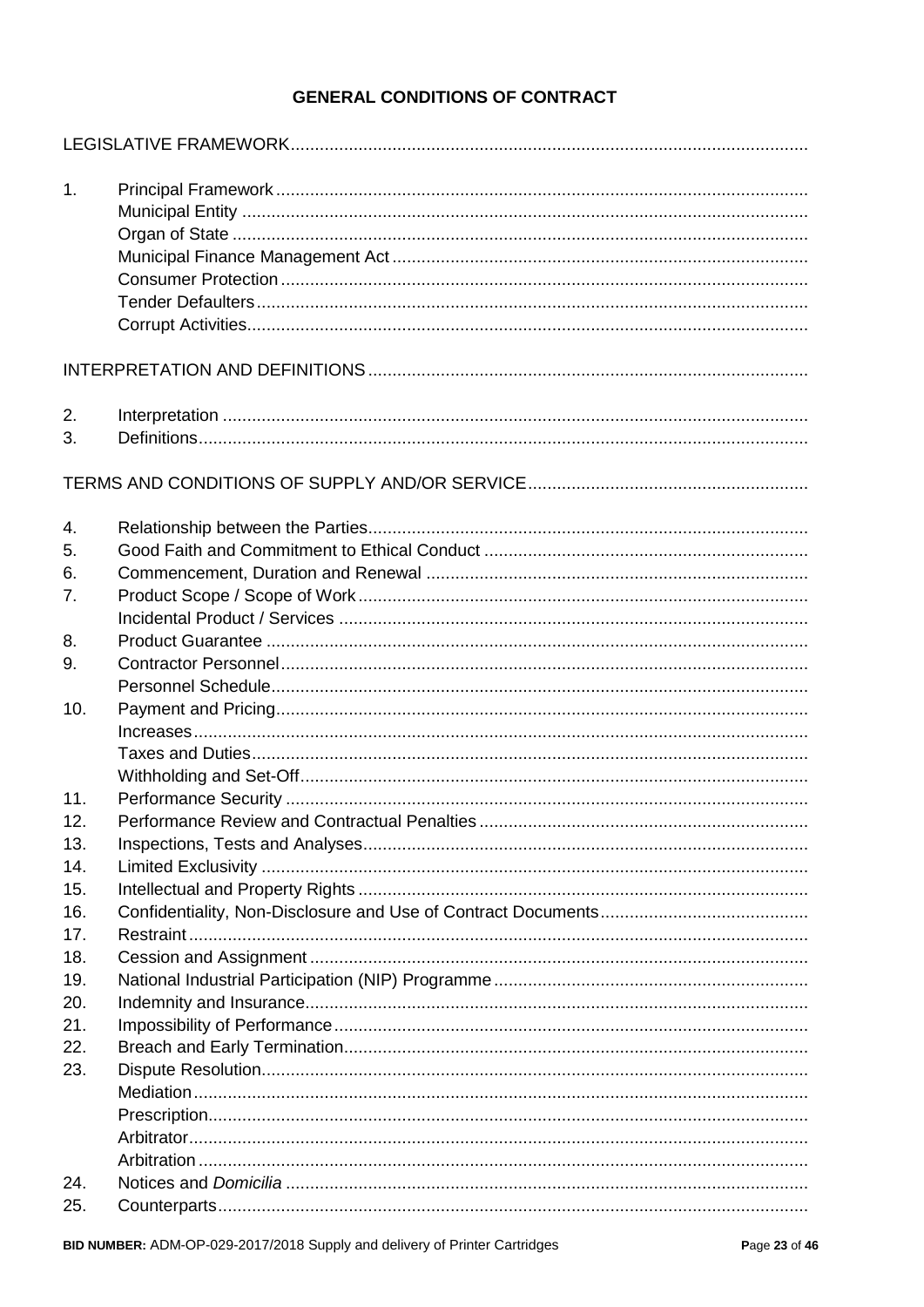| 26. |  |
|-----|--|
| 27  |  |

# LEGISLATIVE FRAMEWORK

1. Principal Framework

The information contained under this heading summarises certain of the principal statutory provisions applicable to the transaction concluded between the Parties. It is included for information purposes only and should not be regarded as legal advice, it being incumbent upon the Contractor to familiarise itself with the legislative framework. These provisions apply at law and the Parties are not competent to exclude the operation thereof by mutual agreement. As such, no agreement, transaction or series of transactions concluded outside of or in contravention of the legislative framework and the procedures provided for therein shall be binding on the Parties notwithstanding the capacity or office held or undertakings given, in writing or otherwise, by the persons contracting on behalf of either Party.

# Municipal Entity

1.1 Joburg Market is a municipal entity contemplated in section 1, read with sections 86B(1)(a)(i) and 86D(1)(a), of the Municipal Systems Act (32 of 2000), ("MSA"). It was established as such by the Greater Johannesburg Metropolitan Council (predecessor to the City of Johannesburg Metropolitan Municipality or "COJ") who procured, by virtue of the provisions of section 17D of the Promotion of Local Government Affairs Act (91 of 1983) the formation, registration and incorporation of its fresh produce market as the Joburg Market (SOC) Limited in terms of the Companies Act, with the COJ as its sole shareholder. Upon the foregoing and as required by the MSA, Joburg Market entered into a Service Delivery Agreement with the COJ in terms of which Joburg Market was appointed as an external mechanism for the delivery of a municipal service with the mandate to manage and operate the business of the fresh produce market and its assets.

### Organ of State

1.2 As a municipal entity Joburg Market is an "organ of state" as defined in section 239 of the Constitution of South Africa (108 of 1996) read with section 1 of the Institution of Legal Proceedings Against Organs of State Act (40 of 2002).

### Municipal Finance Management Act

1.3 Contracting with Joburg Market is subject, amongst others, to the Municipal Finance Management Act (56 of 2003) ("MFMA"), the MFMA Supply Chain Management Regulations (GN 868 in GG 27636 of 30 May 2005) ("SCM Regulations") and, specifically, Joburg Market's Supply Chain Management Policy made in terms of section 111 of the MFMA and regulation 2 of the SCM Regulations (collectively referred to as the "SCM Regulatory Framework"). In terms of the irregular expenditure provisions of the SCM Regulatory Framework, Joburg Market is prohibited from making any payment in relation to goods or services unlawfully or irregularly procured and/or rendered, notwithstanding that value might have been received.

### Consumer Protection

1.4 The Consumer Protection Act (68 of 2008) does not, in terms of section 5(2)(a), apply to any transaction in terms of which goods or services are supplied to the State. However, section 5(5) stipulates that notwithstanding the foregoing exemption, those goods, and the importer or producer, distributor and retailer of those goods are nevertheless subject to, amongst others, the provisions of section 61. Section 61 sets out the liability of the producer and/or supplier for any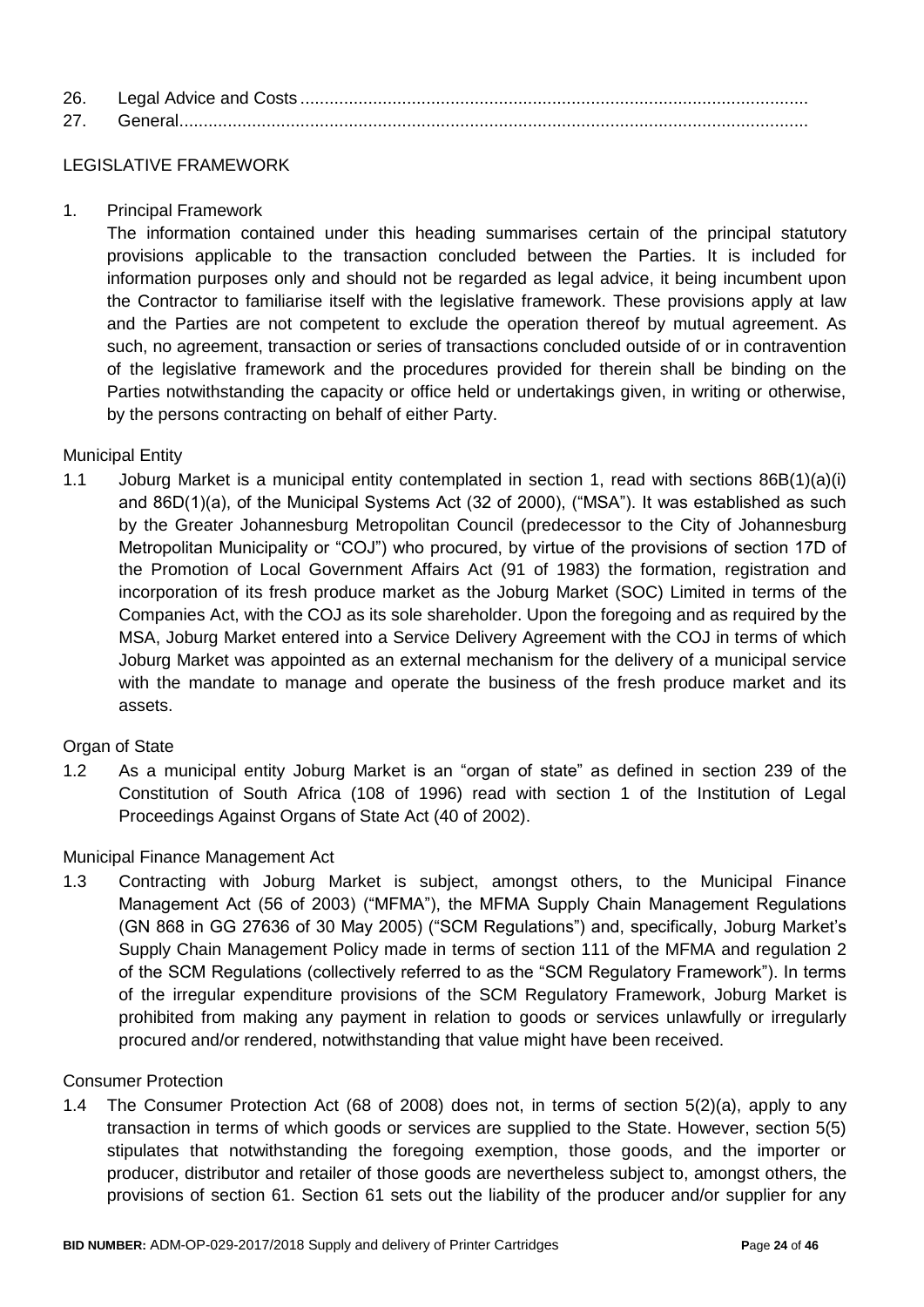harm caused wholly or partly as a consequence of a product failure, defect or hazard in any goods, irrespective of whether the harm resulted from any negligence on the part of the producer, importer, distributor or retailer, as the case may be. In terms of subsections 61(5)(c) and (d), harm for which the Contractor may be held liable includes any loss of, or physical damage to, any property of Joburg Market irrespective of whether it is movable or immovable including economic loss occasioned by such harm.

### Competitive Behaviour

1.5 In terms of section 4(1)(b)(iii) of the Competition Act (89 of 1998) an agreement between, or concerted practice by, firms, or a decision by an association of firms, is prohibited if it is between parties in a horizontal relationship and if bidders was involved in collusive bidding (or bid rigging). If bidders, based on reasonable grounds or evidence obtained by Joburg Market, have engaged such restrictive practices, Joburg Market may refer the matter to the Competition Commission for investigation and possible imposition of administrative penalties. If a bidders are found guilty by the Competition Commission Joburg Market may, in addition and without prejudice to any other remedy provided for in this Agreement or at law, invalidate the bid and/or terminate this Agreement in whole or part, and/or restrict the bidders from conducting business with the public sector for a period not exceeding ten (10) years.

#### Tender Defaulters

- 1.6 Where Joburg Market terminates this Agreement in whole or in part, it may decide to impose a restriction penalty on the Contractor by prohibiting the Contractor from doing business with the public sector for a period not exceeding 10 years. If Joburg Market intends imposing a restriction on a Contractor or any person associated with the Contractor, the Contractor will be allowed a period of not more than fourteen (14) days to provide reasons why the envisaged restriction should not be imposed. Should the Contractor fail to respond within the stipulated fourteen (14) days, Joburg Market might regard the intended penalty as not objected against and may impose it. Any restriction imposed on any person by the Accounting Officer of Joburg Market will, at the discretion of the Accounting Officer, also be applicable to any other enterprise or any partner, manager, director or other person who wholly or partly exercises, exercised or may exercise control over the enterprise of the first-mentioned person.
- 1.7 If a restriction is imposed, Joburg Market must, within five (5) working days of such imposition, furnish the National Treasury, with the following information:
	- 1.7.1 the name and address of the Contractor and/or person restricted by Joburg Market;
	- 1.7.2 the date of commencement of the restriction;
	- 1.7.3 the period of restriction; and
	- 1.7.4 the reasons for the restriction.
- 1.8 These details will be loaded in the National Treasury's central database of suppliers or persons prohibited from doing business with the public sector.

#### Corrupt Activities

1.9 If a court of law convicts a person of an offence under sections 12 or 13 of the Prevention and Combating of Corrupt Activities Act (12 of 2004), the court may also rule that such person's name be endorsed on the Register for Tender Defaulters. When a person's name has been endorsed on the Register, the person will be prohibited from doing business with the public sector for a period not less than five years and not more than 10 years.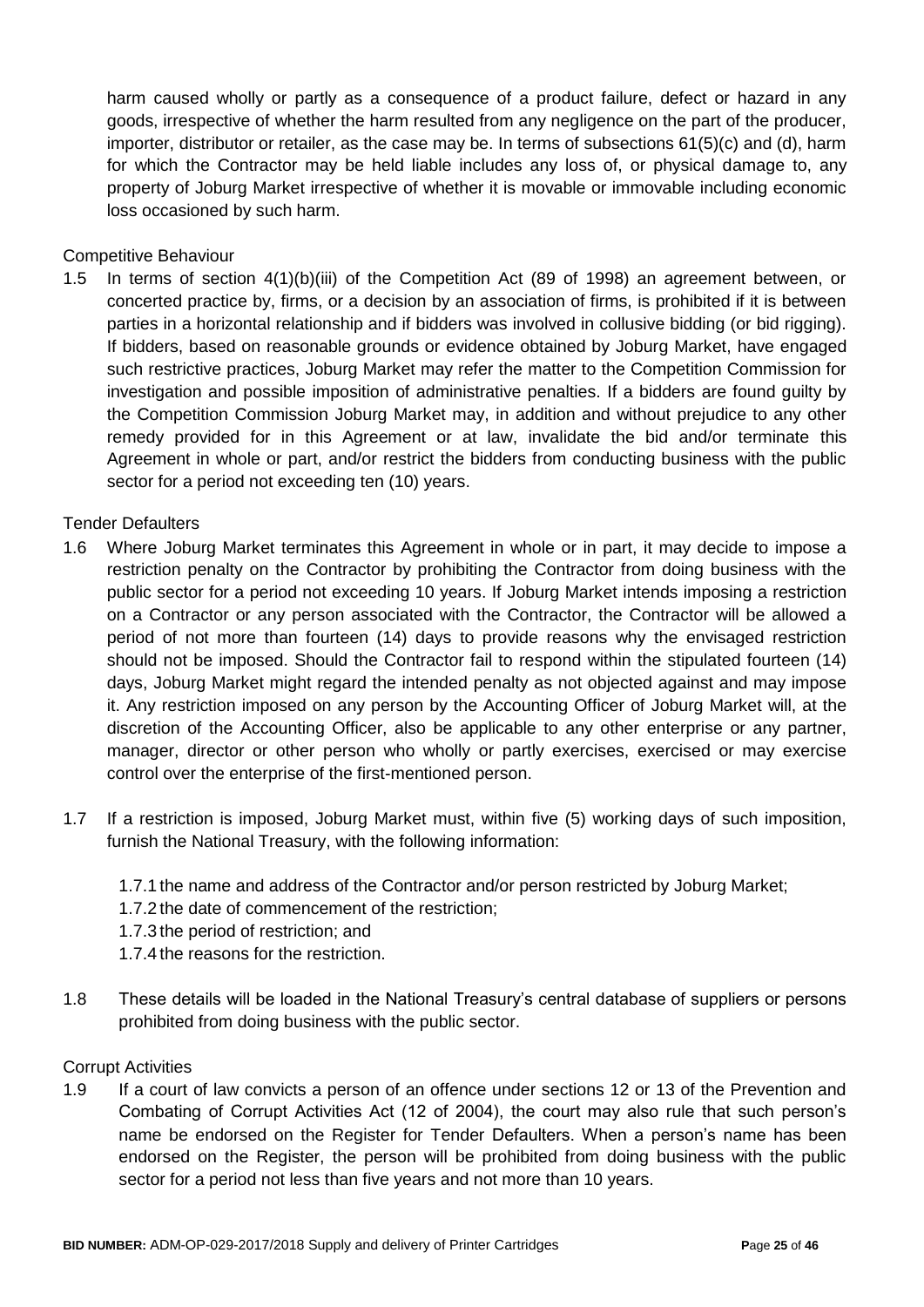# INTERPRETATION AND DEFINITIONS

### 2. Interpretation

This Agreement shall be governed and interpreted in accordance with the laws of the RSA; and

- 2.1 headings shall be read for the purpose of reference only and shall not be used in the interpretation of nor modify nor amplify the terms of this Agreement.
- 2.2 words importing any gender include the others; the singular include the plural and vice versa and natural persons include created entities, other legal *personae* (corporate or unincorporate) and the state and vice versa.
- 2.3 all provisions of this Agreement are severable from each other and any provision which is or may become unenforceable shall be ineffective to the extent of such unenforceability and shall be treated as if not written and severed without invalidating the remaining provisions of this Agreement (or affecting the validity or enforceability of such provision in any other jurisdiction); the Parties who declare their intention that this Agreement would be executed without such unenforceable provision if they were aware of such unenforceability at the time of execution hereof and that this Agreement should be implemented or continue to be implemented, having regard to each Party's rationale and purpose in entering into this Agreement.
- 2.4 when any number of days is prescribed, these shall business days (unless days are described as calendar days in which event Saturdays, Sundays and public holiday's shall be included) reckoned exclusively of the first and inclusively of the last day.
- 2.5 any reference to any statute, regulation or other legislation shall be a reference to that statute, regulation or other legislation as at the Signature Date, and as amended or substituted from time to time thereafter.
- 2.6 the words "include", "including" and "in particular" shall be construed as being by way of example or emphasis and shall not be construed as, nor shall they take effect as, limiting the generality of any preceding words.
- 2.7 the rule of construction that a contract shall be interpreted against the Party principally responsible for the drafting or preparation of the contract, shall not apply.
- 2.8 any annexures, schedules, and/or documents ("appendices") referred to in this Agreement shall be deemed to be incorporated in and form an integral part hereof; in the event of a conflict between any appendices and this Agreement, the provisions of this Agreement shall prevail.
- 2.9 the termination of this Agreement shall not affect those of the provisions which provide that they shall operate after termination or which of necessity must continue to have effect thereafter notwithstanding that specific clauses do not expressly provide for such continuation.
- 2.10 any substantive provision imposing rights or obligations on a Party, notwithstanding that it is only in a definition clause, shall have effect as if it were a substantive provision in the body of this Agreement.
- 2.11 information supplied in the bidding documents shall be construed as material representations made by the Contractor, which induced Joburg Market to enter into this Agreement.
- 3. Definitions

Unless clearly inconsistent with or otherwise indicated by the context, the following expressions shall bear the meanings assigned to them and cognate expressions shall bear corresponding meanings in this Agreement: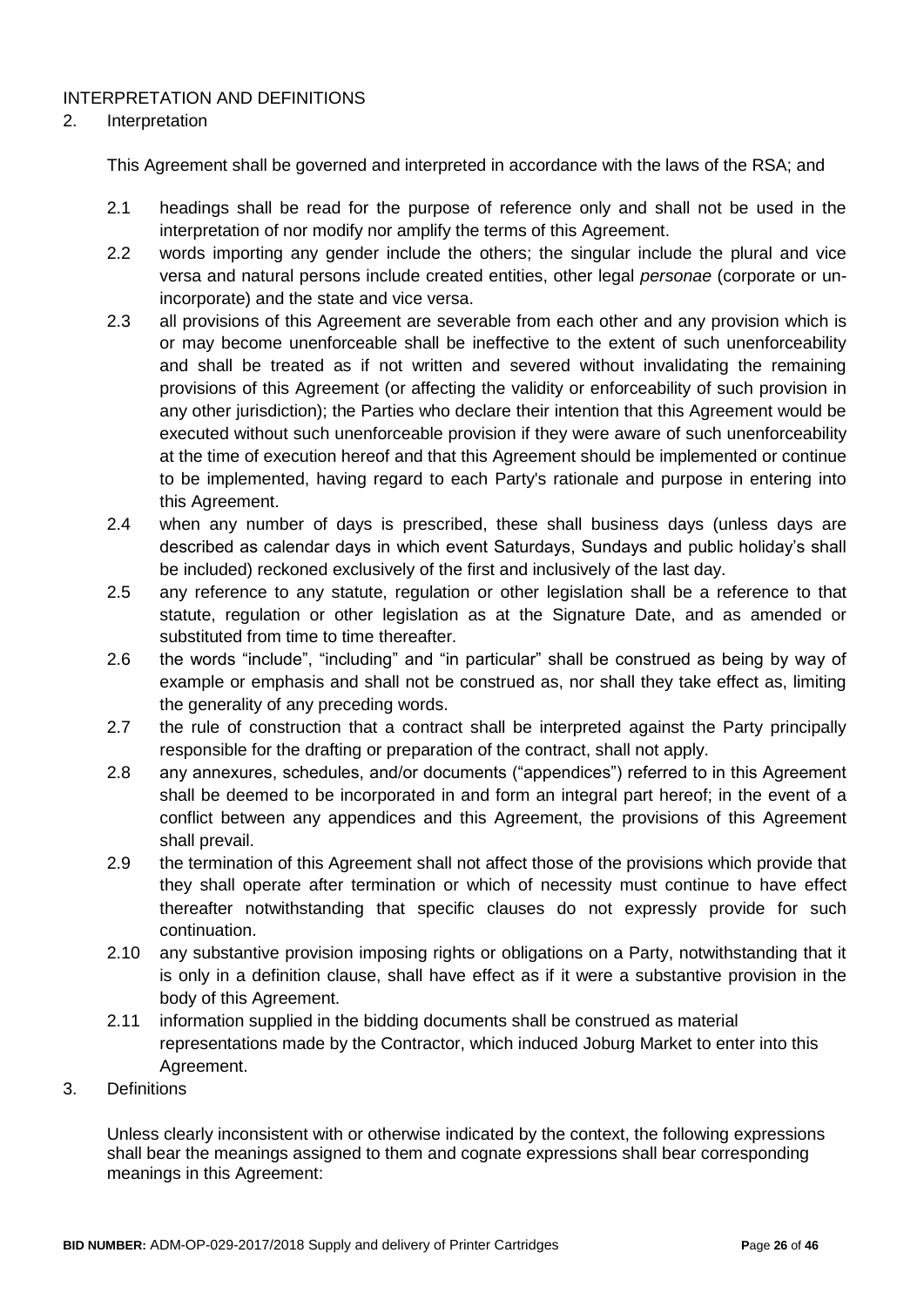- 3.1 "Agreement" means this Agreement entered into between Joburg Market and the Contractor including the appendices and all documents included therein by reference.
- 3.2 "Annexure A" means the Contractor's tender to supply the Product or render the Services or works to Joburg Market in terms of the scope of work and on the terms and conditions, pricing and payment terms set out therein.
- 3.3 "Annexure B" means a copy of Joburg Market Supply Chain Management Policy in terms of which this Agreement and the bid was specified, evaluated, adjudicated and awarded.
- 3.4 "Annexure C" means, if applicable to the subject matter of this Agreement and the Contractor's obligations in terms thereof, the Contractor's Personnel Schedule.
- 3.5 "Annexure D" means, if applicable to services rendered at Joburg Market's premises by the Contractor, the Occupational Health and Safety Act Agreement entered into between the Parties in terms of section 37(2) of that Act.
- 3.6 "Annexure E" means, if applicable in terms of the scope of work, the Contractor's Project Plan delivered to Joburg Market within the time specified therefore.
- 3.7 "Annexure F" means, if applicable to the Product or the subject matter of this Agreement and read conjunctively with the Contractor's obligations in terms of the Consumer Protection Act, the express warranties provided by the Contractor in relation to the Product.
- 3.8 "Annexure G" means a copy of the regulation 36 deviation approved by the Accounting Officer (Chief Executive Officer) of Joburg Market in the event that in the procurement of this Agreement the official procurement processes was dispensed with based on an exceptional circumstance allowed by the SCM Regulatory Framework.
- 3.9 "Closing Time" means the date and hour specified in the bidding documents for the receipt of bids.
- 3.10 "Commencement Date" means, notwithstanding the Signature Date, the date specified in the Contract Schedule.
- 3.11 "Confidential Information" means including this Agreement, Joburg Market's trade secrets, processes, techniques, methods, designs, products and organisational and other structures employed in its business, the contractual and financial arrangements with its suppliers, customers, employees, clients and other business associates, its financial details including its results, details of the prospective and existing clients, customers and employees, its business strategies, general modus operandi, client information including its customer lists and customer contact details, price lists, employee remuneration and salary packages, medical and/or patient information, computer programs and information systems, policies and procedures, diagnostic tools, data, diagrams, reports including incidents, incident reports, electronic and other visual and audio recordings, related statistics, specifications, charts, studies and Intellectual Property, know-how, trade and any other similar information all of which is, by its nature, confidential and/or proprietary to Joburg Market and its business.
- 3.12 "Contractor" means the incorporated entity, consortium, and partnership or individual who is the service provider, supplier or seller in terms of this Agreement, identified as such in the Contract Schedule; howsoever the Contractor may be legally constituted or formed.
- 3.13 "Contract Period" means the period set out in the Contract Schedule.
- 3.14 "Contract Price" means the price payable to the Contractor under this Agreement for the full and proper performance of its contractual obligations specified in the Contract Schedule.
- 3.15 "Corrupt Practice" means the offering, giving, receiving, or soliciting of a thing of value to influence the action of a public official in the procurement process or in the execution of this Agreement.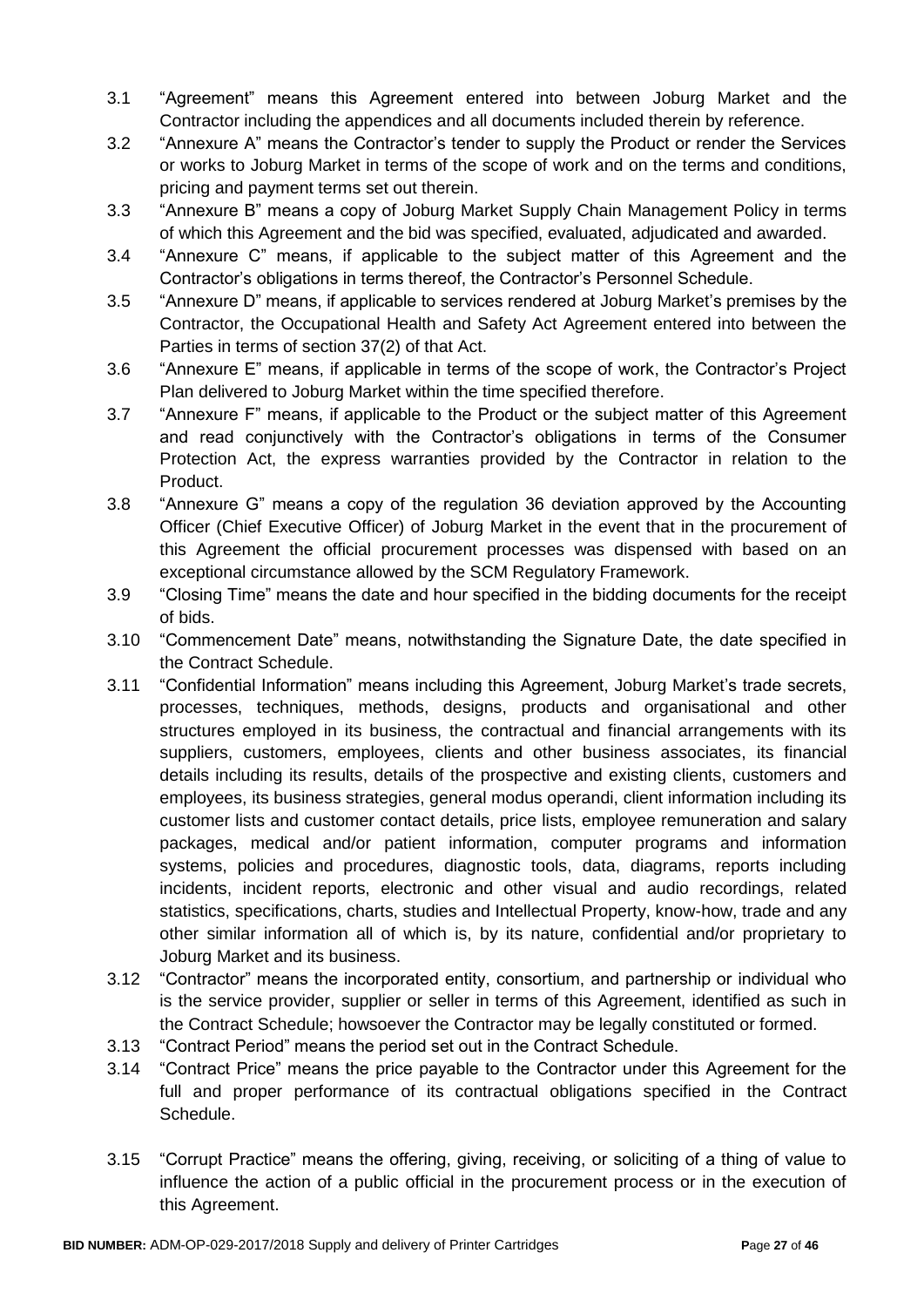- 3.16 "Countervailing Duties" are imposed in cases where an enterprise abroad is subsidised by its government and encouraged to market its products internationally.
- 3.17 "Country of Origin" means the place where the Product was mined, grown or produced or from which the services are supplied.
- 3.18 "CPI" means the headline consumer price index (for all urban areas) annual inflation rate, or such amended or replacement index, as published monthly by Statistics South Africa in Statistical Release P0141, available from <http://www.statssa.gov.za>.
- 3.19 "Default Interest" means interest chargeable in terms of this Agreement to unpaid amounts or outstanding obligations which interest shall be calculated, from the due date until date of payment, on a daily balance and compounded monthly in arrear at an annual rate of two percent (2%) above the prevailing, variable prime rate publicly quoted by ABSA Bank Limited from time to time.
- 3.20 "Delivery" means delivery of the Product (and a reference to the rendering any service or executing any works) inclusive of necessary clearing, documentation, carriage (through whatsoever mode), insurance, licensing, unloading, installation and commissioning in operational working order at the store, site or premises of Joburg Market (which shall, unless the contrary is agreed in writing, be performed, conducted and/or delivered in accordance with Joburg Market's usual policies and procedures), the Contractor bearing all the risks and charges in the Product until completion of delivery is confirmed in writing by Joburg Market.
- 3.21 "Delivery Period" means that period agreed in writing between the Parties in relation to Delivery of the Product or parts thereof by the Contractor, any delay in which shall be deemed a breach of this Agreement and entitle Joburg Market to exercise its remedies in terms of this Agreement or at law.
- 3.22 "Dumping" means a private enterprise resident outside of the RSA market its goods on own initiative in the RSA at lower prices than that of the Country of Origin and which have the potential to harm the local industries in the RSA.
- 3.23 "Fraudulent practice" means a misrepresentation of facts in order to influence a procurement process or the execution of this Agreement to the detriment of any bidder or Joburg Market, and includes collusive practice among bidders (prior to or after bid submission) designed to establish bid prices at artificial non-competitive levels and to deprive the bidder of the benefits of free and open competition.
- 3.24 "Intellectual Property" means collectively, patents, copyright, trademarks, logos, style names, slogans, designs, models, methodologies, inventions, software object code or programme interface and/or structure, and any other type of intellectual property (whether registered or unregistered including applications for and rights to obtain, use or for their protection) which are used or held, whether or not currently, in connection with Joburg Market's business and includes the Confidential Information and, "know-how" being ideas, designs, documents, diagrams, information, devices, technical data, scientific data, secret and other processes and methods used in connection with Joburg Market's business, and, all available information regarding marketing and promotion of the goods and services of Joburg Market, and, all and any modifications or improvements to any of them.
- 3.25 "Joburg Market" means Joburg Market (SOC) Limited (trading as Joburg Market), a corporatized municipal entity incorporated in terms of the laws of the RSA under registration number 2000/023383/07 and with VAT registration number 4840195038, with its *domicilium citandi et executandi* situated at The Office of the CEO, 3<sup>rd</sup> Floor, Main Building, Joburg Market, 4 Fortune Road (off Heidelberg Road), City Deep, 2049, Johannesburg.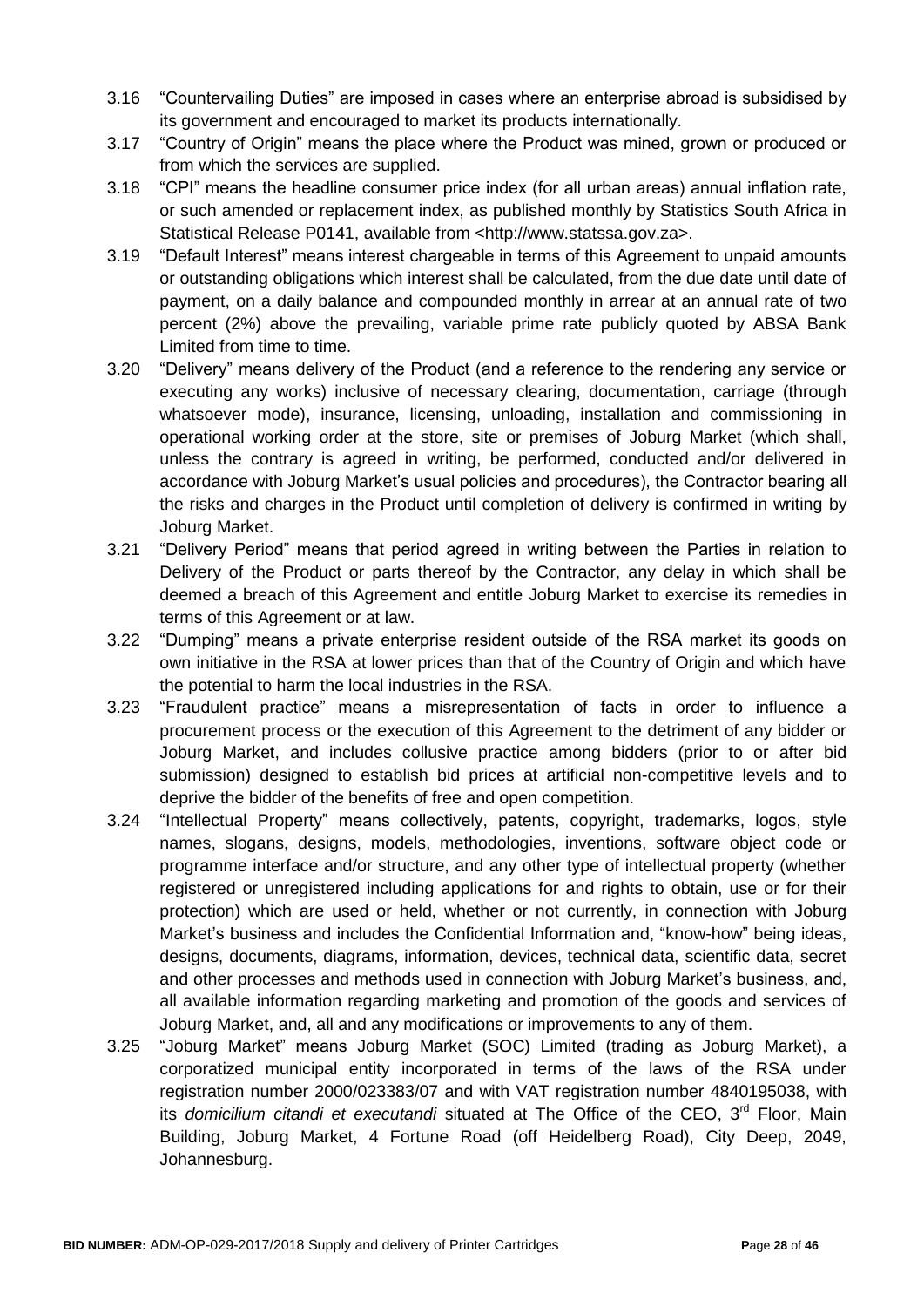- 3.26 "Imported Content" means that portion of the bidding price represented by the cost of components, parts or materials which have been or are still to be imported (whether by the Contractor or its subcontractors) and which costs are inclusive of the costs abroad, plus freight and other direct importation costs such as landing costs, dock dues, import duty, sales duty or other similar tax or duty at the RSA place of entry as well as transportation and handling charges to the factory in the RSA where the Product covered by the bid will be manufactured.
- 3.27 "Local Content" means that portion of the bidding price, which is not included in the imported content provided that local manufacture does take place.
- 3.28 "Order" means an official written order or requisition issued for the supply of the Product.
- 3.29 "Parties" mean the Contractor and Joburg Market and "Party" shall mean that one of them be indicated by the context.
- 3.30 "Product" means, depending on the subject matter of this Agreement, either or both of:
	- 3.30.1 "Goods" e.g. plant, equipment, machinery, manufactured items and/or other materials or combined works that the Contractor is required to supply to Joburg Market including (where usually, logically or of right or common practice) ancillary services such as installation, commissioning, provision of technical assistance, after sales support, warranty services etc. and/or
	- 3.30.2 "Services" e.g. those functional, consulting and/or professional services or combined works the Contractor as service provider is required to render to Joburg Market including (where usually, logically or of right or common practice) ancillary goods such as spare parts, packing, documents, manuals, reports etc.).
- 3.31 "RSA" means the Republic of South Africa as defined in section 1 of the Constitution of the Republic of South Africa (108 of 1996).
- 3.32 "Signature Date" means the date of the on which this Agreement, or any other document in relation thereto, is signed by the Party signing it last in time on the last date in time.
- 3.33 "VAT" means Value-Added Tax defined and levied in terms of the Value-Added Tax Act (89 of 1991) and unless stated to the contrary, all amounts quoted in this Agreement are quoted exclusive of VAT.

### TERMS AND CONDITIONS OF SUPPLY AND/OR SERVICE

- 4. Relationship between the Parties
	- 4.1 The Contractor shall fulfil its obligations in terms of this Agreement as an independent contractor to Joburg Market and not as an employee, labour broker, agent, partner (whether in consortium or joint venture) of Joburg Market; and, neither it nor any of its employees shall hold itself/themselves out as being the same.
	- 4.2 In addition, save as set out herein, neither Party shall be entitled to bind the other Party to any representation, obligation or promise of any nature whatsoever, pledge the credit of the other or incur any liability on behalf of the other Party or purport to do so.

### 5. Good Faith and Commitment to Ethical Conduct

- 5.1 The Parties commit to ethical business conduct and undertake to exercise and display the utmost good faith to one another in giving effect to the terms of this Agreement.
- 5.2 Without limiting the generality of the foregoing the Parties undertake not to accept, offer, induce, permit or promote the acceptance or offering of any gratuity, enticement, incentive or gift that could reasonably be regarded as a bribe or an attempt to otherwise exert undue influence over the recipient.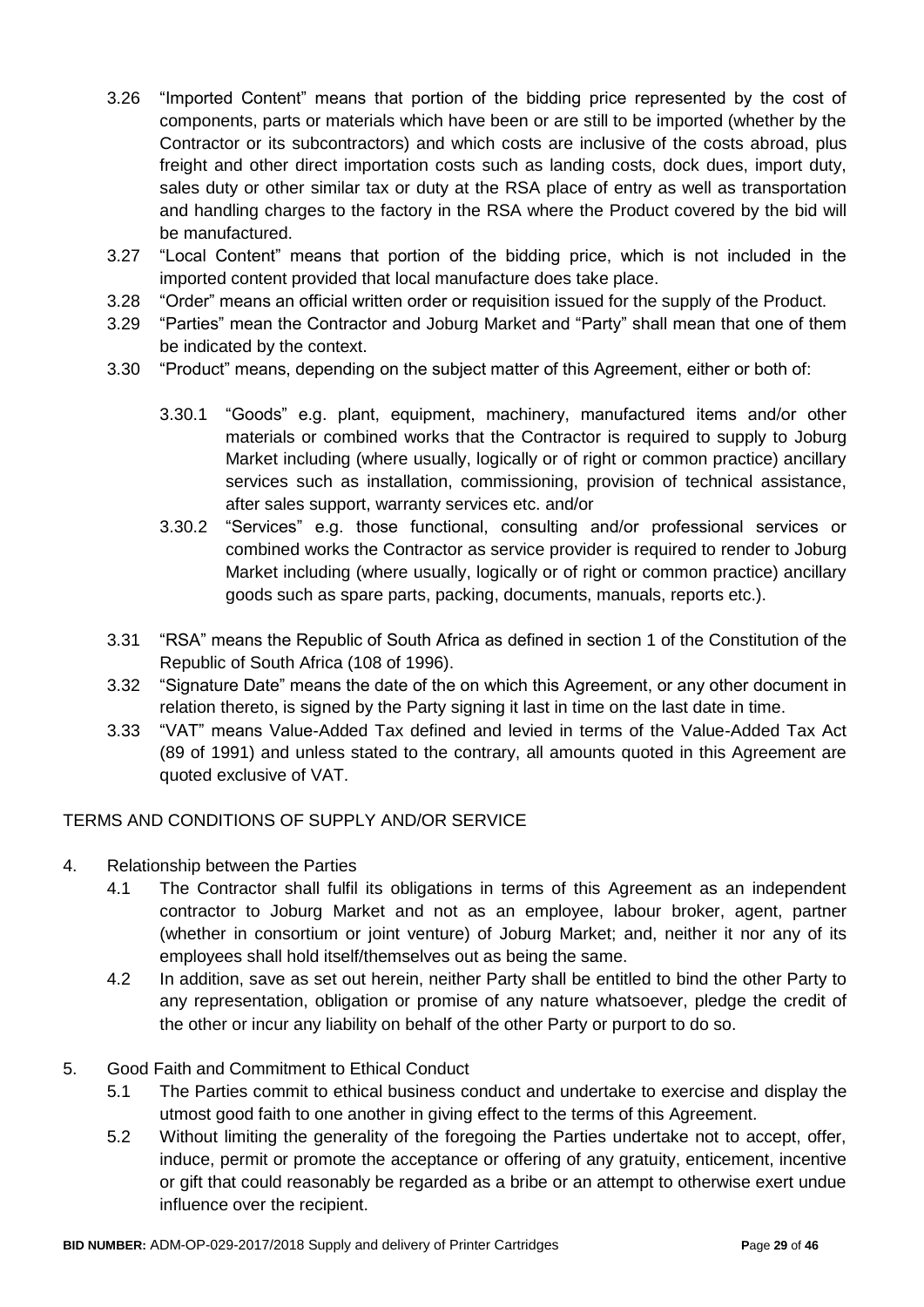- 5.3 The Parties will use their best endeavours to prevent their officers, employees, agents and contractors from doing any of the foregoing; or, to otherwise act in a manner which a reasonable and informed person would regard as unethical or do anything which could reasonably be expected to damage or diminish the reputation or business image of the other.
- 6. Commencement, Duration and Renewal
	- 6.1 This Agreement shall commence on the Commencement Date and endure for the Contract Period, delimited in terms of time and/or the expenditure of a particular amount, as set out in the Contract Schedule.
	- 6.2 In the event that the Contractor's obligations is to be performed in terms of a project plan or in phased or other manner, the same shall be set out in a separate annexure.
	- 6.3 Unless provision is made for renewal in the Contract Schedule, this Agreement shall terminate on the expiry of the Contract Period unless terminated earlier in terms of this Agreement or at law. Any renewal shall be conditional upon the subject matter of this Agreement being susceptible for renewal and, the proper performance by the Contractor of its obligations during the initial Contract Period.
	- 6.4 However, notwithstanding anything to the contrary contained in this Agreement or any terms contained in any document produced whether in relation to this Agreement of otherwise by Joburg Market or the Contractor, any renewal of this Agreement shall at all times:
		- 6.4.1 remain within the discretion and at the option of Joburg Market,
		- 6.4.2 be express and in writing, and
		- 6.4.3 executed no sooner than three (3) months before and no later than the termination date.
- 7. Product Scope / Scope of Work

The relevant part of Annexure A shall apply in relation to the description, quality and quantity of the Product (goods, services, works or any combination thereof) to be delivered to Joburg Market in terms of this Agreement.

- 7.1 The Product shall conform to the standards, specifications and/or scope of work set out in the bidding documents and, where applicable, be packed in a manner designed to prevent damage or deterioration during transit to its final destination / Joburg Market, which packing, marking, case size, weights and documentation both inside and outside the packaging shall:
	- 7.1.1 be sufficient to withstand, without limitation, rough handling during transit and exposure to extreme temperatures, salt and precipitation during transit, and open storage.
	- 7.1.2 take into consideration, where appropriate, the location of the Product's final destination and the absence of heavy handling facilities at all points in transit.
	- 7.1.3 comply strictly with such special requirements expressly provided for in the bidding documents and in any subsequent instructions ordered by Joburg Market.

### Incidental Product / Services

7.2 The bid documents may require that the Contractor provide any or all of the following incidental Product (services, goods or works including materials, notifications, and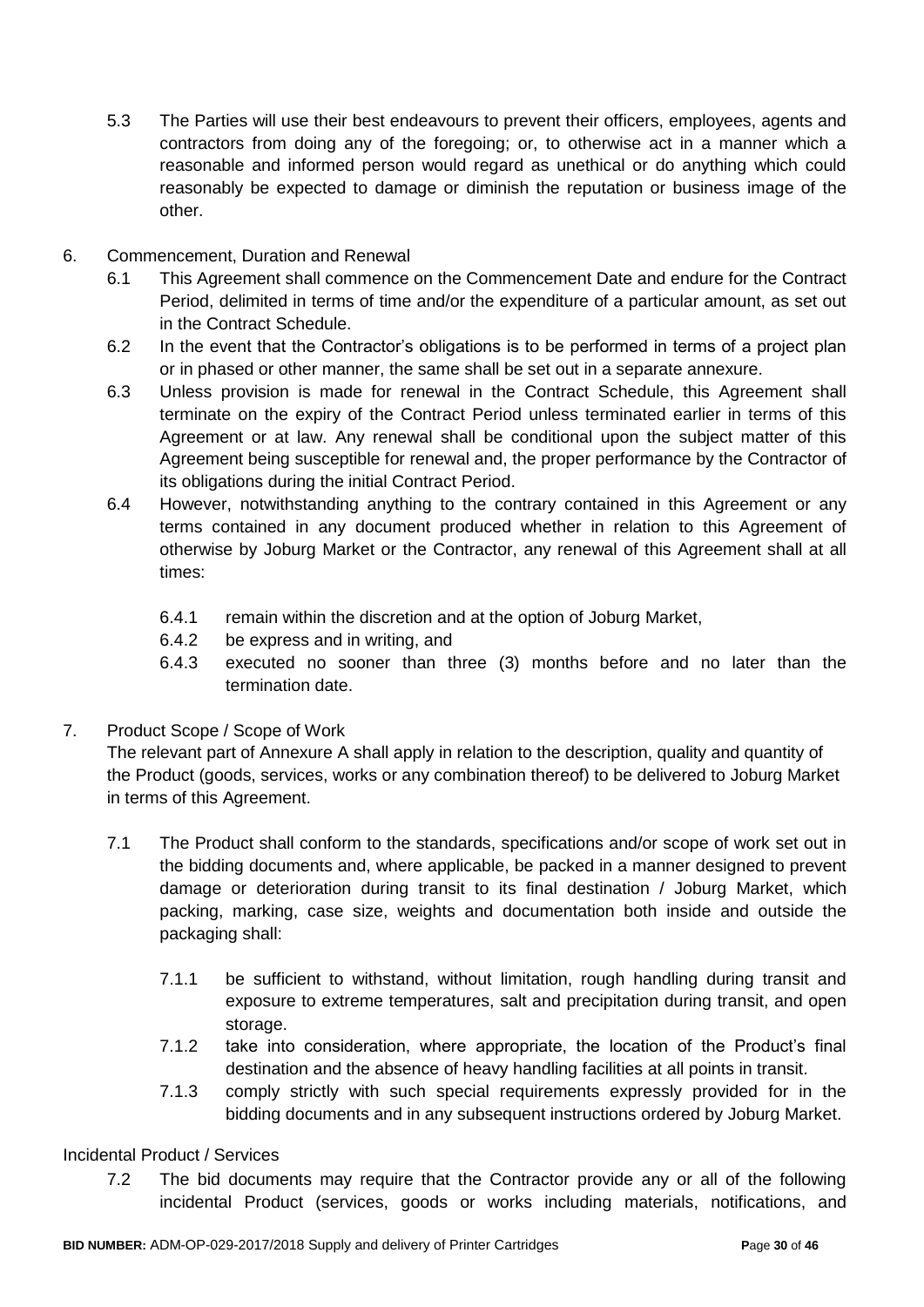information pertaining to spare parts manufactured or distributed by the Contractor or its principal):

- 7.2.1 performance or supervision of on-site assembly and/or commissioning of the Product.
- 7.2.2 furnishing of tools required for assembly and/or maintenance of the Product.
- 7.2.3 furnishing of a detailed operations and maintenance manual for each appropriate unit of the Product.
- 7.2.4 performance or supervision or maintenance and/or repair of the Product, for a period agreed by the Parties, provided that this shall not relieve the Contractor of any warranty obligations under this Agreement.
- 7.2.5 training of Joburg Market's personnel, at the Contractor's plant and/or on-site, in assembly, start-up, operation, maintenance, and/or repair of the Product.
- 7.2.6 such spare parts as Joburg Market may elect to purchase from the Contractor, provided that this election shall not relieve the Contractor of any warranty obligations under this Agreement and advance notification to the discontinuation of any particular model of Product, spare parts etc. in sufficient time to permit Joburg Market to procure needed requirements.
- 7.3 Prices charged by the Contractor for incidental Product and/or services, if not included in the Contract Price, shall be agreed upon in advance by the Parties and shall not exceed the prevailing rates charged to other Parties by the supplier for similar services.
- 8. Product Guarantee
	- 8.1 The Contractor warrants that the Product shall be fit for the intended purpose of use and free of defect, arising from design, materials, or workmanship (except when the design and/or material is required by Joburg Market's specifications) or from any act or omission of the Contractor and that it is new, unused, of the most recent or current model, and incorporates all recent improvements in design and materials unless provided otherwise in the bid documents.
	- 8.2 Unless a more favourable Product warranty is offered by the Contractor or warranty terms are expressly agreed between the Parties (refer annexures and Contract Schedule), this warranty shall remain valid for twelve (12) months after the Product have been delivered to Joburg Market or, for eighteen (18) months after the date of shipment from the port or place of loading in the source country, whichever period concludes earlier.
	- 8.3 Joburg Market shall notify the Contractor in writing of any claims arising under this warranty. Upon receipt of such notice, the Contractor shall, within the reasonable period specified therein and with all reasonable speed, repair or replace the defective goods or parts thereof, without costs to Joburg Market. If the Contractor, having been notified, fails to remedy the defect(s) within the period specified in the notice, Joburg Market may proceed to take such remedial action as may be necessary at the Contractor's risk and expense and without prejudice to any other rights, which Joburg Market may have against the Contractor.
- 9. Contractor Personnel

The Contractor shall employ and provide all qualified and experienced personnel required to perform the Services and shall take all measures necessary and shall provide all materials and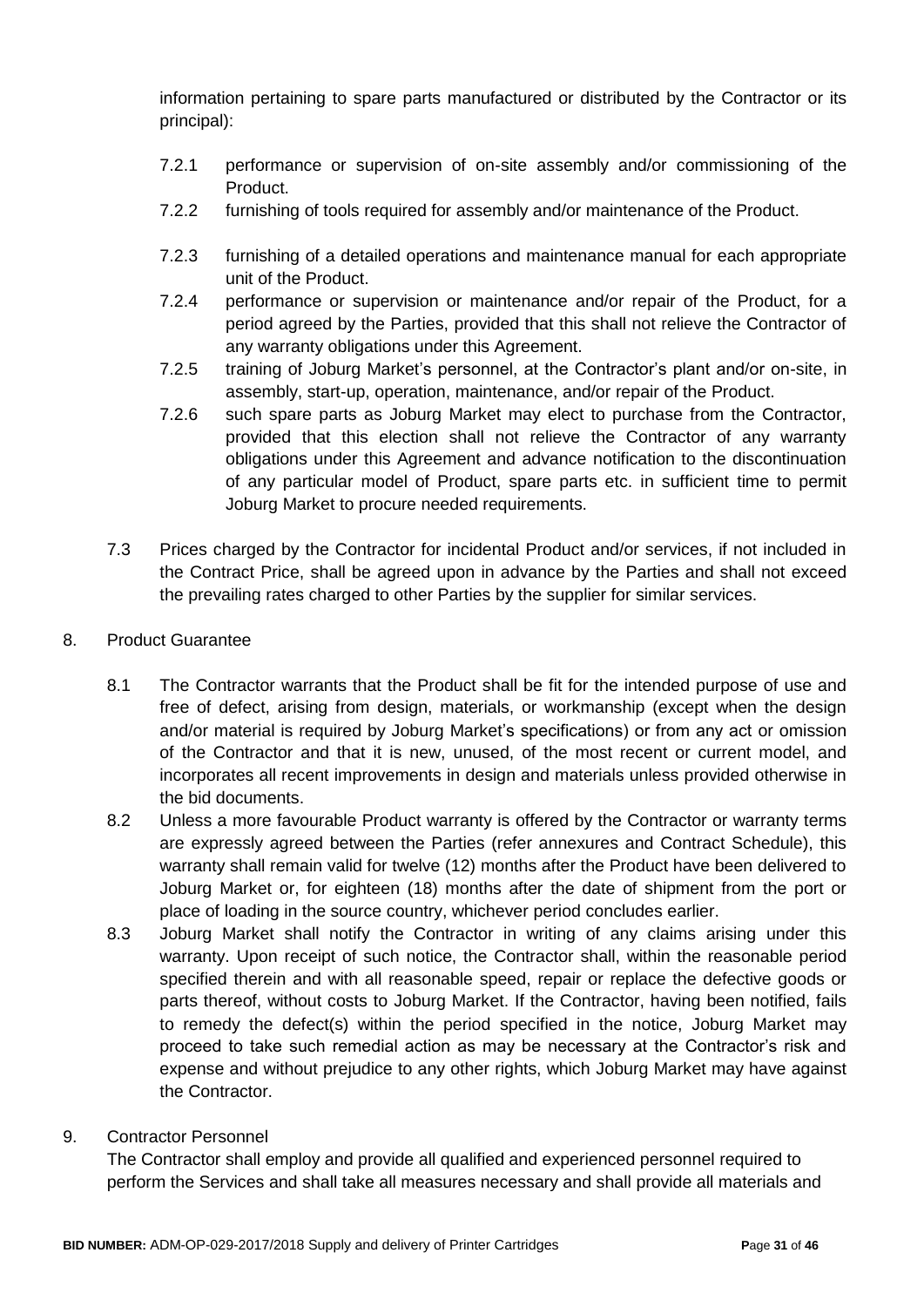equipment necessary to enable personnel to perform their duties in an efficient, workmanlike and professional manner.

Personnel Schedule

- 9.1 If required in terms of this Agreement, the Contractor shall provide key persons or named personnel listed (including titles, job descriptions, qualifications and estimated periods of engagement) in a Personnel Schedule who will perform specific duties for periods of time indicated therein in the delivery of the Product; and shall forward same to Joburg Market for approval within ten (10) days of the Signature Date or the Commencement Date (whichever is the earlier).
- 9.2 If at any time, a key person cannot be made available, the Contractor may engage a replacement who is equally or better qualified to perform the stated duty. Where the fees for the Product are time-based, the fee payable for a person provided as a replacement to a named key person shall not exceed that which would have been payable to the person replaced and the Contractor shall bear all additional costs arising out of or incidental to replacement of personnel.
- 9.3 Where the Contractor proposes to utilise a person not listed in the Personnel Schedule, it shall submit the name, relevant qualifications and experience of the proposed replacement person to Joburg Market for approval. Should Joburg Market not object in writing within ten (10) days of receipt of such notification, the replacement shall be deemed to have been approved by Joburg Market.
- 10. Payment and Pricing

The Contract Price shall be fixed and not vary from the Contractor's tendered prices with the exception of variations allowed in the tender document.

- 10.1 The method and conditions of payment (in South African Rand) to be made to the Contractor under this Agreement shall be specified in relevant part of Annexure A. Unless specified to the contrary in Annexure A, payment shall be made thirty (30) days from the end of the month in which the relevant invoice is received.
- 10.2 Notwithstanding the foregoing, payment shall at all times remain subject to such deductions / penalties as may be allowed in terms of this Agreement and the Contractor upon fulfilment of its obligations furnishing Joburg Market with an valid tax invoice accompanied by a copy of the delivery note, completion certificate or such other document as may be prescribed or customary given the subject matter of the Product delivered.

#### Increases

10.3 The Contractor shall not be entitled to increase its rates or prices to Joburg Market; however, in the event of an annual of multi-year agreement, the Contractor shall be entitled, on the anniversary of the Commencement Date, to increase its rate and/or prices to Joburg Market by an amount not exceeding CPI.

#### Taxes and Duties

10.4 The Contractor shall be entirely liable for all taxes, stamp duties, license fees, and other such levies imposed in relation to the Product / this Agreement, whether levied in the RSA or abroad, until the Product is delivered to Joburg Market.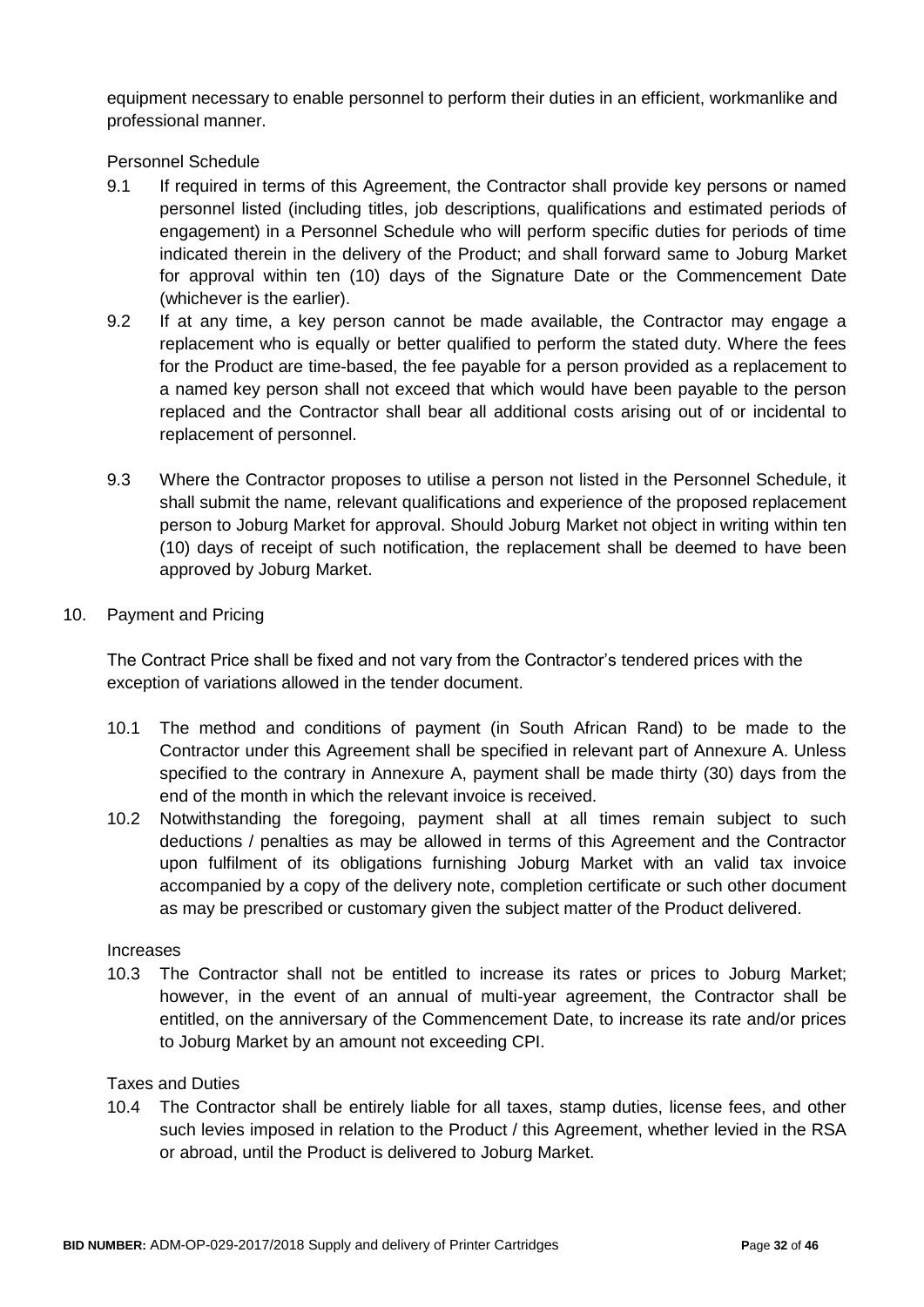Withholding and Set-Off

10.5 The Contractor shall not be entitled because of any (improvement) lien, set-off, counterclaim, abatement or other similar deduction to withhold delivery or hand-over of any of the Product under any circumstances including when same is disputed.

# 11. Performance Security

If specified in the bid documents, Joburg Market may within thirty (30) days of the Signature Date, require the Contractor to furnish Joburg Market with performance security in the amount specified in the bid documents (refer Contract Schedule), the furnishing of which shall be a resolutive condition to the continued operation of this Agreement.

- 11.1 The performance security shall be denominated in South African Rand and shall be a bank guarantee or an irrevocable letter of credit issued by a reputable bank located in the RSA.
- 11.2 The bank guarantee shall be payable to Joburg Market on demand, in whole or in part, as either contractual penalties or, as compensation for any loss resulting from the Contractor's failure to comply with its obligations under this Agreement.
- 11.3 The performance security will be discharged by Joburg Market and returned to the Contractor not later than thirty (30) days following the date of completion of the Contractor's obligations under this Agreement, including any warranty obligations, unless otherwise specified.

# 12. Performance Review and Contractual Penalties

The Contractor's performance of its obligations in terms of this Agreement may be monitored and evaluated by Joburg Market in terms of its performance measurement criteria and contract management systems from time to time against the requirements of this Agreement. In the event that the Contractor's performance is at any time, in Joburg Market's reasonable opinion:

- 12.1 not carried out in accordance with this Agreement and/or any instruction to rectify any performance shortcoming, whether or not the obligation arose as a result of a breach of this Agreement or a performance evaluation, or
- 12.2 of a quality not in conformance with the specifications that places the objectives of this Agreement or Joburg Market's public service delivery mandate at undue risk, or
- 12.3 represents a performance shortcoming or delay or a series or trend of such shortcomings or delays which is likely to continue or recur,

Joburg Market shall at its discretion and with reservation of Joburg Market's rights in terms of this Agreement and its remedies at law to:

12.4 suspend the Contractor and at the Contractor's cost take or cause corrective action and/or take over the rendering of the services / supply of the goods in whole or in part (itself or through another party) to the extent and for the time deemed necessary to remedy or rectify the performance shortcomings or delays, or

without prejudice to claim damages in lieu of the following and/or Joburg Market's right to terminate this Agreement, to deduct from any payments due and payable to the Contractor:

12.5 a contractual penalty, calculated on the delivered price or Contract Price of the delayed goods or underperformed services, per instance, in an amount equal to the Default Interest pro-rated per day of delay or as a percentage of underperformance, and/or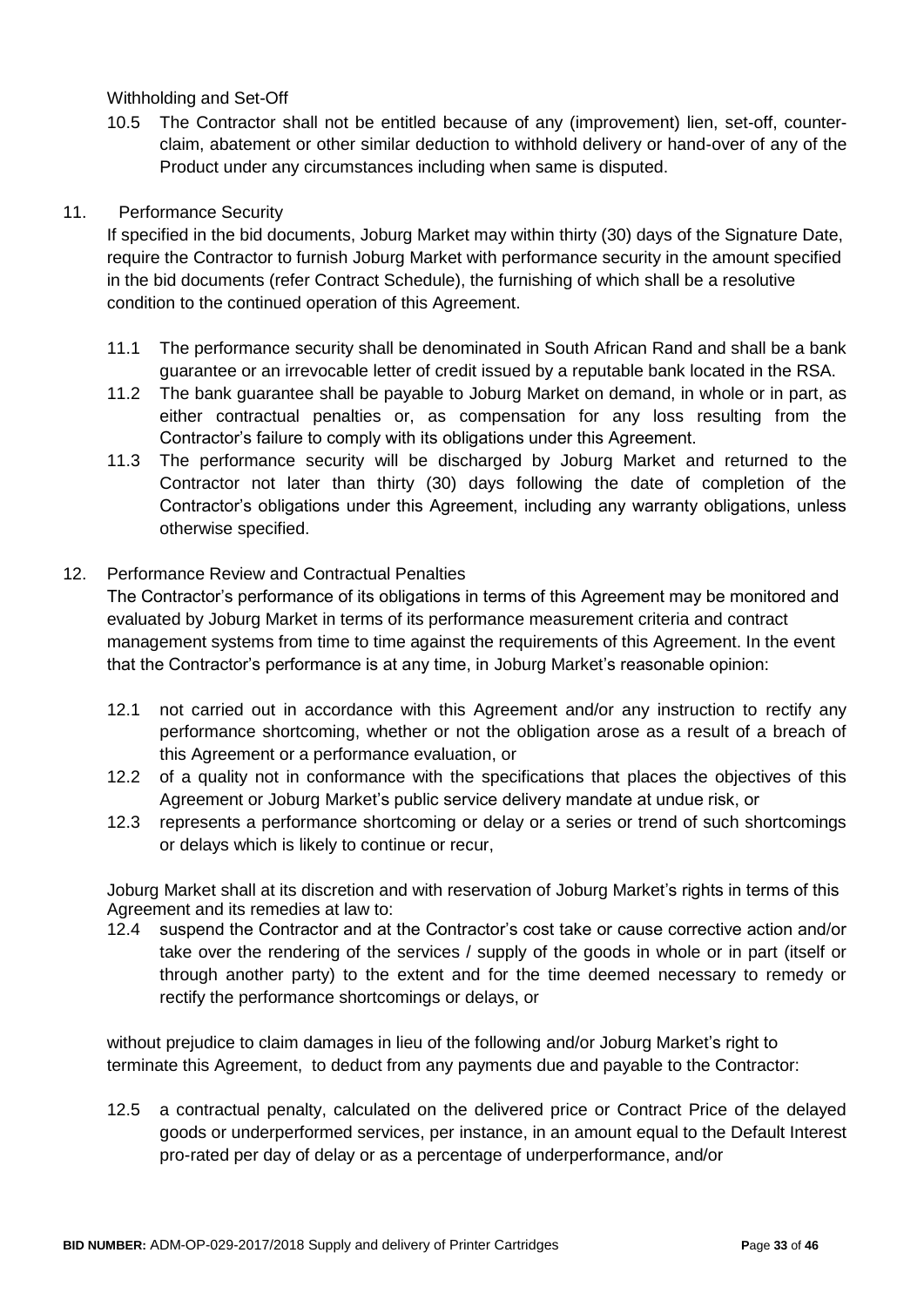- 12.6 calculated as the reasonable cost of repair or replacement, any damage to Joburg Market's property, plant, equipment and/or infrastructure attributable to the wilful or negligent actions and/or omissions of the Contractor.
- 13. Inspections, Tests and Analyses
	- 13.1 All pre-bidding testing will be for the account of the bidder / Contractor. If it is a bid condition that Product to be produced or rendered should at any stage during production or execution or on completion be subject to inspection, the premises of the bidder or Contractor shall be open, at all reasonable hours, for inspection by a representative or nominee of Joburg Market.
	- 13.2 If there are no inspection requirements indicated in the bidding documents but during the Contract Period Joburg Market in its discretion decide that inspections shall be carried out, the Contractor shall make the necessary arrangements, including payment arrangements with the testing and/or certification authority concerned. If the results of the foregoing inspections, tests and/or analyses reflects that the Product is:
		- 13.2.1 in good order and/or complies with the bid requirements, the cost of the inspections, tests and analyses shall be defrayed by Joburg Market, or
		- 13.2.2 defective and/or does not comply with the bid requirements, tests and analyses shall be defrayed by the Contractor.
	- 13.3 Joburg Market shall, irrespective of whether defective and/or non-compliant Product was previously accepted by it, be entitled to reject the same based on the inspections, tests and/or analyses result.
	- 13.4 Any Product may on or after (subject to the Product guarantee) Delivery be inspected, tested or analysed and may be rejected if found not to comply with the requirements of this Agreement. Such rejected Product shall be held at the cost and risk of the Contractor who shall, when called upon, remove them immediately at its own cost and forthwith substitute them with Product which do comply with the requirements of this Agreement. Failing such removal, the rejected Product shall be returned at the Contractor's cost and risk. Should the Contractor fail to provide the substitute supplies forthwith, Joburg Market may, without giving the Contractor further opportunity to substitute the rejected Product, purchase such Product as may be necessary at the expense of the Contractor.
	- 13.5 Joburg Market's right (whether personally or through a third party) to test, inspect, analyse or certify the Product and the remedies set out above, shall be without prejudice to Joburg Market's right to terminate this Agreement for breach, impose contractual penalties or to claim damages in lieu of the penalty.

### 14. Limited Exclusivity

The appointment of the Contractor by Joburg Market is on an exclusive basis and Joburg Market shall for the duration of this Agreement obtain all of the Product listed in the scope of work from the Contractor, subject thereto that:

- 14.1 the Contractor is not in default of its obligations in terms of this Agreement, failing which the exclusivity afforded to the Contractor shall end and Joburg Market shall be free to conclude contractual arrangements with third parties.
- 14.2 no provision in this Agreement shall prohibit the procurement of similar Product from a national department, provincial department, or a local authority; or, outside of this Agreement in small quantities or to have minor essential Product executed if an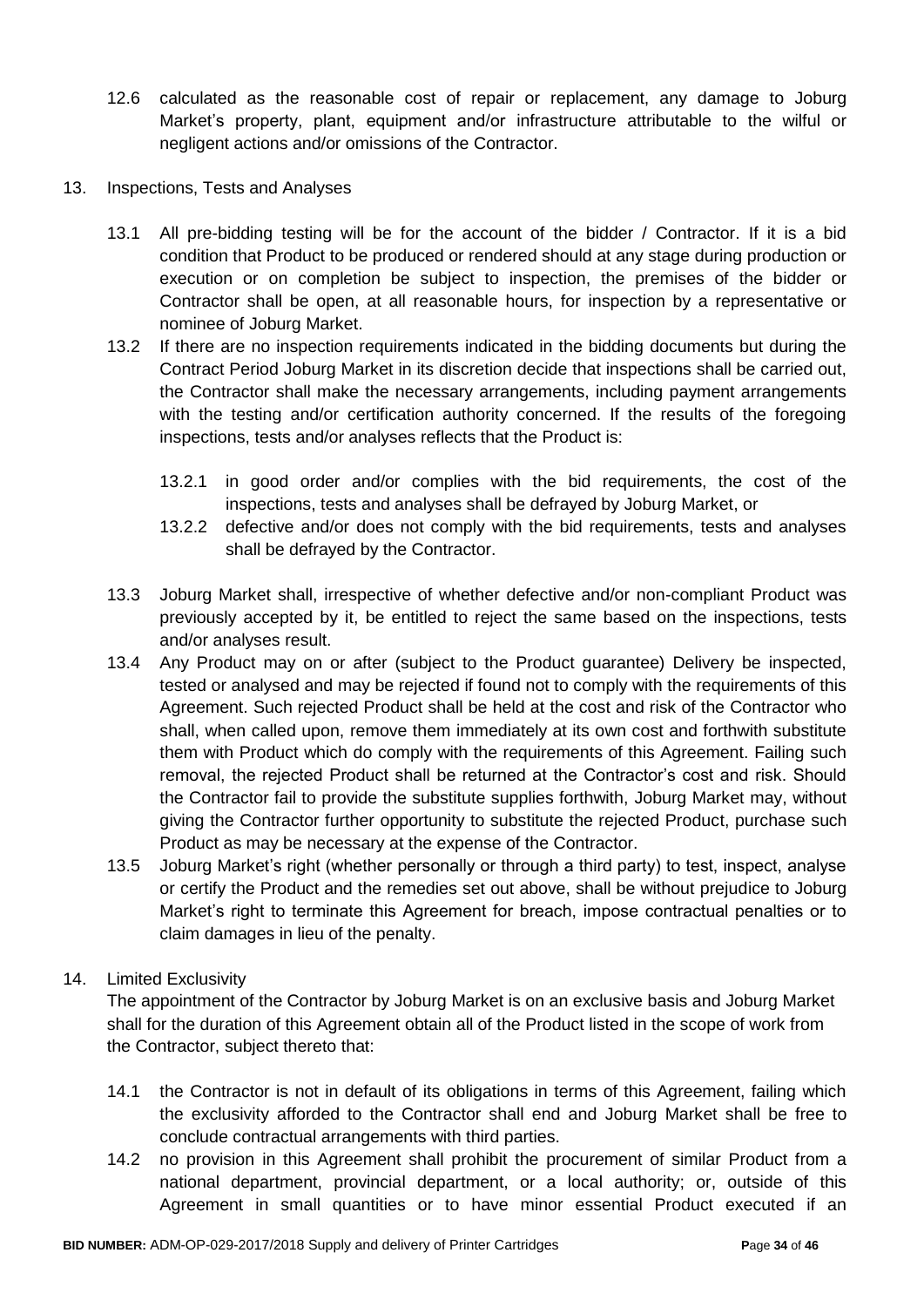emergency arises which in Joburg Market sole discretion cannot timeously be delivered / rendered by the Contractor.

- 15. Intellectual and Property Rights
	- 15.1 In respect of the Product any of the same that are either transferred or rendered to Joburg Market under this Agreement, including without limitation the items listed in the scope of work (if any) or any part of them, the Contractor warrants, to the best of its knowledge, that it has full clear and unencumbered title to all such items, and that at the date of delivery of such items to Joburg Market it will have full and unrestricted rights to sell and transfer the Product. For the avoidance of doubt, it is recorded that any Intellectual Property Rights created prior to the Commencement Date or the Signature Date (whichever is the earlier), shall vest exclusively with the Party who created same and this Agreement does not transfer to the receiving Party title to any Intellectual Property Rights so vested.
	- 15.2 The Contractor hereby indemnifies Joburg Market against losses arising directly out of any claim brought by a third party that operation, possession or use of the Product in accordance with the terms of this Agreement infringes an RSA patent or copyright or is subject to claims of misappropriation of trade secrets protected by RSA law. Where any Product become the subject of any such claims, the Contractor may, in consultation with Joburg Market, choose to either at the Contractor 's cost to:
		- 15.2.1 obtain the right of use of the Product if commercially practicable, or
		- 15.2.2 replace or modify the Product to avoid the claim of infringement, or
		- 15.2.3 require that Joburg Market cease use of the item of Product and return it to the Contractor / supplier, in which case the Contractor shall refund Joburg Market the consideration paid by Joburg Market for that item of Product and any additional costs incurred by Joburg Market in relation to such return including the costs of obtaining reasonably similar replacement Product.
	- 15.3 This indemnity shall not apply if such claim is made by a parent, subsidiary or affiliate of Joburg Market or Joburg Market's holding company, or results from any modification, alteration, repair or addition made by Joburg Market to the Product to the extent that if it were removed, the infringement or violation would cease, or arises out of the use by Joburg Market of the Product in combination with any other product, service or materials.
- 16. Confidentiality, Non-Disclosure and Use of Contract Documents
	- 16.1 All of Joburg Market's Confidential Information, Intellectual Property and know-how received by or exchanged with the Contractor, shall be kept confidential and not disclosed by the Contractor to any person other than a person employed by the Contractor in the performance of this Agreement. Disclosure to employed persons shall be made in confidence and shall extend only as far as may be necessary for purposes of such performance and the Contractor shall take all reasonable steps to minimise the risk of disclosure.
	- 16.2 Notwithstanding the foregoing, the Contractor may disclose Confidential Information to its own professional advisers and, if required to do so by law or any applicable regulatory requirement or requested to do so by any regulatory body to whose jurisdiction the Contractor is subject or with whose instruction it is customary to comply.
	- 16.3 All documents produced in the course of this Agreement or in relation thereto, shall remain or become, as the case may be, the property of Joburg Market and Joburg Market shall be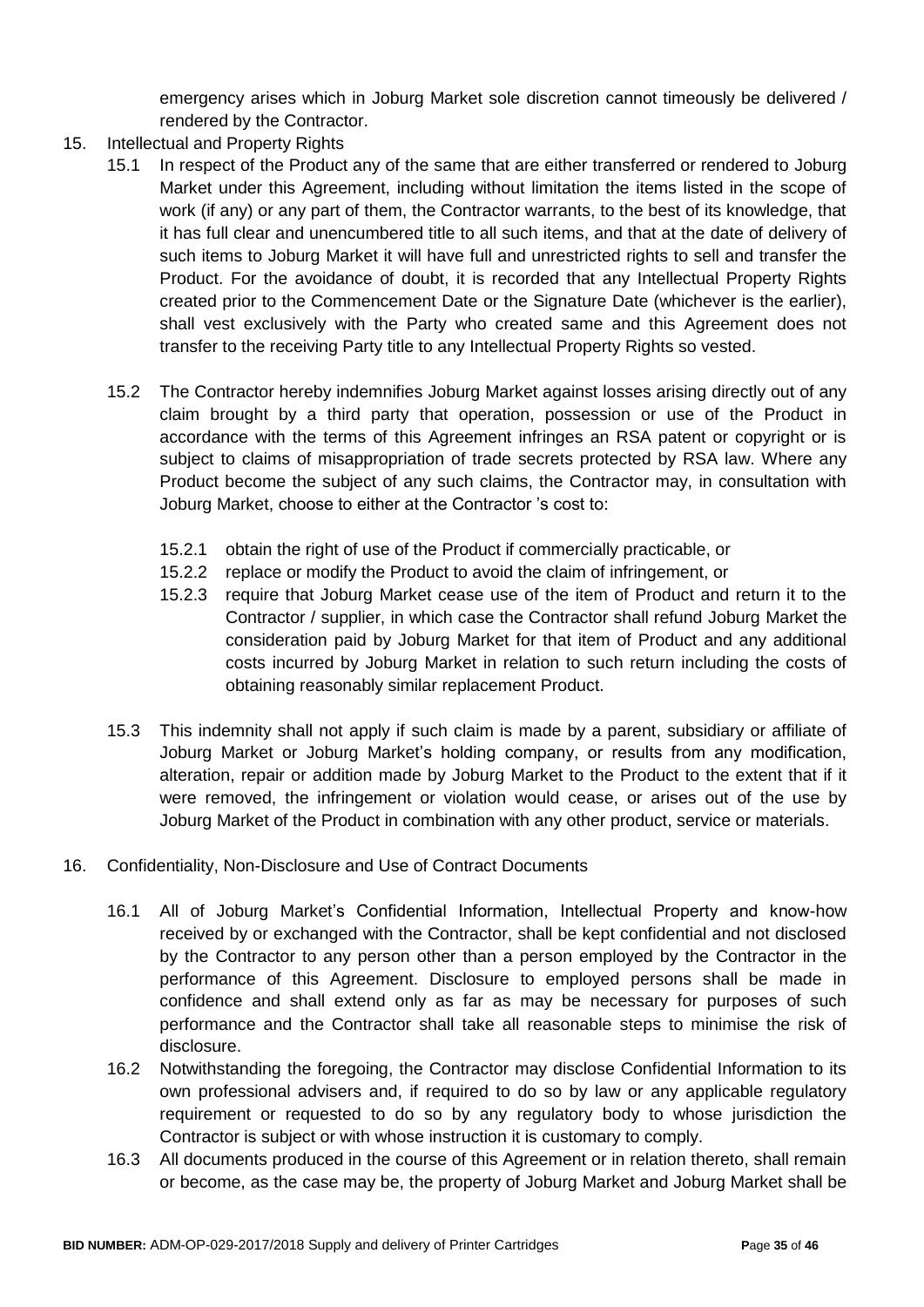entitled to require the return (all copies) to Joburg Market on completion of the Contractor's performance

16.4 The Contractor's confidentiality and non-disclosure obligations shall endure indefinitely beyond the termination of this Agreement until such Confidential Information enters the public domain.

# 17. Restraint

17.1 The Contractor undertakes in favour of Joburg Market that it shall not during the currency of this Agreement nor for a period of one year after its termination (for whatsoever reason) in any manner entice away, offer employment to or employ whether directly or indirectly, alone or jointly any of Joburg Market's employees in any capacity including that of advisor, agent, consultant, director, employee, financier, manager, member of a close corporation, member of a voluntary association, partner, proprietor, or trustee unless the express, prior written consent of Joburg Market is obtained thereto.

# 18. Cession and Assignment

18.1 The Contractor shall not without Joburg Market's prior written consent being obtained, which consent shall not unreasonably be withheld, be entitled to cede, assign, transfer, make over or otherwise part with or encumber its rights and/or obligations under this Agreement. When requesting such consent, or at any time thereafter, the Contractor shall notify Joburg Market in writing of all subcontracts awarded under this Agreement. Such notification shall not relieve the Contractor from its liability or obligation under this Agreement.

# 19. National Industrial Participation (NIP) Programme

19.1 The NIP Programme administered by the Department of Trade and Industry shall be applicable to all contracts that are subject to the NIP obligation.

# 20. Indemnity and Insurance

- 20.1 The Contractor hereby indemnifies Joburg Market and agrees to keep it indemnified and hold it harmless against any loss or claim, including claims for damage to equipment or property or, personal injury resultant disability or, loss of profit, income or opportunity, howsoever caused and whether general or special, direct or consequential (collectively "any loss"), either on or about the premises of Joburg Market, including by or in relation to third parties arising out of this Agreement or the Product delivered, rendered or manufactured pursuant thereto.
- 20.2 The Contractor shall maintain a paid up policy of public liability insurance suited to the risks inherent to its business and the possible exposures it may encounter in the execution of this Agreement. The Contractor shall be obliged to notify Joburg Market of any claims made against the said policy.
- 21. Impossibility of Performance
	- 21.1 No Party shall be responsible to the other for its failure to perform or any delay in performing any obligation under this Agreement in the event and to the extent that such failure or delay is caused by impossibility of performance ("Force Majeure"). For the purposes of this Agreement, Force Majeure shall mean any circumstance which is beyond the reasonable control of the Party giving notice of Force Majeure ("the affected Party"), which may include but will not be limited to war (whether declared or not), revolution, invasion, insurrection, riot, civil commotion, mob violence, sabotage, blockage, embargo, boycott, the exercise of military or usurped power, fire, explosion, theft, storm, flood,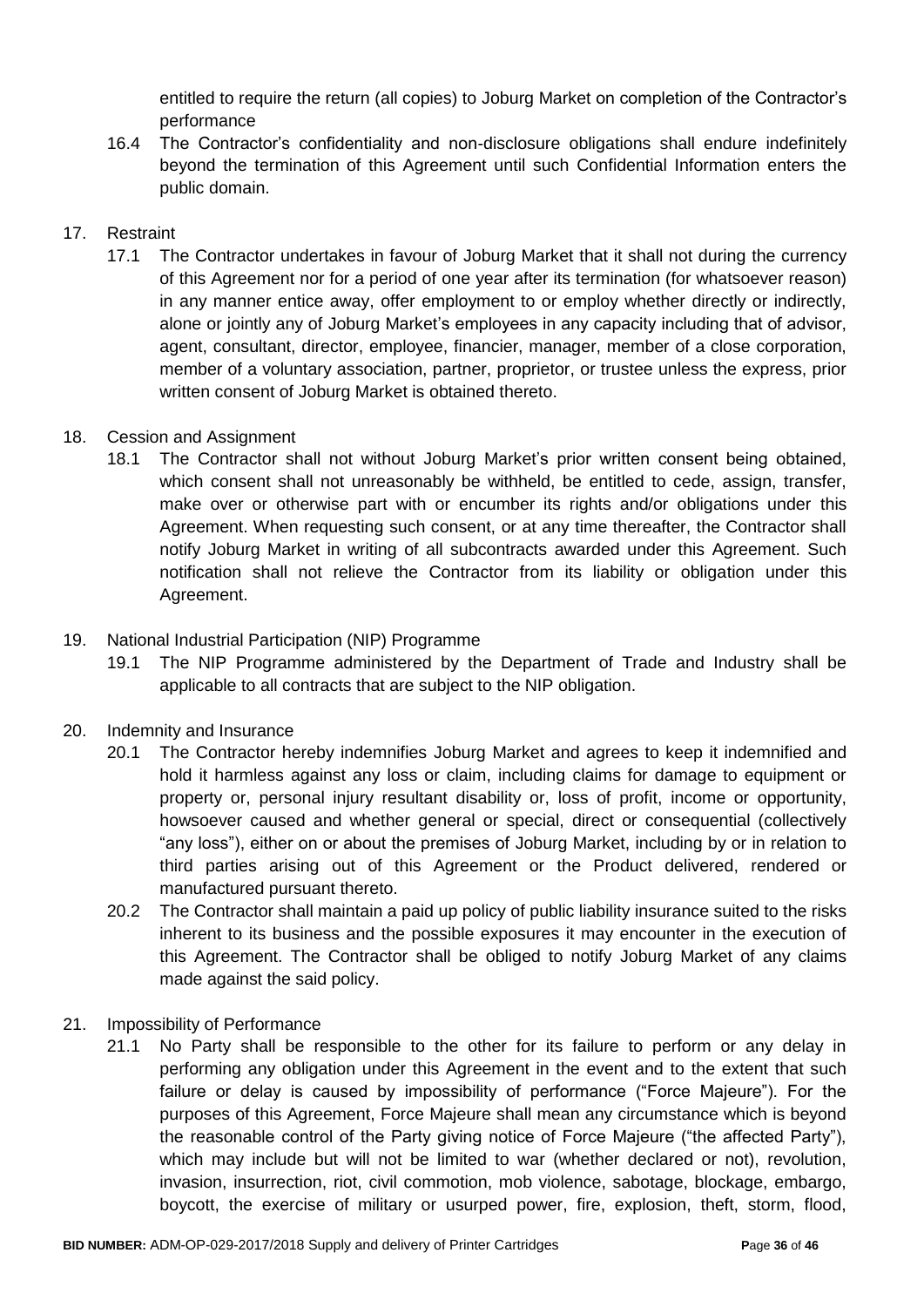drought, wind, lightening or other adverse weather condition, epidemic, quarantine, accident, acts or restraints of government imposition, or restriction of or embargoes in imports or exports.

- 21.2 Notwithstanding the foregoing, the following shall in no circumstances be treated as an event of Force Majeure:
	- 21.2.1 a labour dispute, strike or lockout that could have been averted had the Contractor reasonably acceded to the demands made of it.
	- 21.2.2 economic distress and/or inability to meet a payment because of a lack of funds or exchange rate fluctuation.
	- 21.2.3 breakdown or damage to Contractor equipment and/or other machinery.
- 21.3 The affected Party shall give notice to the Party not so affected ("the other Party") immediately upon the occurrence of an event of Force Majeure. If the event that the Force Majeure is of such a nature that it will:
	- 21.3.1 result in impossibility of performance of an obligation going to the root of the agreement, the other Party shall be entitled on receipt of notice of the Force Majeure event to terminate this Agreement upon notice to the Affected Party but shall not be entitled to recover any damages, which it may suffer as a result of premature termination.
	- 21.3.2 not result in impossibility of performance of the obligation in question but will delay its performance, the affected Party shall be entitled to such extension of time in which to perform that obligation as may be reasonable in the circumstances, taking into account the interests of both Parties, provided that if any Force Majeure event persists for a period in excess of three Months the other Party shall be entitled to terminate this Agreement forthwith but shall not be entitled to recover any damages which it may suffer as a result of such premature termination.
- 22. Breach and Early Termination
	- 22.1 Should a Party breach any of its obligations in terms of this Agreement and fail to remedy such breach within ten (10) days from receipt of a written notification calling upon such Party to do so, the aggrieved Party shall, without prejudice to any other right or remedies which it may have, be entitled to cancel this Agreement without further notice being required.
	- 22.2 Notwithstanding the foregoing and in addition to any other recourse Joburg Market may have, Joburg Market shall be entitled (without prior notice to remedy any particular breach having been given or being required) to cancel this Agreement forthwith on written notice should any of the following events occur:
		- 22.2.1 The Contractor and/or its officials, employees and/or representatives commit any crime of which dishonesty is an element against Joburg Market or maliciously destroys the property of Joburg Market or take any violent, abusive, coercive or threatening action against any person whilst on the Property or in relation to customers, Contractors or suppliers of Joburg Market or collude in such conduct.
		- 22.2.2 The Contractor repudiates this Agreement by acting, or omitting to act, in a manner that reasonably demonstrates to Joburg Market the Contractor's intention not to be bound by this Agreement.
		- 22.2.3 Any composition, compromise or arrangement with the creditors of the Contractor and/or procedure taken in relation to the suspension of payments, moratorium of any indebtedness, winding-up, dissolution, administration or re-organisation by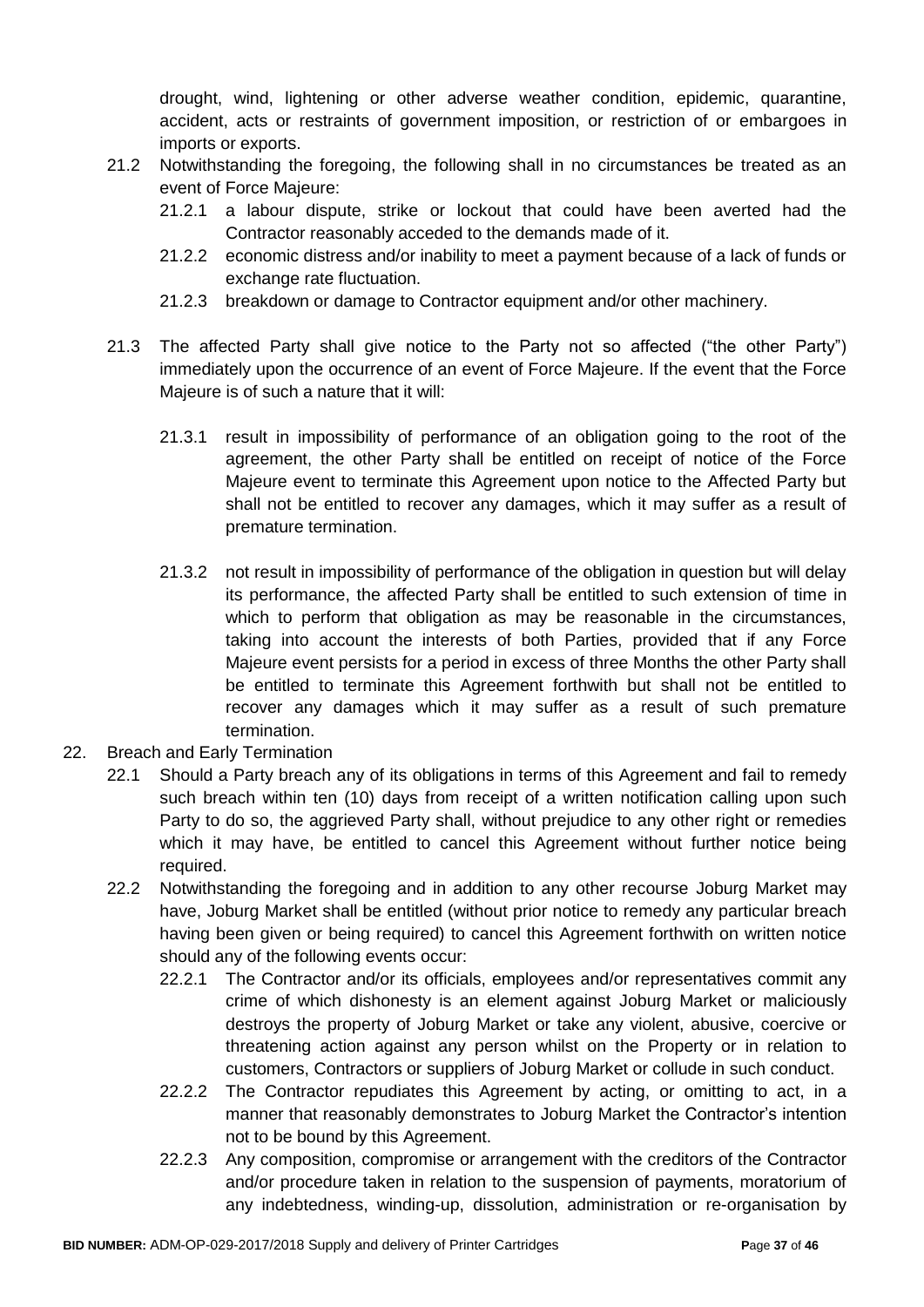way of arrangement or otherwise of the Contractor including the appointment of a liquidator, administrator, judicial manager other than where such action is dismissed, withdrawn or discharged within ten (10) days of being brought or, if demonstrated to the satisfaction of Joburg Market, within that ten-day period, that such action is frivolous or vexatious and is being contested by the Contractor.

22.2.4 The Contractor suspends or ceases to carry on, or threatens to suspend or cease to carry on, all or a material part of its business activities or, whether or not it has acted as aforesaid, abandons any works at Joburg Market's premises or the particular site of work.

# 23. Dispute Resolution

Save in respect of those provisions of this Agreement which provide for their own remedies or disputes which would be incompatible with arbitration, any dispute which arises and cannot be resolved by the operational personnel of the Parties shall be resolved through a process of alternative dispute resolution in accordance with the procedure set out below:

### **Mediation**

23.1 In the event that the operational personnel of the Parties, acting within the scope of their (delegated) authority, are unable to resolve a dispute, that dispute shall be referred to a joint committee comprising of the Chief Executive Officer of each of the Parties (or their suitably authorised alternate or nominee) who will use their reasonable commercial endeavours to resolve the dispute within twenty (20) days of the dispute having been referred to them; however, should the joint committee be unable to resolve a dispute within that time period, any Party shall have the right to demand that the dispute be referred for determination by an arbitrator agreed on by the Parties.

### **Prescription**

23.2 The Parties agree that upon the failure to reach a mediated resolution that a written demand given by either Party to submit such a dispute in terms of this clause to arbitration is to be deemed a legal process for interrupting extinctive prescription in terms of the Prescription Act (68 of 1969).

### Arbitrator

- 23.3 The arbitrator shall be, if the matter in dispute is principally:
	- 23.3.1 an accounting matter independent auditors agreed between the Parties or, failing such agreement within five (5) business days after the arbitration has been demanded, at the request of either of the Parties shall be nominated by the president for the time being of the South African Institute of Chartered Accountants (or its successor body), whereupon the Parties shall forthwith appoint such person as the arbitrator,
	- 23.3.2 any other matter an impartial attorney or advocate of not less than ten (10) years' standing agreed between the Parties or, failing such agreement within five (5) business days after the arbitration has been demanded, at the request of either of the Parties shall be nominated by the president for the time being of the Law Society of the Northern Provinces (or its successor body), whereupon the Parties shall forthwith appoint such person as the arbitrator,
- 23.4 Should the Parties to the dispute fail to agree whether the dispute is principally an accounting or any other matter within five (5) business days after the arbitration was demanded, the matter shall be deemed to be any other matter and the provisions in relation to "any other matter" shall apply.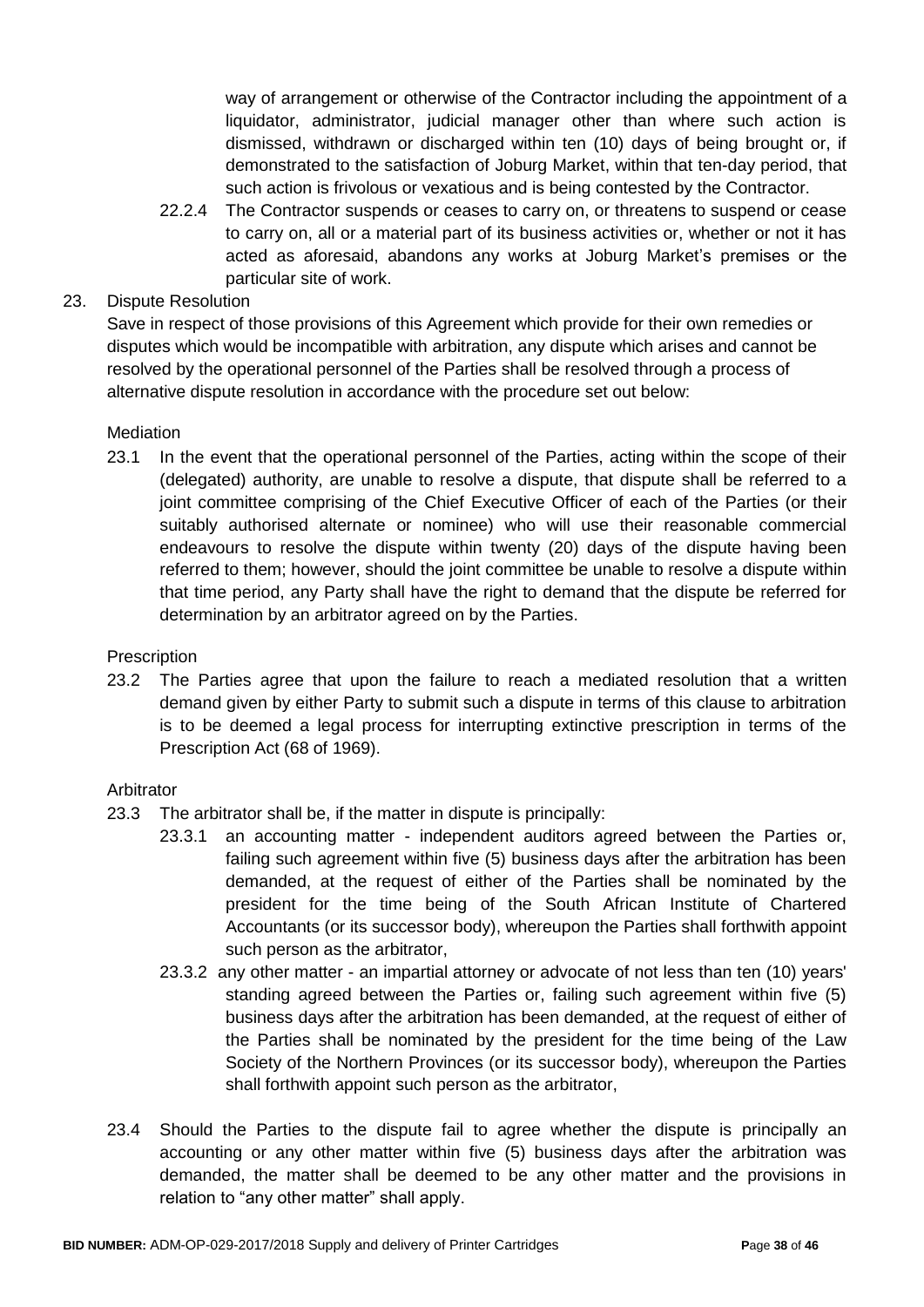- 23.5 Should any person appointed to do so fail or refuse to nominate an arbitrator, either Party may approach any court having jurisdiction to make such appointment and, to the extent necessary, such court is expressly empowered to do so.
- 23.6 The arbitrator shall:
	- 23.6.1 have power to open up, and review any certificate, opinion, decision, requisition or notice relating to all matters in dispute submitted to him and to determine all such matters in the same manner as if no such certificate, opinion, decision or notice had been issued.
	- 23.6.2 be obliged to give his award in writing fully supported by reasons and shall have the power to give default judgment if any Party fails to make submissions on due date and/or fails to appear at the arbitration.

Arbitration

- 23.7 The arbitration shall be conducted in accordance with, save as set out herein, the Commercial Rules of the Arbitration Foundation of Southern Africa:
	- 23.7.1 held with only the Parties and their representatives present thereat at Johannesburg unless mutual agreement on an alternative place is reached between the Parties; and
	- 23.7.2 where possible, be concluded in twenty (20) days after it has been demanded and the Parties shall use their reasonable commercial endeavours to procure the expeditious completion of the arbitration.
- 23.8 The evidence, representations, transcript and information generally made available during the course of the arbitration and/or arbitrator's award constitute Confidential Information and shall be treated as such.
- 23.9 The costs of the arbitrator and the incidental costs of the arbitration shall be borne equally by the Parties to the dispute subject thereto that the arbitrator shall be competent to make any interim and/or final order as to the costs, or parts thereof, as he deems appropriate.
- 23.10 The award of the arbitrator shall be final and binding on the Parties and any Party shall be entitled to apply to a competent court to have the award made an order of court.
- 23.11 Nothing under this heading shall prevent any Party from seeking urgent relief in the High Court of South Africa.
- 24. Notices and Domicilia
	- 24.1 Any notice or communication required or permitted to be given in terms of this Agreement shall be valid and effective only if in writing. The addresses of the Parties set out in the Contract Schedule shall be the Parties' chosen as its *domicilium citandi et executandi.*
	- 24.2 A Party may by notice to the other Party change the physical address chosen as its *domicilium citandi et executandi* to another physical address provided that the change shall become effective on the tenth day from the deemed receipt of the notice by the other Party.
	- 24.3 Any notice to a Party, and it shall be competent to give notice by fax and email, unless the contrary is proved, deemed to have been received if delivered by:
		- 24.3.1 registered post to the Party's postal address, on the tenth (10th) Day after posting;
		- 24.3.2 hand to a responsible person during ordinary business hours at the Party's physical address, on the date of delivery; or
		- 24.3.3 fax to its usual fax number, on the date of dispatch.
		- 24.3.4 email to its usual email address, on the date of dispatch.
	- 24.4 Notwithstanding anything to the contrary herein contained a written notice or communication actually received by a Party shall be an adequate written notice or communication to it notwithstanding that it was not sent to or delivered at its chosen *domicilium citandi et executandi* or its usual fax number or email address.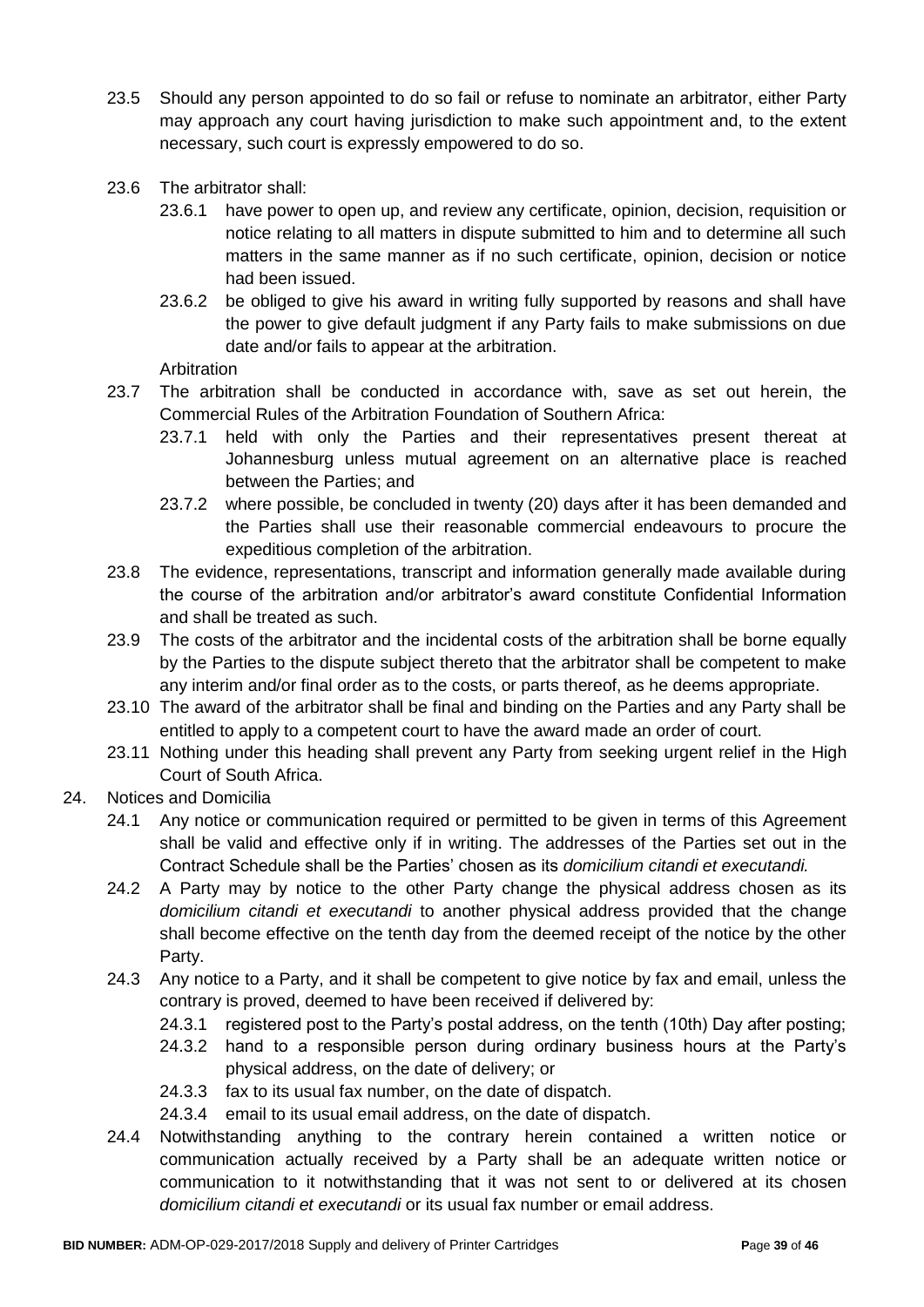### 25. Counterparts

- 25.1 This Agreement may be executed in one or more counterparts, each of which shall be deemed an original, and all of which together shall constitute the same agreement as at the Signature Date of the Party last signing one of the counterparts.
- 26. Legal Advice and Costs
	- 26.1 The Parties acknowledge that the provisions of this Agreement are fair and reasonable in the circumstances and in accordance with the Party's intentions and they had been free to secure legal and professional advice as to the nature and effect of the provisions of this Agreement and that it had either taken such advice or dispensed with the necessity of doing so and, each Party will bear its own costs incidental to the negotiation and preparation of this Agreement
	- 26.2 In the event of a dispute arising between the Parties, the guilty Party shall be liable to the innocent Party for any costs, including attorney and client costs, the cost of expert witnesses, advocates costs as on brief and any other professional costs incurred by a Party arising out of the breach by a guilty Party of any of the provisions of this Agreement.
- 27. General
	- 27.1 This Agreement constitutes the whole agreement between the Parties and supersedes any other discussions, agreements and/or understandings regarding the subject matter hereof. To the extent permissible by law no Party shall be bound by any express or implied term, representation, warranty, promise or the like not recorded herein, whether it induced the contract and/or whether it was negligent or not.
	- 27.2 No amendment or consensual cancellation of this Agreement or any provision or term hereof or of any agreement or other document executed pursuant to or in terms of this Agreement and no settlement of any disputes arising under this Agreement and no extension of time, waiver or relaxation or suspension of or agreement not to enforce or to suspend or postpone the enforcement of any of the provisions or terms of this Agreement or of any agreement or other document issued pursuant to or in terms of this Agreement shall be binding unless recorded in a written document signed by the Parties.
	- 27.3 No extension of time or waiver or relaxation of any of the provisions or terms of this Agreement or any agreement or other document issued or executed pursuant to or in terms of this Agreement, shall operate as an estoppel against any Party in respect of its rights under this Agreement, nor shall it operate so as to preclude such Party thereafter from exercising its rights strictly in accordance with this Agreement.
	- 27.4 The Parties are in express agreement that it is not the intention of any Party to violate any public policy, statutory or common law, and that if any sentence, paragraph, clause or combination of the same is in violation of the law of the RSA, such sentence, paragraph, clause or combination of the same alone shall be void in the jurisdiction where it is unlawful, and the remainder of such clause and this Agreement shall remain binding upon the Parties hereto.

I Letterman the state of the undersigned hereby certify that I've read the content of the general conditions of contract and accept the conditions herein.

\_\_\_\_\_\_\_\_\_\_\_\_\_\_\_\_\_\_\_\_\_\_\_\_\_\_\_\_\_\_\_\_\_\_\_\_\_\_\_ \_\_\_\_\_\_\_\_\_\_\_\_\_\_\_\_\_\_\_\_\_\_\_

\_\_\_\_\_\_\_\_\_\_\_\_\_\_\_\_\_\_\_\_\_\_\_\_\_\_\_\_\_\_\_\_\_\_\_\_\_\_\_ \_\_\_\_\_\_\_\_\_\_\_\_\_\_\_\_\_\_\_\_\_\_\_

**Signature Date**

**Position** Name of Bidder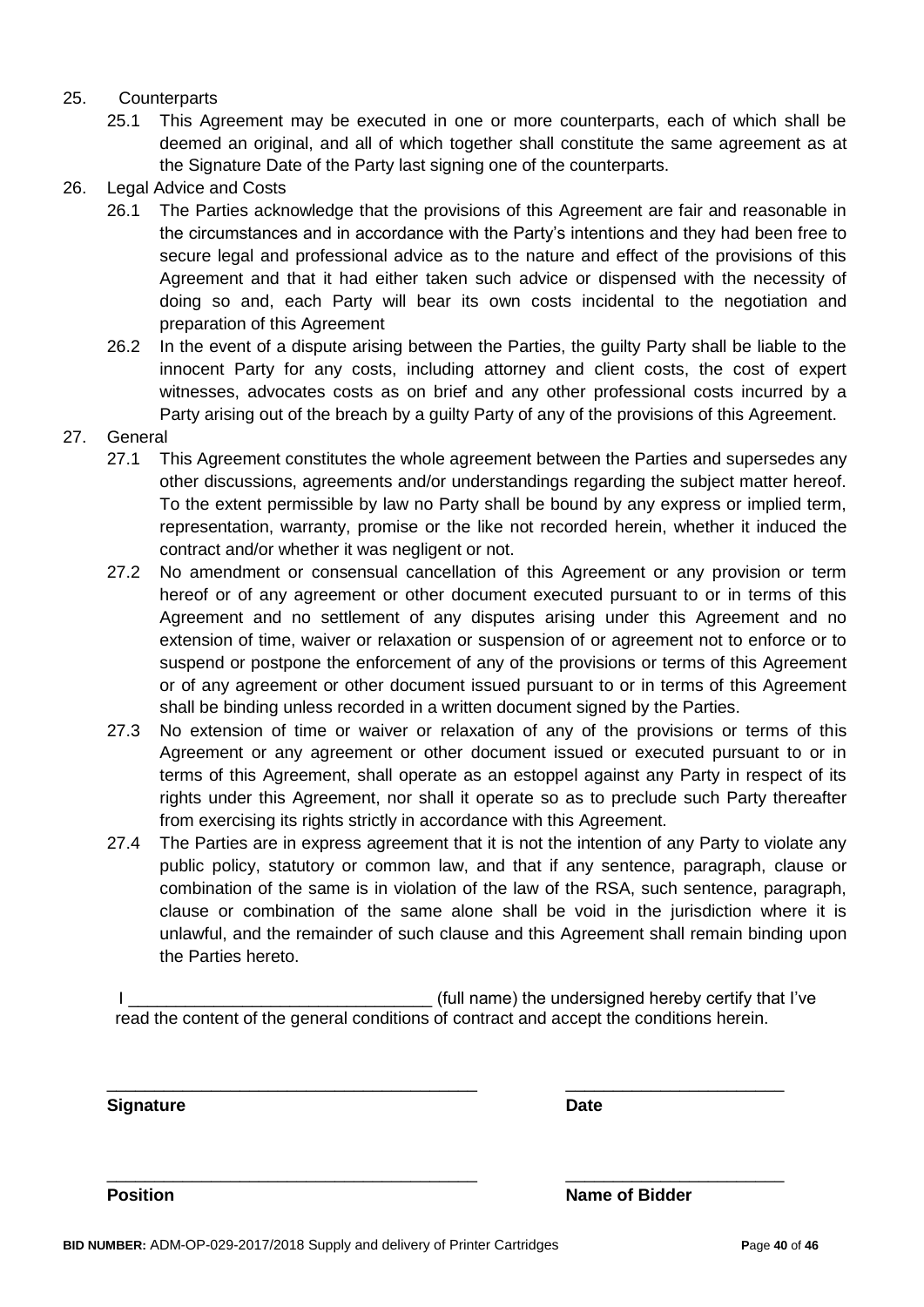### **TERMS OF REFERENCE**

#### **1. BACKGROUND**

Joburg Market requires the services of a Service provider to supply and deliver printer cartridges on an as and when required basis for a period of 36 months.

#### **2. REQUIREMENTS**

**Description** 

**SCOPE OF WORK:**

#### **ITEM: Model number**

- $\bullet$  HP Q=5949 A
- HP Q=2612 A
- HP Q=6511 A
- $\bullet$
- HP CF 285 A
- HP CE320 A
- HP CE 321 A
- HP CE 322 A
- HP CE 323 A
- HP CE 410 A
- HP CE 411 A
- HP CE 505 A
- HP CE 412 A
- HP CE 413 A
- $\bullet$ 
	- HP CF 210 A
- HP CF 211 A
- HP CF 212 A
- $\bullet$  HP CF 213 A
- HP CF 380 A
- HP CF 381 A
- HP CF 382 A
- HP CF 383 A
- HP CF371 A
- $HP = 130$
- $\bullet$  HP=131
- $\bullet$  HP=135
- HP 11A LASERJET
- $\bullet$
- XEROX = 3210-3220

# **N.B. ALL THE ITEMS SHOULD BE ORIGINALS**

Refills are not acceptable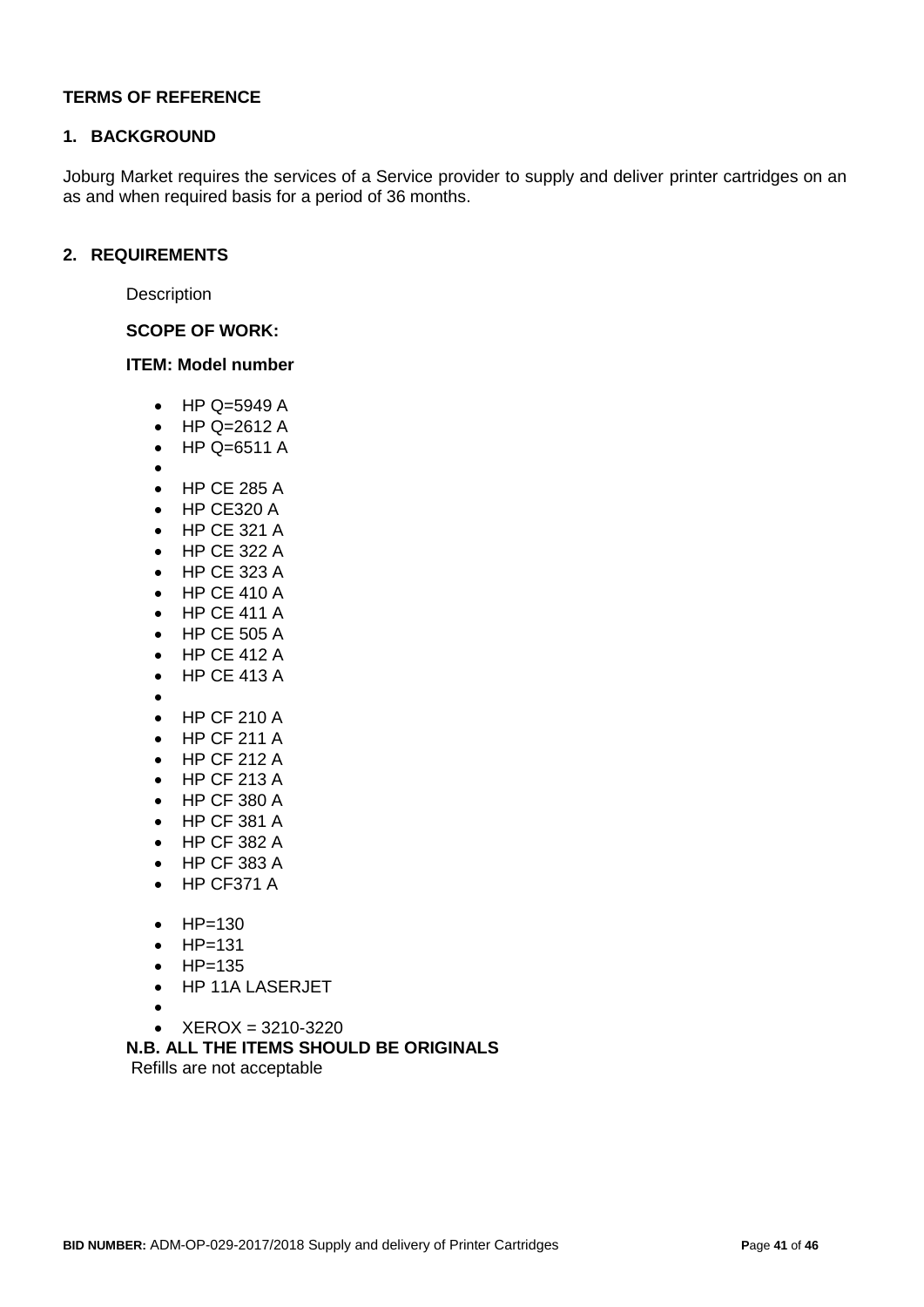# **3. MINIMUM REQUIREMENTS**

#### **3.1** Mandatory Requirements

Please note that failure to meet the requirements or to lodge the following documentation and/or proof thereof will lead to an immediate disqualification:

a) -Registration on the National Treasury Central Database

Or

- Submissions of a valid Tax Clearance Certificate or alternatively supply the unique pin number to access the Tax compliance status
- Proof of company registration documents.
- Certified I.D. copies for directors/shareholders and share certificates, certification not older than three months

#### **Including the following**

- b) Completed and signed MBD 1,2,4,6.1, 8 and 9
- c) General Condition of Contract (GCC) must be signed
- d) Only service providers that are EME or QSE will be considered
- e) Initial / sign for ALL alterations in the tender document, failure to do so **may** lead to a disqualification
- f) Signed JV agreement for Joint Venture companies

Note: Joint Ventures need submit a consolidated BBBEE certificate

#### **3.2** Additional Requirements

#### **This document may be submitted with the bid but will be required prior to awarding**

- a) Rates and taxes account not older than three months or signed lease agreement
- b) Proof of JV bank account

### **4. EVALUATION CRITERIA**

NOTE: For purpose of comparison and in order to ensure a meaningful evaluation, bidders must submit detailed information in substantiation of compliance to the evaluation criteria mentioned (e.g. details of relevant previous work undertaken, letters from previous /current clients, proof of ownership of manufacturing facility, etc)

Minimum Required Score for functionality is: **80 points out of 100 points and any bidder scoring less than 80 points will not be considered for further evaluation.** Service Providers that qualified pre-evaluation in terms of the functionality cut-off points of **80** points will then be evaluated in terms of price and preference points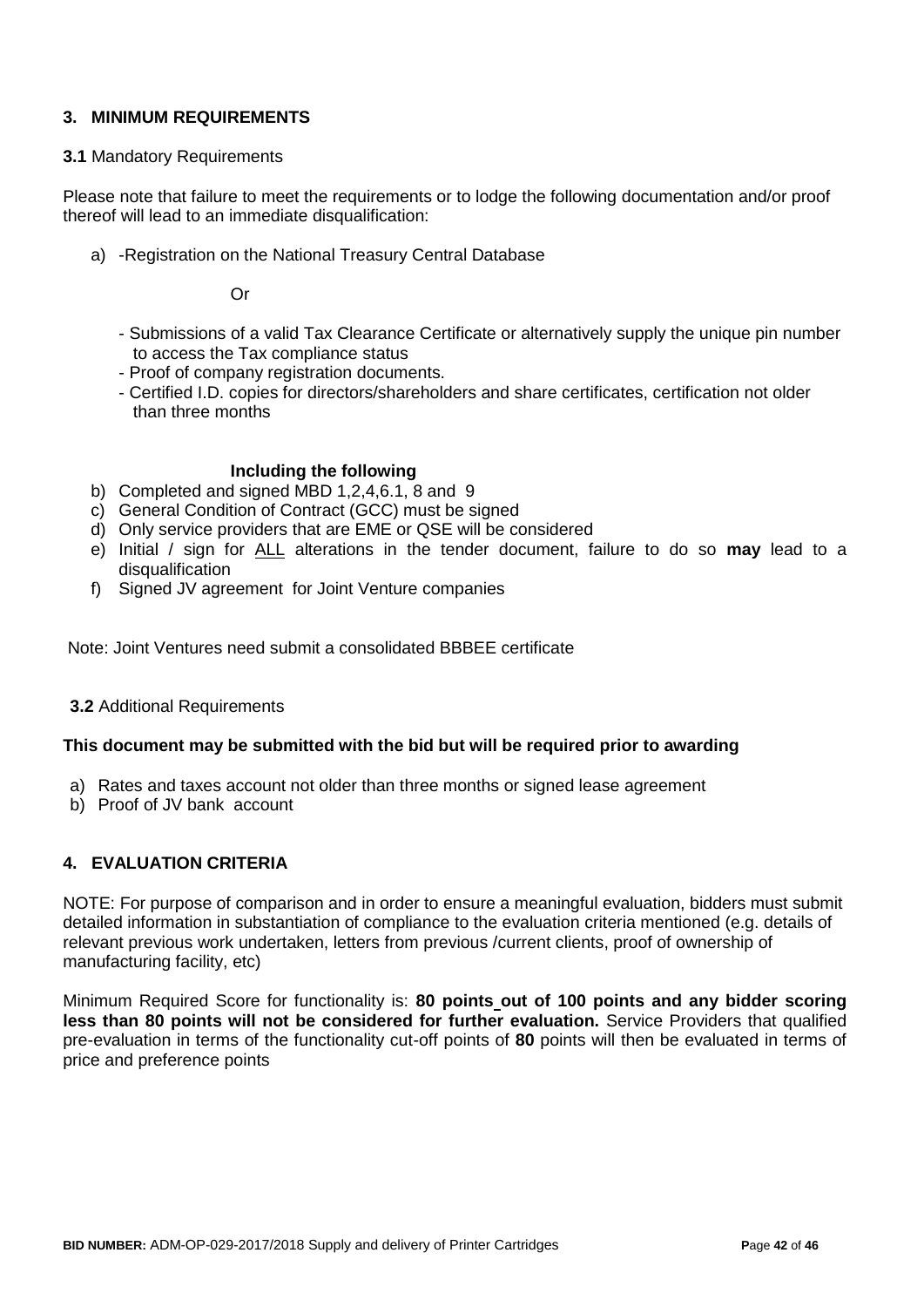| <b>CRITERION</b>                                                                                                     | <b>WEIGHTING</b> |
|----------------------------------------------------------------------------------------------------------------------|------------------|
| Past Relevant Experience (attach signed and dated letters from<br>contactable references on the client's letterhead) | 60               |
| Lead time                                                                                                            | 40               |
| <b>TOTAL</b>                                                                                                         | 100              |

A bidder/s that score less than 80 out of 100 in respect of functionality will be regarded as submitting a non-responsive bid and will be disqualified.

| <b>CRITERION</b>                                                                                                                                                                                           | <b>WEIGHTING</b>                   |
|------------------------------------------------------------------------------------------------------------------------------------------------------------------------------------------------------------|------------------------------------|
| Attach signed and dated letters from contactable references on client<br>letterhead for the supply and delivery of printer cartridges supplied<br>within the last 5 years                                  | Total points - 60 points           |
| Three (3) reference letters<br>$\bullet$                                                                                                                                                                   | 60 points                          |
| Two (2) reference letters<br>$\bullet$                                                                                                                                                                     | 40 points                          |
| Lead / Delivery Time                                                                                                                                                                                       | Total Points - 40 points           |
| Completion of order within 2 days from date of confirmation<br>$\bullet$<br>Completion of order within 5 days from date of confirmation<br>$\bullet$<br>Anything above the set timelines and No submission | 40 points<br>20 points<br>0 points |

**Indicate lead time**\_\_\_\_\_\_\_\_\_\_\_\_\_\_\_\_\_\_\_\_\_\_\_\_\_\_\_\_\_\_\_ (must be indicated)

**Note:** A bidder/s that scores less than 80 points in respect of functionality, or submits solutions that are not according to requirements will be regarded as submitting a non-responsive bid and will be disqualified.

Bidder/s that meets the minimum required percentage or minimum points will be subject price and preference points evaluation as per the PPPFA Act, No.5 of 2000 as amended and its associated Regulations,2017 issued by the National Treasury.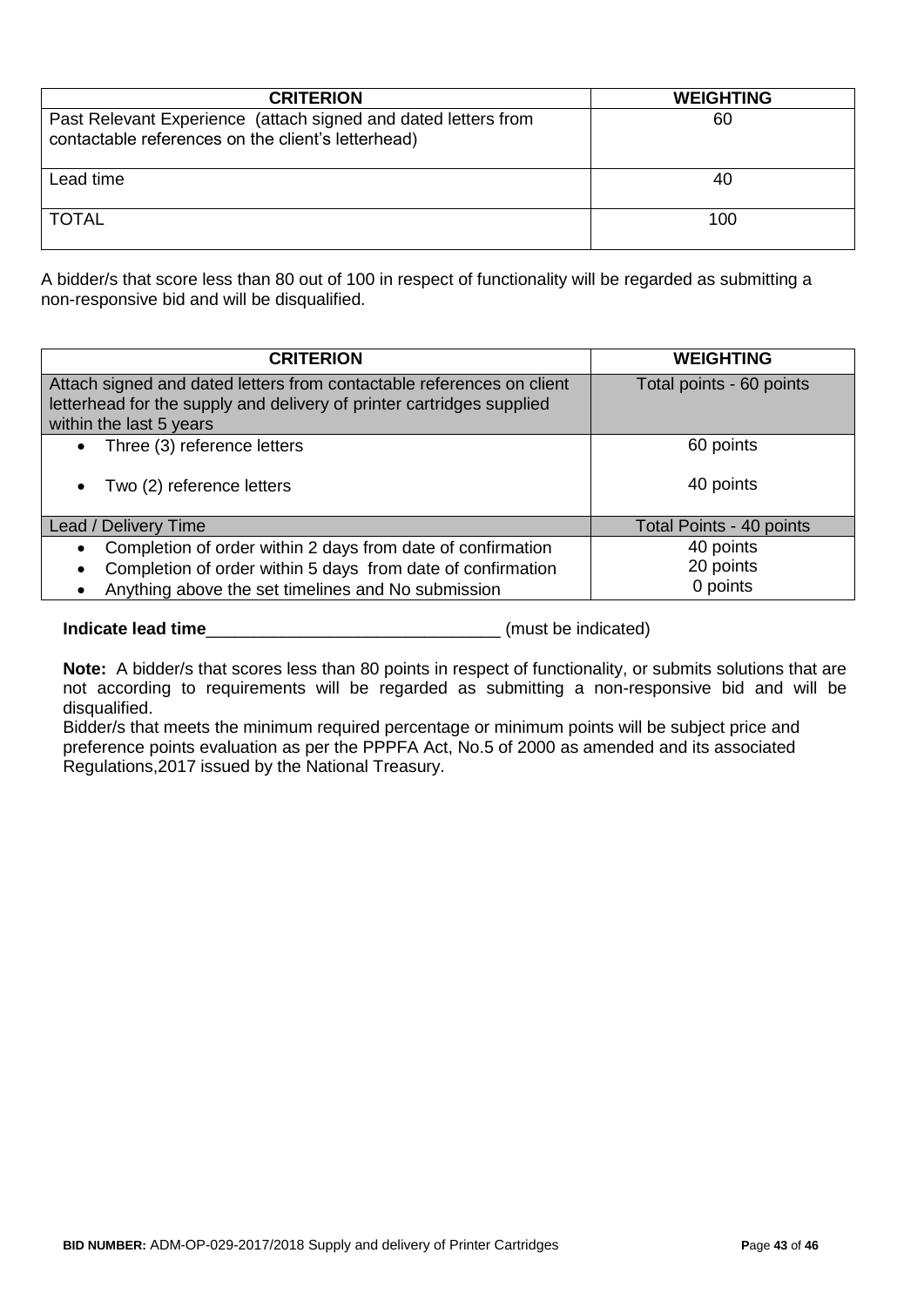

# **Joburg Market**

| Heidelberg Road  | PO Box 86007 | Tel +27(0) 11 992 8000                            |
|------------------|--------------|---------------------------------------------------|
| <b>City Deep</b> | City Deep,   | Fax +27(0) 11 613 7381                            |
| Johannesburg     | Johannesburg | E-mail:                                           |
| 2049             | South Africa | info@joburgmarket.co.za<br>www.joburgmarket.co.za |
|                  | 2049         |                                                   |
|                  |              | www.joburg.org.za                                 |

# **5. PRICING SCHEDULE**

| <b>Items</b>       | Unit Price year 1 | <b>Unit Price year 2</b> | <b>Unit Price year 3</b> |
|--------------------|-------------------|--------------------------|--------------------------|
| HP Q=5949 A        |                   |                          |                          |
| HP Q=2612 A        |                   |                          |                          |
| HP Q=6511 A        |                   |                          |                          |
| <b>HP CE 285 A</b> |                   |                          |                          |
| <b>HP CE320 A</b>  |                   |                          |                          |
| <b>HP CE 321 A</b> |                   |                          |                          |
| <b>HP CE 322 A</b> |                   |                          |                          |
| <b>HP CE 323 A</b> |                   |                          |                          |
| <b>HP CE 410 A</b> |                   |                          |                          |
| <b>HP CE 411 A</b> |                   |                          |                          |
| <b>HP CE 412 A</b> |                   |                          |                          |
| <b>HP CE 413 A</b> |                   |                          |                          |
| <b>HP CE 505 A</b> |                   |                          |                          |
| <b>HP CF 210 A</b> |                   |                          |                          |
| <b>HP CF 211 A</b> |                   |                          |                          |
| <b>HP CF 212 A</b> |                   |                          |                          |
| <b>HP CF 213 A</b> |                   |                          |                          |
| <b>HP CF 380 A</b> |                   |                          |                          |
| <b>HP CF 381 A</b> |                   |                          |                          |
| <b>HP CF 382 A</b> |                   |                          |                          |
| <b>HP CF 383 A</b> |                   |                          |                          |
| HP CF371A          |                   |                          |                          |
| XERO= 3210-3220    |                   |                          |                          |

a world class African city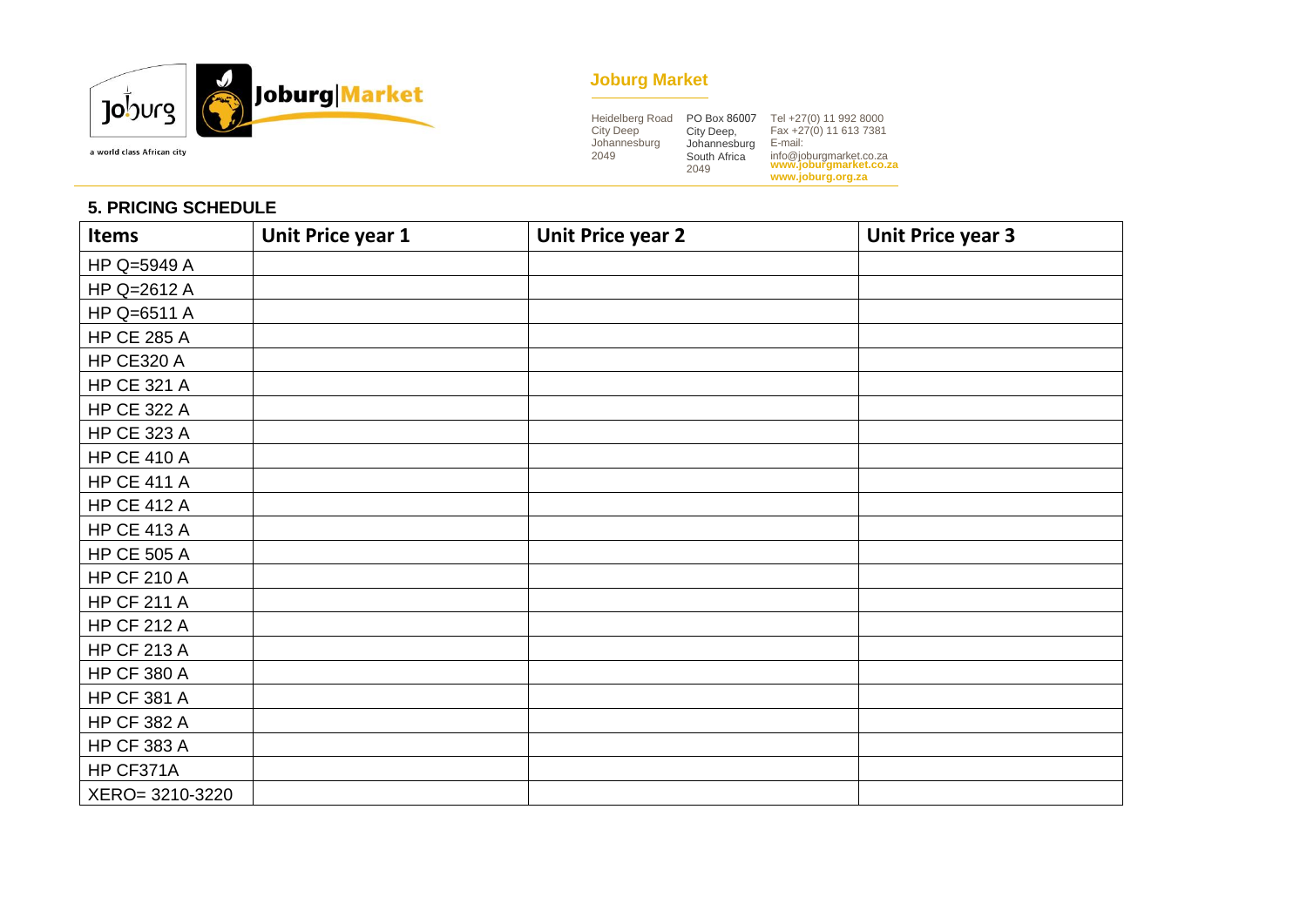| $HP=130$          |  |  |
|-------------------|--|--|
| $HP=131$          |  |  |
| $HP=135$          |  |  |
| HP 11A LASERJET   |  |  |
| XERO= 3210-3220   |  |  |
| <b>Subtotals</b>  |  |  |
|                   |  |  |
| <b>VAT</b>        |  |  |
|                   |  |  |
| <b>Totals Vat</b> |  |  |
| inclusive         |  |  |

| <b>Descriptions</b>                     | <b>Price VAT inclusive</b> |  |
|-----------------------------------------|----------------------------|--|
| <b>Total Year 1</b>                     |                            |  |
| <b>Total Year 2</b>                     |                            |  |
| <b>Total Year 3</b>                     |                            |  |
| <b>Total tender price VAT inclusive</b> | R                          |  |

**For the purpose of evaluation all bidders are requested to assume a CPI figure of 6.5% for year 2 and year 3 pricing, however escalation will not exceed CPIX**

**PLEASE NOTE THAT THE TOTAL TENDER PRICE MUST BE INDICATED ON MBD 1**

**The total tender price will be used for evaluation purposes and is not indicative of the total tender value.**